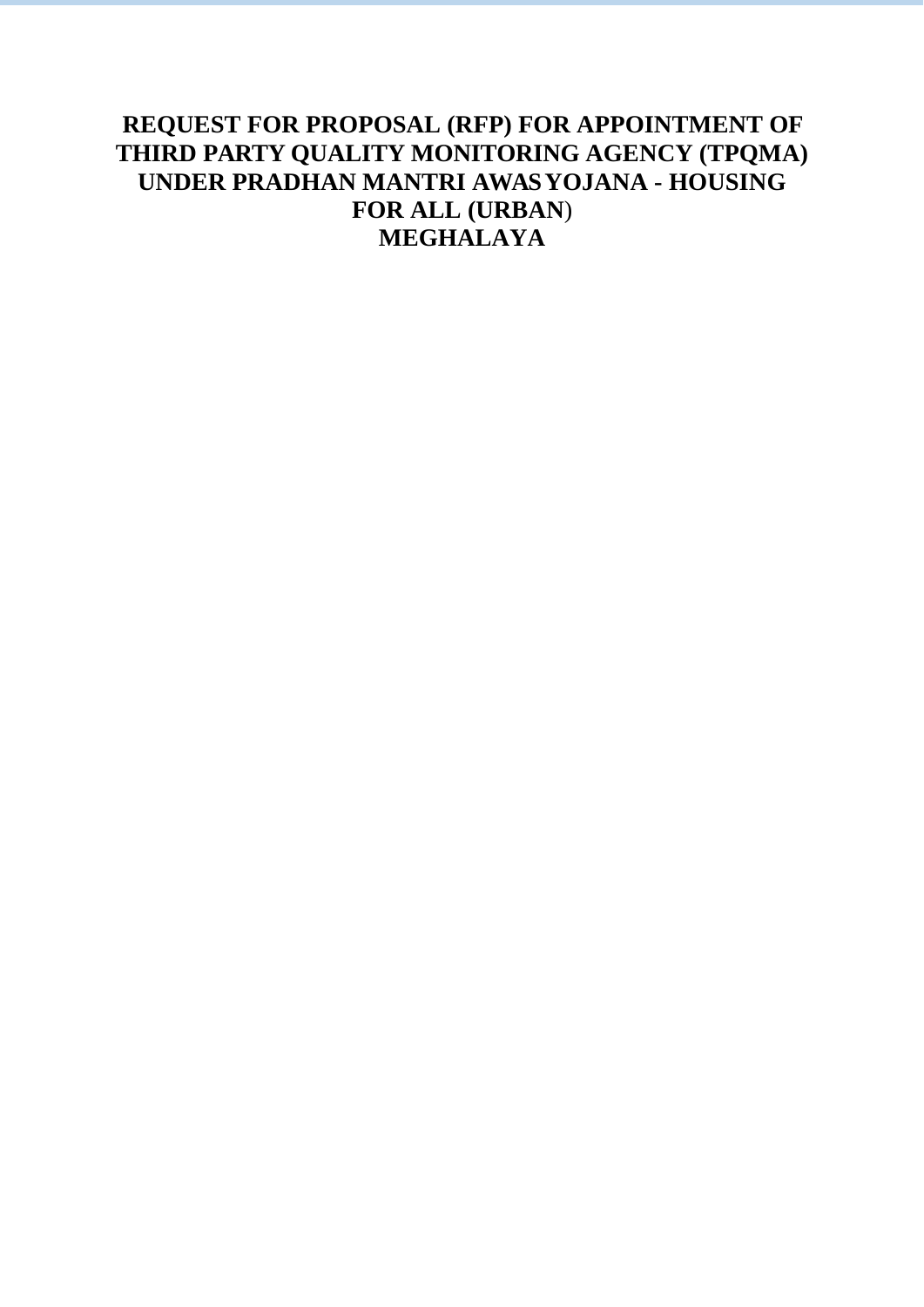### **-TENDER NOTICE-**

### REQUEST FOR PROPOSAL (RFP) FOR APPOINTMENT OF THIRD PARTY QUALITY MONITORING AGENCY (TPQMA) UNDER PRADHAN MANTRI AWAS YOJANA – HOUSING FOR ALL (URBAN)

Meghalaya, Mission Directorate, PMAY (U)

Shillong, Meghalaya

#### Tel:0364-2210037/0364-2227844 E-mail**: [muda.shillong@yahoo.co.in](mailto:muda.shillong@yahoo.co.in)**

Web site [–www.megurban.gov.in](http://www.megurban.gov.in/)

### **RFPNo:DUA/P/29/2018/45** Dated: Shillong, the 31<sup>st</sup> October, 2018

- 1. Meghalaya Urban Development Authority (MUDA), Shillong SLNA (State Level Nodal Agency) PMAY invites technical and financial proposals from eligible Consultancy Firms for appointment of Third Party Quality Monitoring Agency (TPQMA) for all the Urban Local Bodies of Meghalaya with respecttoReferenceguideTPQM2017ofPradhanMantriAwasYojana–Housing for All (Urban).
- 2. Participating Agencies must fulfill the following pre-requisites;
	- a. The consultancy/Agency must have been operation in India for at least 5 years. Proof of registration as a legal entity must be submitted.
	- b. The Agency should have experience of Third Party Quality Monitoring in civil works during the last 3years.
	- c. The TPQMA should not have incurred any loss for the last 3years.
	- d. The TPQMA deploys optimum number of experts as per the need of the projects as mentioned in the RFP.
	- e. No conflict of interest prevails in the engagement.
	- f. Average annual turnover of consultants/agencies for the last three financial years should be equal to or greater than  $\frac{Rs}{-}$  20 lakhs (Twenty Lakhs only)
	- g. The Consultancy/Agency must be registered with Income Tax department and /or the concerned taxation department and should have valid PAN, TAN, GST number.
	- h. Registered firms/Consultancies/Agencies under Indian Partnership act/ Societies Registration Act or Registered companies under companies registration act are only eligible to participate in this RFP.

Note: Proposals without these documents will be treated as ineligible.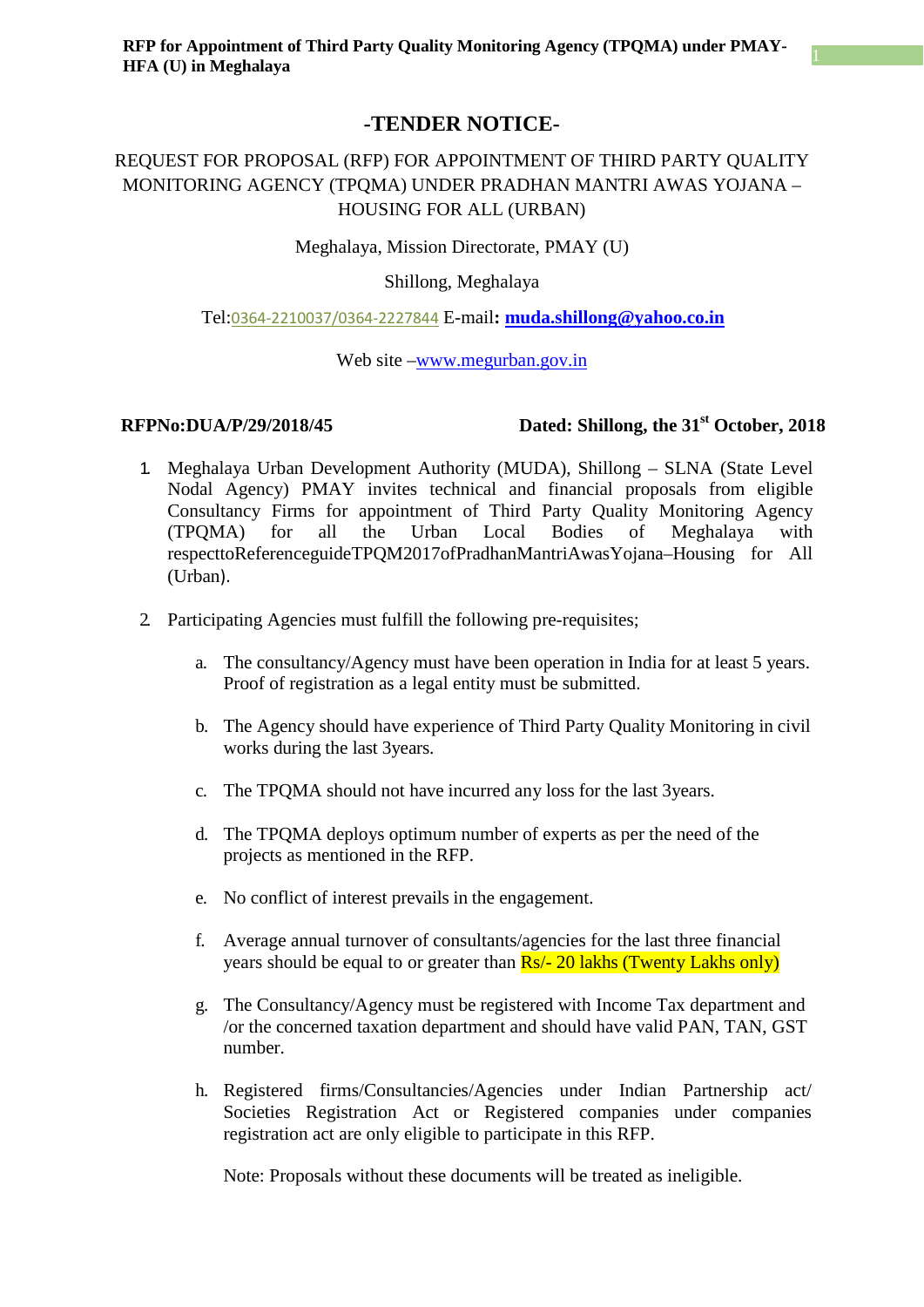- 3. InterestedAgenciesmaydownloadthecompleteRequestforProposal(RFP)document from the websit[ew](http://www.megurban.gov.in/)ww.megurban.gov.in from 1<sup>st</sup> November, 2018
- 4. A pre-bid meeting is proposed on  $13<sup>th</sup>$  November, 2018 at 1:30 PM
- 5. Interested Agencies may submit their proposals along with a non-refundable demand draft of Rs 1000/-(Rupees Five Thousand Only) as cost of RFP and an EMD/Security Deposit of Rs 50,000/- (Rupees Fifty Thousand Only) as prescribed in the RFP document (refundable). No proposals will be accepted without the Bid Security.
- 6. Proposal received without Cost of RFP document & EMD/Security Deposit is ineligible.
- 7. The last date for submitting the online bids  $\frac{1}{18}$  22<sup>nd</sup> November, 2018 up to 1.30PM.

| SI.            | Description                                                           | <b>Important Information</b>                                                                      |
|----------------|-----------------------------------------------------------------------|---------------------------------------------------------------------------------------------------|
| N <sub>o</sub> |                                                                       |                                                                                                   |
| 1.             | Date of online publication                                            | $1 - 11 - 2018$                                                                                   |
| 2.             | Physical submission of EMD and Cost of 22-11-2018<br>tender documents |                                                                                                   |
| 3.             | Date of opening of Technical Bid                                      | 22-11-2018 at 1:30PM                                                                              |
| 4.             | <b>RFP</b> Document Fee                                               | Rs. 1000/- in form of Demand Draft in<br>favour of Director, Urban Affairs,<br>Shillong.          |
| 5.             | Amount of EMD                                                         | <b>Rs. 50,000/-</b> in form of Demand Draft in<br>favour of Director, Urban Affairs,<br>Shillong. |

All amendments, time extension, clarifications etc. will be uploaded on the website only and will not be published in newspapers. The tenderers should regularly visit the website to keep themselves updated.

Sd/-

**Mission Director (PMAY) cum Director**, Urban Affairs, Raitong Building, Secretariat Hill, Shillong– 793001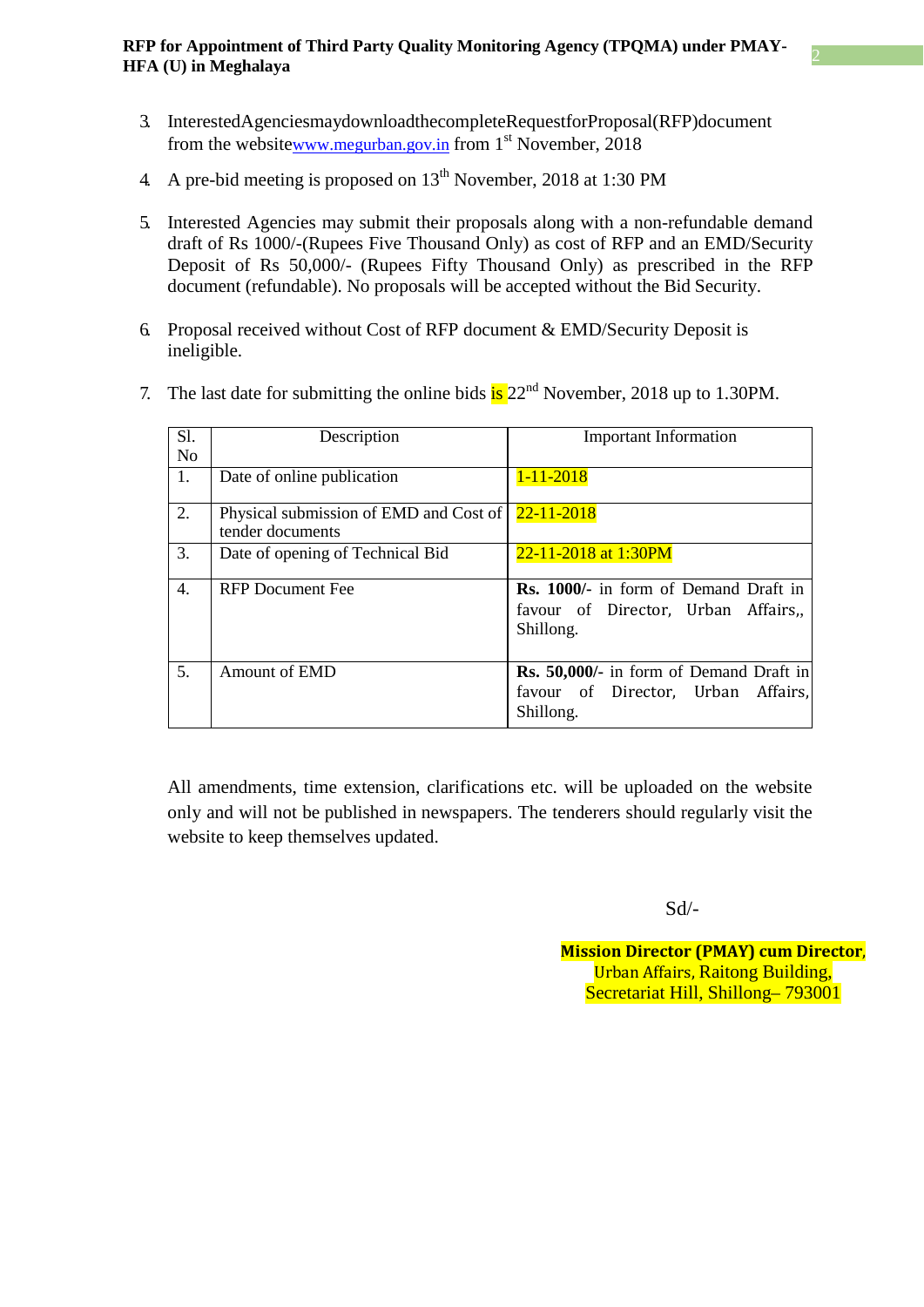### Contents

| 1. |     |                                                                           |  |
|----|-----|---------------------------------------------------------------------------|--|
|    | 1.1 |                                                                           |  |
|    |     |                                                                           |  |
|    |     |                                                                           |  |
|    |     |                                                                           |  |
|    |     |                                                                           |  |
|    |     |                                                                           |  |
|    |     |                                                                           |  |
|    |     |                                                                           |  |
|    |     |                                                                           |  |
|    |     |                                                                           |  |
|    |     |                                                                           |  |
|    |     |                                                                           |  |
|    |     |                                                                           |  |
|    |     |                                                                           |  |
|    | 2.2 |                                                                           |  |
|    | 2.3 | Roles & Responsibilities of SLTC and CLTC agencies in Third party quality |  |
|    |     |                                                                           |  |
|    |     |                                                                           |  |
| 3. |     |                                                                           |  |
|    |     |                                                                           |  |
|    |     |                                                                           |  |
|    |     |                                                                           |  |
|    |     |                                                                           |  |
|    |     |                                                                           |  |
|    |     |                                                                           |  |
|    |     |                                                                           |  |
|    |     |                                                                           |  |
|    |     |                                                                           |  |
| 4. |     |                                                                           |  |
|    |     |                                                                           |  |
|    |     |                                                                           |  |
|    |     |                                                                           |  |
|    |     |                                                                           |  |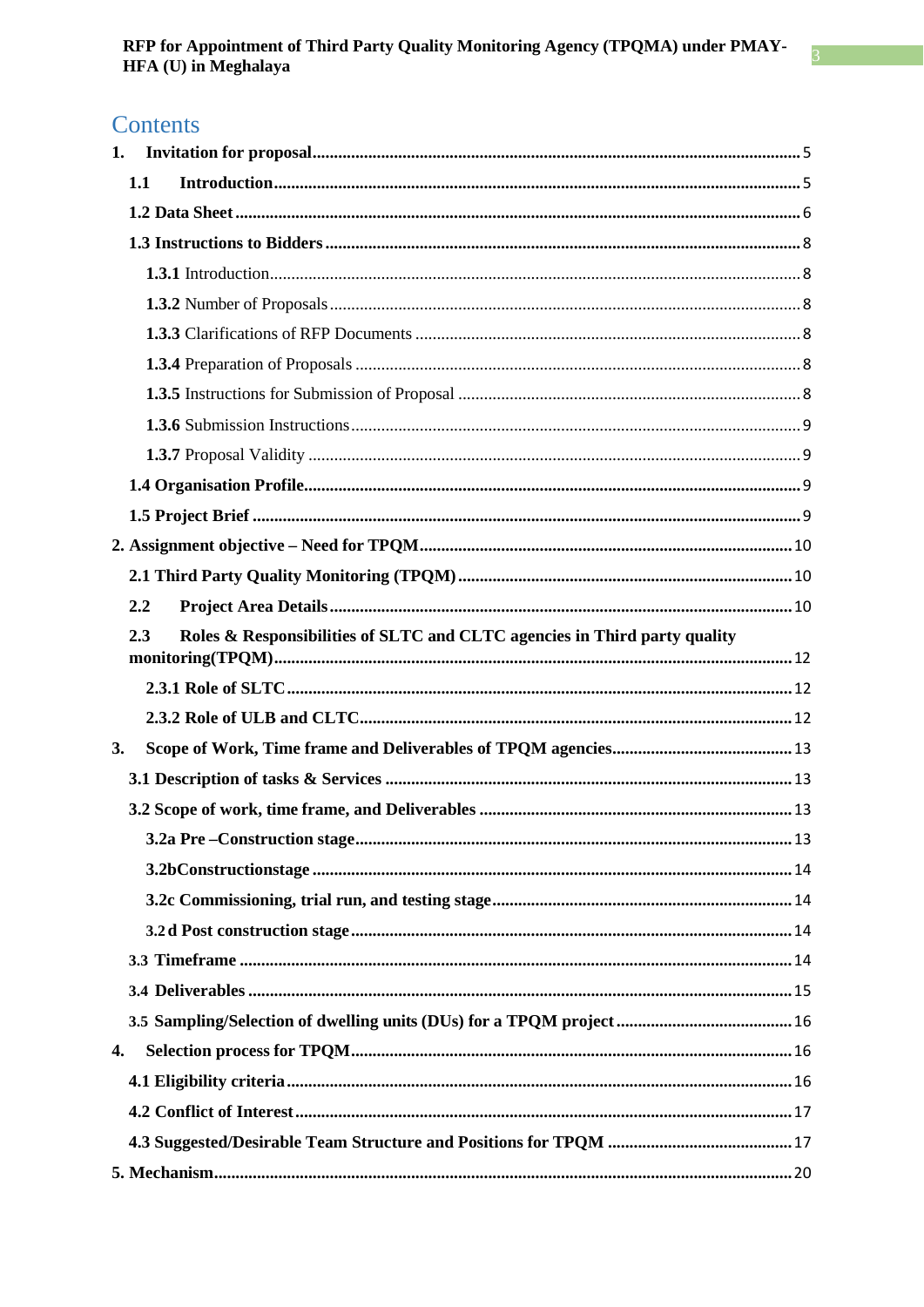| RFP for Appointment of Third Party Quality Monitoring Agency (TPQMA) under PMAY-<br><b>HFA (U)</b> in Meghalaya |  |
|-----------------------------------------------------------------------------------------------------------------|--|
|                                                                                                                 |  |
|                                                                                                                 |  |
|                                                                                                                 |  |
|                                                                                                                 |  |
|                                                                                                                 |  |
|                                                                                                                 |  |
|                                                                                                                 |  |
| 1.                                                                                                              |  |
| $\overline{2}$ .                                                                                                |  |
|                                                                                                                 |  |
|                                                                                                                 |  |
|                                                                                                                 |  |
|                                                                                                                 |  |
| Third Party Quality Monitoring Report of BLC projects under PMAY 45                                             |  |
|                                                                                                                 |  |
|                                                                                                                 |  |
|                                                                                                                 |  |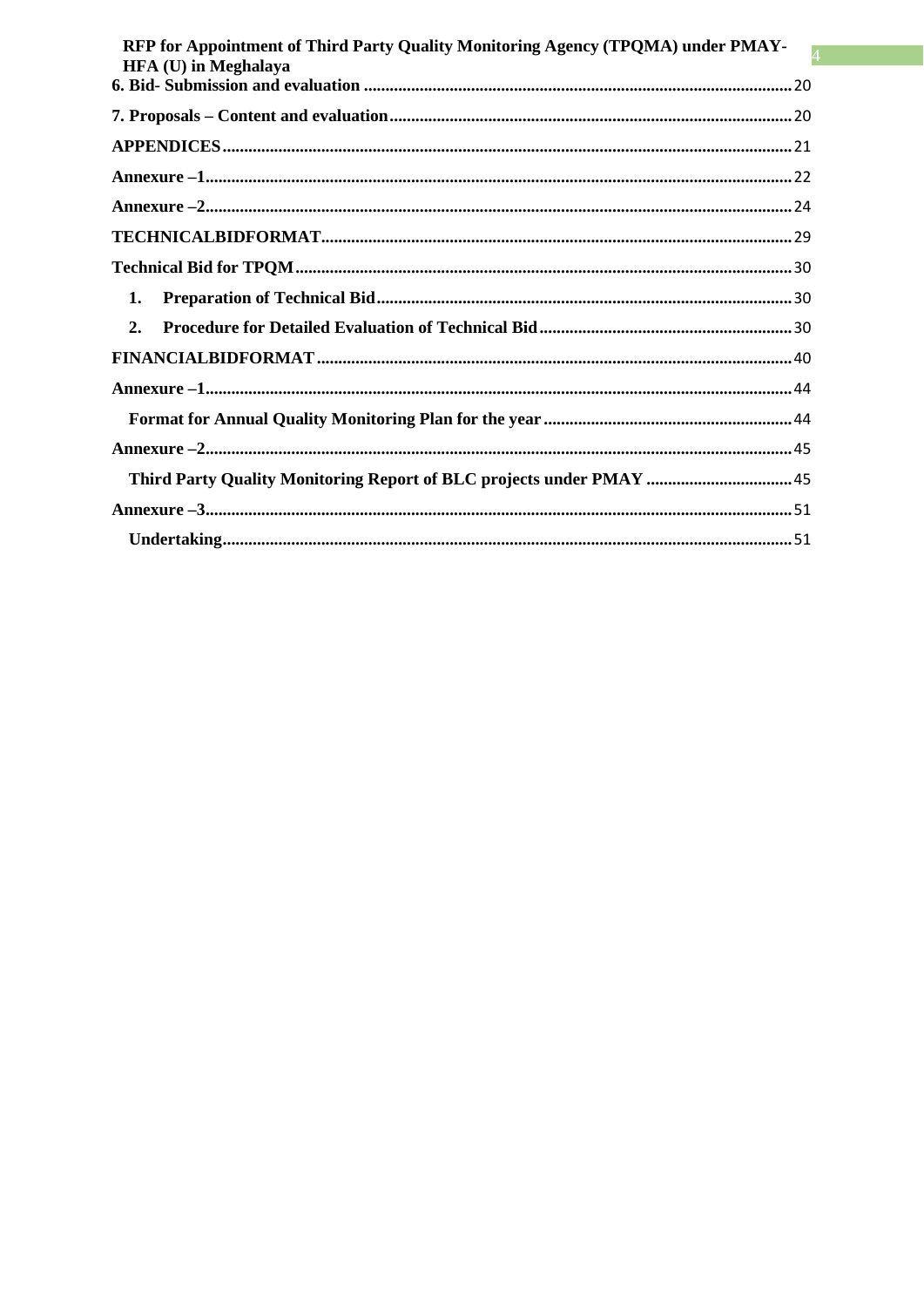### **1. Invitation for proposal**

### <span id="page-5-0"></span>**1.1 Introduction**

- 1. Meghalaya Urban Development Authority, the State Level Nodal Agency (SLNA) for implementation of Pradhan Mantri AwasYojana (PMAY) in State of Meghalaya, intends to select Agencies/Consultant firms for Third Party Quality Monitoring of projects sanctioned under Pradhan Mantri AwasYojana.
- 2. Interested Agencies/consultant firms having experience in the services envisaged are here by invited to submit their Request for Proposal (RFP) in the prescribed format. The salient features of the proposed task, technical and financial eligibility criteria, selection process and timetable are given in the RFP document. The RFP document contains information about the Project, bidding process, Bid submission, qualification, and Techno-Financial Proposal and Commercial Offer requirements. A firm shall be selected under **Least Cost Based Selection (LCB) method** and as per procedure described in this RFP.
- 3. It may be noted that while all the information and data regarding this RFP is, to the best of the Client's knowledge, accurate within the scope of the proposed contract, the Client holds no responsibility for the accuracy of this information and it is the responsibility of the Consultant to check the validity of data included in this document.
- 4. Biddersarerequestedtosubmitscannedcopiesoffollowingdocumentsalongwiththeir proposals:
	- i. Document Fee (Non-Refundable) of  $\frac{Rs1000}{\cdot}$ (Rupees One Thousand Only)in the form of demand draft of scheduled bank.
	- ii. Earnest Money Deposit (EMD)/ Bid Security (Refundable) of  $\overline{Rs}$  50,000/-(Rupees Fifty Thousand Only).
	- iii. Copy of Certificate of Incorporation/Registration Certificate.
	- iv. Audited Statement of Annual Turn Over of last 3 years to be enclosed along with Income Tax Return(ITR).
	- v. Original draft of EMD in the name Mission Director (PMAY) cum Director, Urban Affairs, Shillong and Document fee shall also be submitted physically before the scheduled date.
- 5. A prospective Bidder requiring any clarification on the RFP document may inform Urban Affairs, Shillong inwriting/email.Last Date for receiving queries is upto 13<sup>th</sup> November, 2018. Bid submissions must be received no later than 22<sup>nd</sup> November, 2018 (up till 1.30 PM) in the manner specified in the RFP in the address given below.

Mission Director (PMAY) cum Director, Urban Affairs, Raitong Building, Secretariat Hill, Shillong- 793001  $Tel:$ Email**[:muda.shillong@yahoo.co.in](mailto:muda.shillong@yahoo.co.in)** [www.megurban.gov.in](mailto:muda.shillong@yahoo.co.in)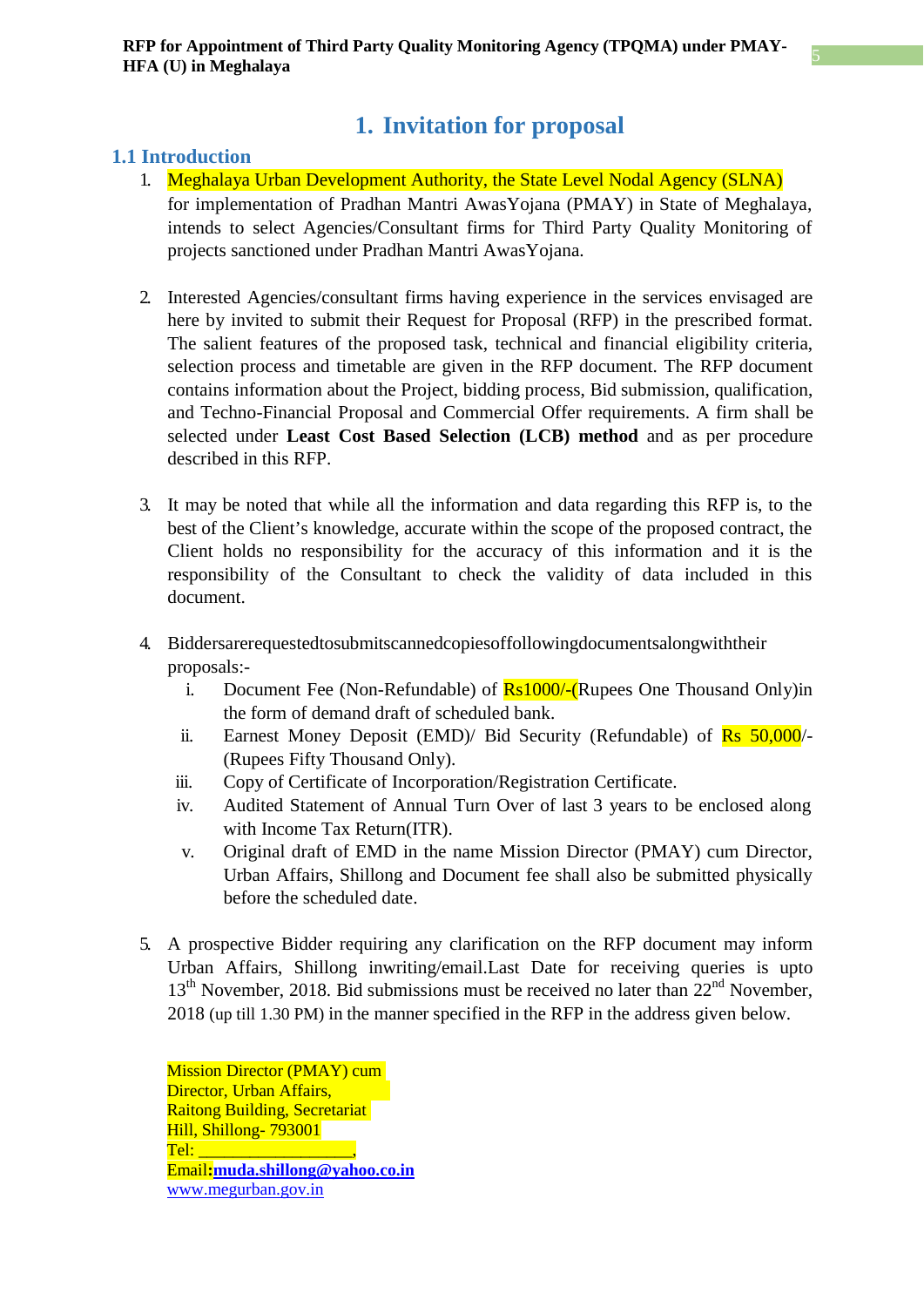### <span id="page-6-0"></span>**1.2 DataSheet**

| 1.  | Name of the Client: Mission Director (PMAY) cum Director, Urban Affairs, Raitong<br>Building, Secretariat Hill, Shillong.                                                                                                                                                                                                                                                                                                                                                                                                                                                                                                                                                                                                                                                                                                                                                                                                                                                                                                           |  |  |
|-----|-------------------------------------------------------------------------------------------------------------------------------------------------------------------------------------------------------------------------------------------------------------------------------------------------------------------------------------------------------------------------------------------------------------------------------------------------------------------------------------------------------------------------------------------------------------------------------------------------------------------------------------------------------------------------------------------------------------------------------------------------------------------------------------------------------------------------------------------------------------------------------------------------------------------------------------------------------------------------------------------------------------------------------------|--|--|
| 2.  | Method of Selection: Least Cost Based wherein Financial Proposal of only those firms<br>will be opened who will secure a minimum of 60% marks in technical evaluation.                                                                                                                                                                                                                                                                                                                                                                                                                                                                                                                                                                                                                                                                                                                                                                                                                                                              |  |  |
| 3.  | Financial Proposal to be submitted together with Technical Proposal: Yes                                                                                                                                                                                                                                                                                                                                                                                                                                                                                                                                                                                                                                                                                                                                                                                                                                                                                                                                                            |  |  |
| 4.  | Title of Consulting Service is: Third Party Quality Monitoring (TPQM) with respect to<br>TPQMA guidelines of PMAY-HFA (Urban), Meghalaya                                                                                                                                                                                                                                                                                                                                                                                                                                                                                                                                                                                                                                                                                                                                                                                                                                                                                            |  |  |
| 5.  | A pre-bid Meeting will be held: Yes<br>Date: $\_\_$<br>Time:<br>Venue: Shillong, Office of Mission Director, Shillong                                                                                                                                                                                                                                                                                                                                                                                                                                                                                                                                                                                                                                                                                                                                                                                                                                                                                                               |  |  |
| 6.  | Client Representative: Project Director cum Nodal Officer, PMAY, Meghalaya                                                                                                                                                                                                                                                                                                                                                                                                                                                                                                                                                                                                                                                                                                                                                                                                                                                                                                                                                          |  |  |
| 7.  | Proposals shall remain valid for 120 days after the submission date indicated in this<br>Data Sheet.                                                                                                                                                                                                                                                                                                                                                                                                                                                                                                                                                                                                                                                                                                                                                                                                                                                                                                                                |  |  |
| 8.  | The Consultant is required to include with its Proposal written confirmation of<br>authorization to sign on behalf of the Consultant : Yes                                                                                                                                                                                                                                                                                                                                                                                                                                                                                                                                                                                                                                                                                                                                                                                                                                                                                          |  |  |
| 9.  | <b>Bidders Eligibility Criteria:</b><br>The consultant/Agency must have been operation in India for at least 5 years. Proof of<br>I.<br>registration as a legal entity must be submitted. It should have minimum 3 years'<br>experience in providing comprehensive consultancy services for quality assurance of<br>civil works especially construction of EWS/LIG houses.<br>Average annual turnover of consultants/agencies for the last three financial years<br>П.<br>should be equal to or greater than <b>Rs. 20 lakh.</b><br>The Consultant/Agency should have experience of third party quality monitoring in<br>Ш.<br>civil works during last 3years.<br>The Consultant/Agency must be registered with Income Tax department and /or the<br>IV.<br>concerned taxation department and should have valid PAN, TAN, GST number.<br>V.<br>Registered firms/consultancies/agencies under Indian Partnership act, 1932 or<br>registered companies under Companies act 1956/2013 are only eligible to participate<br>in this RFP. |  |  |
| 10. | Financial Proposal to be submitted physically submitted along with EMD and Cost of<br>tender documents by 22 <sup>nd</sup> November, 2018                                                                                                                                                                                                                                                                                                                                                                                                                                                                                                                                                                                                                                                                                                                                                                                                                                                                                           |  |  |
| 11. | Technical Proposals should be clearly marked '(TECHNICAL) PROPOSAL FOR<br>[Title of Consulting Service] – DO NOT OPEN, EXCEPT IN THE PRESENCE OF<br>THE TENDER COMMITTEE'.                                                                                                                                                                                                                                                                                                                                                                                                                                                                                                                                                                                                                                                                                                                                                                                                                                                          |  |  |
| 12. | A non-refundable RFP Cost should be provided with Technical Proposal: Yes.<br>If Yes, the amount of the RFP Cost is $\frac{Rs}{1000/-}$ (One Thousand) only Demand Draft<br>in favour of, Mission Director (PMAY) cum Director, Urban Affairs, Raitong Building,<br>Secretariat Hill, Shillong and drawn on a Nationalized bank/ Scheduled Bank, Payable<br>at Shillong.                                                                                                                                                                                                                                                                                                                                                                                                                                                                                                                                                                                                                                                            |  |  |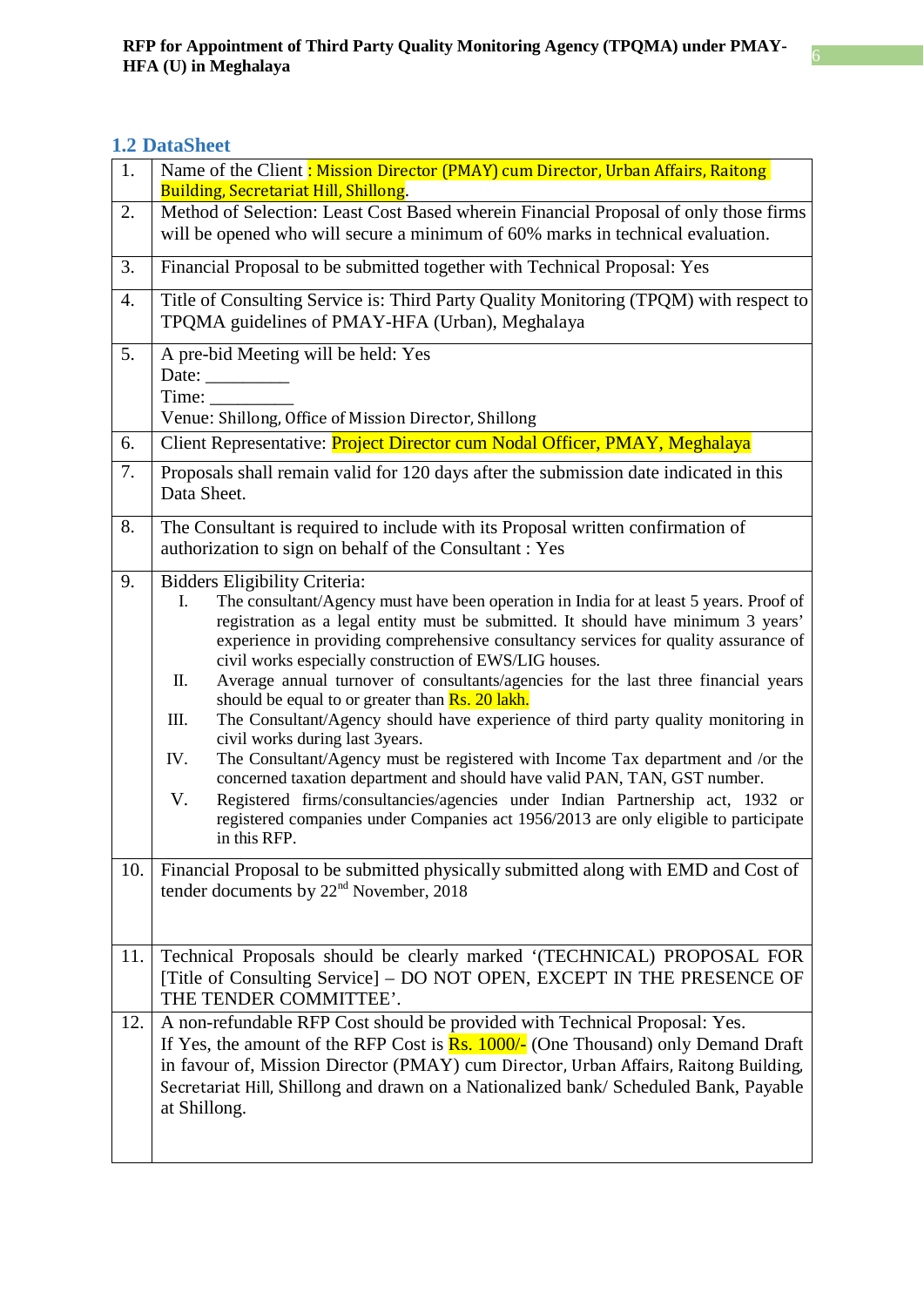| 13. | A Bid Security must be submitted: Yes                                                                                                                         |
|-----|---------------------------------------------------------------------------------------------------------------------------------------------------------------|
|     | An Earnest Money Deposit (EMD)/ Bid Security should be provided with Technical                                                                                |
|     | Proposal: Yes                                                                                                                                                 |
|     | If Yes, the amount of the Earnest Money Deposit (EMD)/BidSecurityisRs.50,000/-                                                                                |
|     | (Rupees Fifty Thousand only) Demand Draft in favour of the Mission Director                                                                                   |
|     | (PMAY) cum Director, Urban Affairs, Raitong Building, Secretariat Hill, Shillong and<br>drawn on a nationalized bank/ scheduled Bank, Payableat Shillong.     |
| 14. | The amount of the EMD/Bid Security is Rs.50,000/- (Rupees Fifty Thousand                                                                                      |
|     | only) for each Bid and the duration for validity of Bid Security is 120 days. Bid security                                                                    |
|     | shall be refunded to the successful bidder upon signing of agreement Director, Urban                                                                          |
|     | Affairs, Raitong Building, Secretariat Hill, Shillong For unsuccessful bidders the bid                                                                        |
|     | security shall be refunded within 30 days after signing of agreement with the                                                                                 |
|     | successful bidder.                                                                                                                                            |
| 15. | A Performance Bank Guarantee is to be submitted by the successful Bidder before                                                                               |
|     | signing of Contract. Amount will be $5\%$ of the contract value; This may be provided                                                                         |
|     | as 100% Bank Guarantee. Bank Guarantee will be made in the name of: Director,                                                                                 |
|     | Urban Affairs, Raitong Building, Secretariat Hill, Shillong and drawn on a nationalized<br>or scheduled commercial bank.                                      |
|     |                                                                                                                                                               |
| 16. | Currency for Proposals is: Indian National Rupee (INR)                                                                                                        |
| 17. | Address for communication/submission of Proposals:                                                                                                            |
|     | Secretary,                                                                                                                                                    |
|     | <b>Mission Director cum Director</b><br><b>Urban Affairs</b>                                                                                                  |
|     | <b>Raitong Building, Secretariat Hill</b>                                                                                                                     |
|     | Tel:                                                                                                                                                          |
|     | E-mail: muda.shillong@yahoo.co.in                                                                                                                             |
|     | www.megurban.gov.in                                                                                                                                           |
|     |                                                                                                                                                               |
| 18. | Expected date for public opening of Financial Proposals: [Will be updated separately]                                                                         |
|     |                                                                                                                                                               |
|     |                                                                                                                                                               |
| 19. | Expected date for commencement of consulting services: (Within 7 days of signing the                                                                          |
|     | agreement with The Mission Director (PMAY) cum Director, Urban Affairs, Raitong                                                                               |
|     | Building, Secretariat Hill, Shillong                                                                                                                          |
| 20. | The proposals will be evaluated based on the information provided by the applicants                                                                           |
|     | and the evaluation will be done as per detailed criteria mentioned in RFP Document                                                                            |
|     |                                                                                                                                                               |
| 21. | The services of the TPQMA are required to be rendered for 3 years. The TPQMA will                                                                             |
|     | undertake field visit for ascertaining quality of construction at various stages of                                                                           |
|     | construction (preferably at the beginning i.e. 10-15 % of progress, mid of construction<br>i.e. 50-60 % of progress and completion i.e. 85-100 % of progress) |
|     |                                                                                                                                                               |
| 22. | Status of work – Attached as Annexure – 2                                                                                                                     |
|     |                                                                                                                                                               |
|     |                                                                                                                                                               |
|     |                                                                                                                                                               |
|     |                                                                                                                                                               |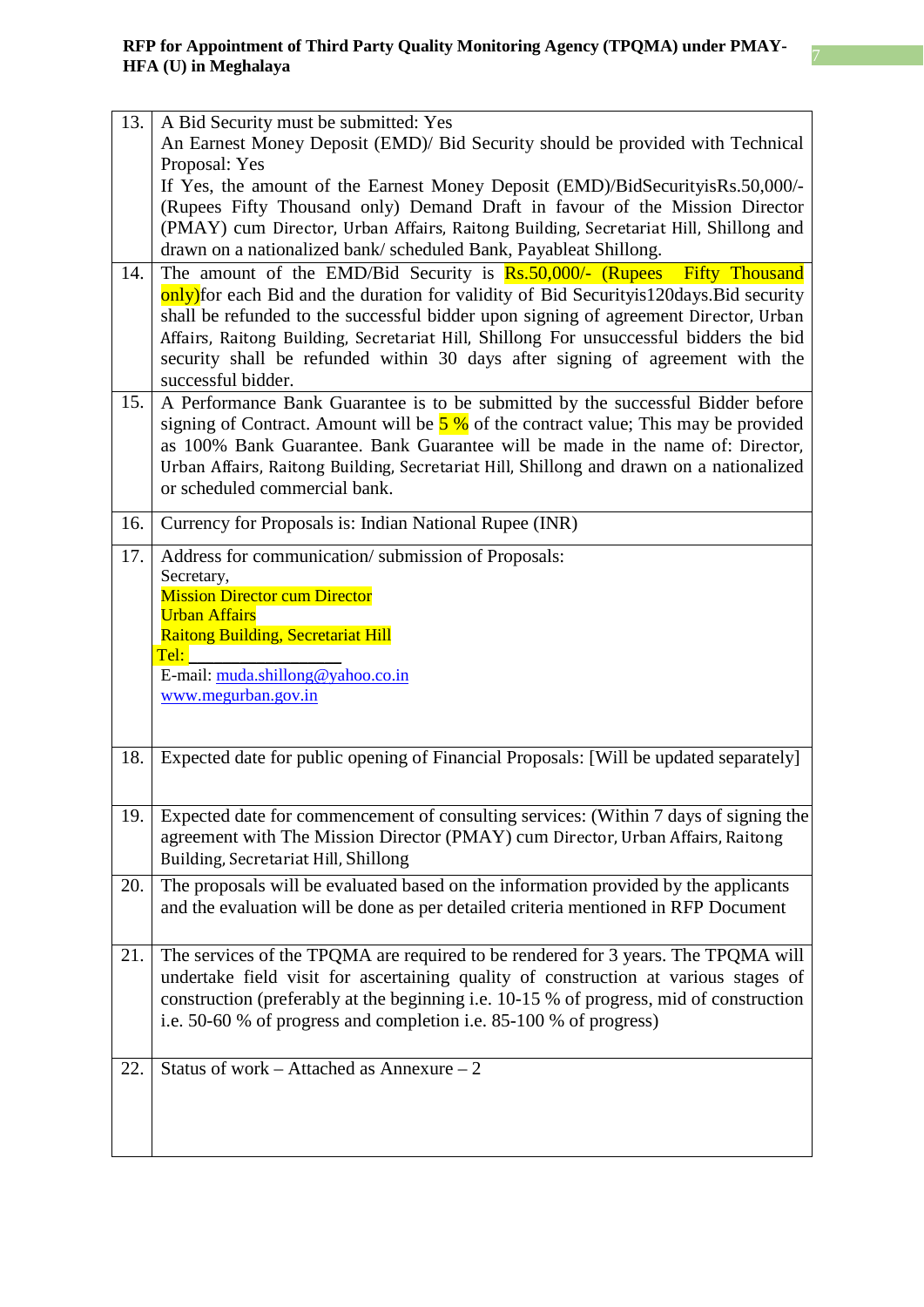### <span id="page-8-0"></span>**1.3 Instructions to Bidders**

### <span id="page-8-1"></span>1.3.1 Introduction

- a. The Consultants are invited to submit a Technical Proposal as specified in the Data Sheet. The Proposal shall be the basis for a signed Contract with the selected.
- b. The Consultant shall bear all costs associated with the preparation and submission of its Proposal and contract negotiation.
- c. The Client is not bound to accept any Proposal, and reserves the right to annul the selection process at any time prior to award of Contract without thereby incurring any liability to the Consultant.

### <span id="page-8-2"></span>1.3.2 Number of Proposals

Consultants can only submit one proposal. If a Consultant submits or participates in more than one proposal, such additional proposal(s) shall be disqualified except the one received first.

### <span id="page-8-3"></span>1.3.3 Clarifications of RFP Documents

- a. Consultants may request clarification of any of the RFP documents up to a specified number of days before the submission date as indicated in the Data Sheet. Any request for clarification must be sent in writing, including by standard electronic means, to the Client's Representative whose address is provided in the Data Sheet. The Client will respondbystandardelectronic/selfmeanswithintheperiodspecifiedintheDataSheet, will send written copies of the response (including an explanation of the query, without identifying the source of inquiry) to all Consultants who have formally indicated that they intend to submit a Proposal. Should the Client deem it necessary to amend the RFP as a result of a clarification, it shall do so following the procedure set out under Clause5.2.3b.
- b. At any time before the date(s) for submission of Proposals, the Client may amend the RFP by issuing an addendum in writing and shall upload the same by standard electronic means.

### <span id="page-8-4"></span>1.3.4 Preparation of Proposals

- a. TheProposalandallrelatedcorrespondenceexchangedbetweentheConsultantandthe Client shall be written in the English language. Supporting documents and printed literature that are part of the Proposal may be in another language provided they are accompanied by an accurate translation of the relevant passages in English, in which case, for the purposes of interpretation of the Proposal, the translated version i.e. English language shall govern.
- b. The Consultant shall bear all costs associated with the preparation and submission of its Proposal. The Client shall not be responsible or liable for those costs, regardless of the conduct or outcome of the bidding process.

#### <span id="page-8-5"></span>1.3.5 Instructions for Submission of Proposal

- a. These instructions should be read in conjunction with information specific to the consulting services contained in the Covering Letter, Data Sheet and accompanying documents.
- b. Proposals must be received before the deadline specified in the Data Sheet to tender. Proposals must be submitted to the address specified on the Data Sheet and delivered on or before the time specified in the Data Sheet.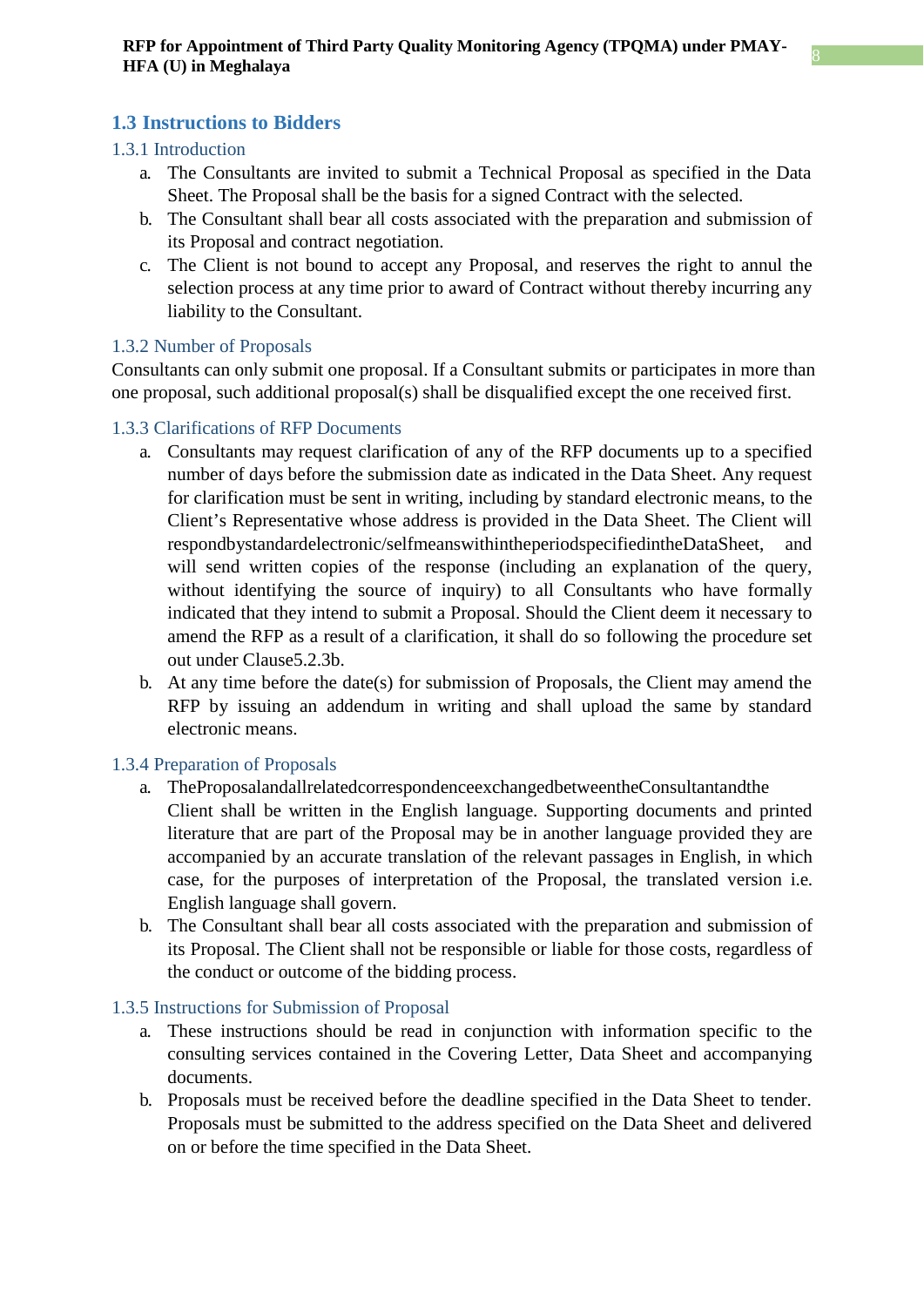c. Consultants shall submit one sealed envelope, containing the Technical Proposal along with the DD of the cost of tender and EMD.

#### <span id="page-9-0"></span>1.3.6 Submission Instructions

- a. Consultants are supposed to carefully review the contract provisions attached in the RFP for preparation of their Proposals.
- b. The Consultant shall submit Proposals using the appropriate submission sheets provided in Appendices (Technical format and Financial Format).These forms must be completed without any alteration to their format, and no substitutes will be accepted. All fields shall be completed with the information requested.

#### <span id="page-9-1"></span>1.3.7 Proposal Validity

- a. Proposals shall remain valid for the period specified in the RFP commencing with the deadline for submission of Proposal as prescribed by the Client.
- b. A Proposal valid for a shorter period shall be considered nonresponsive and will be rejected by the Client out rightly.
- c. During the Proposal validity period, Consultants shall maintain the availability of experts nominated in the Proposal. The Client will make its best effort to complete negotiations within this period.

#### <span id="page-9-2"></span>**1.4 Project Brief**

The Government of India (GoI) has launched a comprehensive mission viz "Pradhan Mantri AwasYojana-HousingforAll(Urban)".Themissionseekstoaddressthehousingrequirement of urban poor including slum dwellers through following programme verticals:

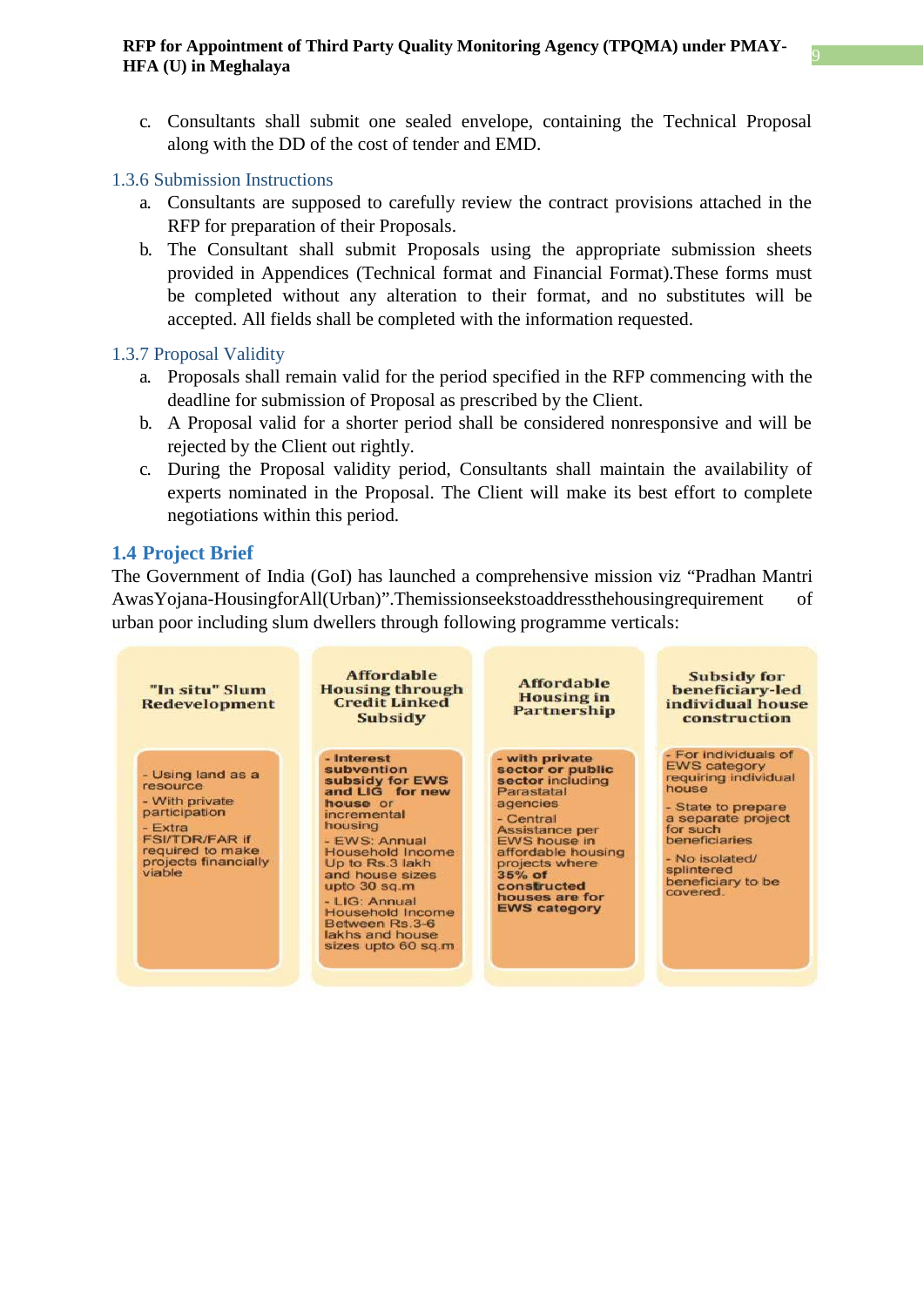The Government of Meghalaya (GoM) has designated Meghalaya Urban Development Authority (MUDA) as the State Level Nodal Agency (SLNA), for the implementation of Housing for All (HFA), in the State. Further, the ministry has selected 9 cities, in the state for the implementation of the PMAY.

The mission will support the construction of houses up to 30 square meter carpet area with basiccivicinfrastructure.Thebeneficiariesarepermittedtodwellingunitsexceeding30square meters, provided that the beneficiary shall meet the additional expenditure incurred in this regard. The minimum size of houses constructed under the mission under each component should conform to the standards provided in National Building Code (NBC). All houses built or expanded under the Mission should essentially have toilet facility. The houses under the mission should be designed and constructed to meet the requirements of structural safety against earthquake, flood, cyclone, landslides etc. conforming to the National Building Code and other relevant Bureau of Indian Standards (BIS)Codes.

## **2. Assignment objective – Need for TPQM**

### <span id="page-10-1"></span><span id="page-10-0"></span>**2.1 Third Party Quality Monitoring (TPQM)**

Effective monitoring of ongoing project(s) is a key to successful completion of any project with monitoring of quality being a most significant aspect. A State level mechanism for Third Party Quality Monitoring of projects sanctioned under PMAY shall be evolved with the following objective:

- 1. **Review and monitoring of quality** of all PMAY projects implemented by ULBs/ Implementing Agencies.
- 2. Provide a **structured report** on the quality of projects under PMAY.

PMAY scheme guidelines envisage that the States would engage Third Party Quality Monitoring Agencies (TPQMA)to ensure the quality of construction under the above verticals of the Mission except for Credit Linked Subsidy(CLS).

### <span id="page-10-2"></span>**2.2 Project Area Details**

This proposal invitation is for the all the urban local bodies and Town Committees (i.e.6 Municipal Boards and 3 Town Committees).Cluster of local bodies will be treated as a separate entity for the purpose of allotting of the work. Separate, and possibly different, rates must be submitted to each cluster of local bodieswheretheproposedintendstoundertakework.Forallsubsequentreferencestothelocal bodies, it implies work for each unit unless explicitly mentioned.

| <b>Town Name</b> | <b>Local Body</b>               | No of<br><b>ULB's/Town</b><br><b>Committee</b> |
|------------------|---------------------------------|------------------------------------------------|
| Shillong         | <b>Shillong Minicipal Board</b> |                                                |
| Nongstoin        |                                 |                                                |
| Mairang          | Mairang Town<br>Committee       | 2                                              |
|                  |                                 | Nongstoin Town Committee                       |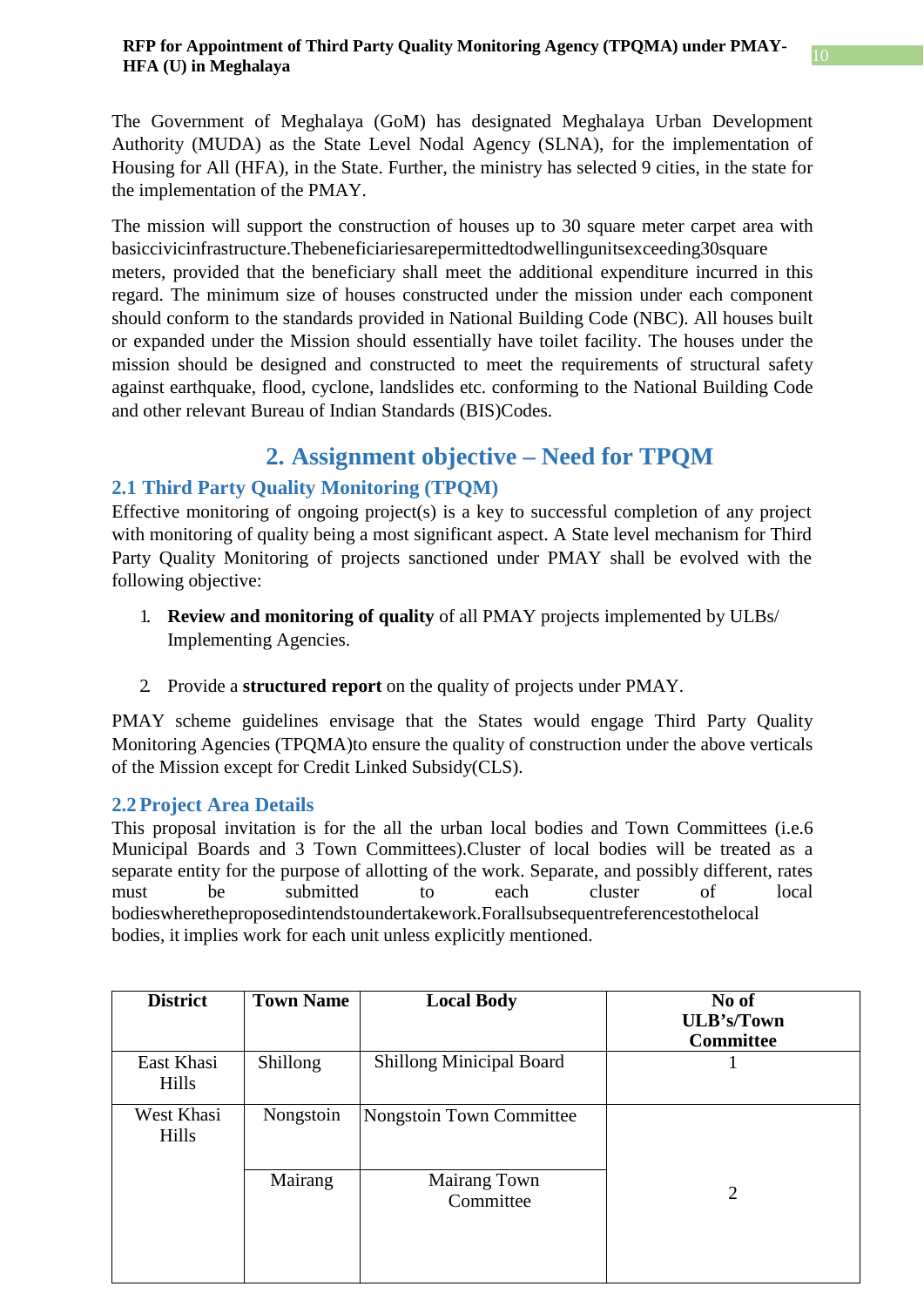| West Jaintia<br>Hilla                                    | Jowai Municipal Board<br>Jowai |                                        | 1 |
|----------------------------------------------------------|--------------------------------|----------------------------------------|---|
| Nongpoh<br>Ri-Bhoi<br>Nongpoh Town Committee<br>District |                                | 1                                      |   |
| Resubelpara<br>North Garo<br>Hills                       |                                | Resubelpara Municipal Board            | 1 |
| <b>West Garo</b><br>Hills                                | Tura                           | <b>Tura Municipal Board</b>            | 1 |
| East Garo<br>Hills                                       | Williamna<br>gar               | Williamnagar Municipal<br><b>Board</b> | 1 |
| South Garo<br><b>HIlls</b>                               | Baghmara                       | <b>Baghmara Municipal Board</b>        | 1 |
|                                                          | <b>Total</b>                   | 9                                      |   |

### **Cluster-wise details**

| <b>Town</b>     | <b>Total No. of</b><br><b>Beneficiaries</b><br>under BLC | <b>Total No. of</b><br><b>Beneficiaries for</b><br>each<br>projectunder<br><b>BLC</b> | <b>Project Cluster</b> | <b>Total No. Of</b><br><b>Projects</b> |
|-----------------|----------------------------------------------------------|---------------------------------------------------------------------------------------|------------------------|----------------------------------------|
| Nongpoh         | 479                                                      |                                                                                       |                        |                                        |
| <b>Shillong</b> | 105                                                      | 584                                                                                   | Project 1              |                                        |
| Tura            | 572                                                      | 572                                                                                   | Project 2              |                                        |
| Nongstoin       | 194                                                      |                                                                                       |                        |                                        |
| Mairang         | 82                                                       |                                                                                       |                        | $\overline{4}$                         |
| Jowai           | 117                                                      | Project 3<br>393                                                                      |                        |                                        |
| <b>Baghmara</b> | 235                                                      |                                                                                       |                        |                                        |
| Williamnagar    | 40                                                       | 584                                                                                   |                        |                                        |
| Resubelpara     | 309                                                      |                                                                                       | Project 4              |                                        |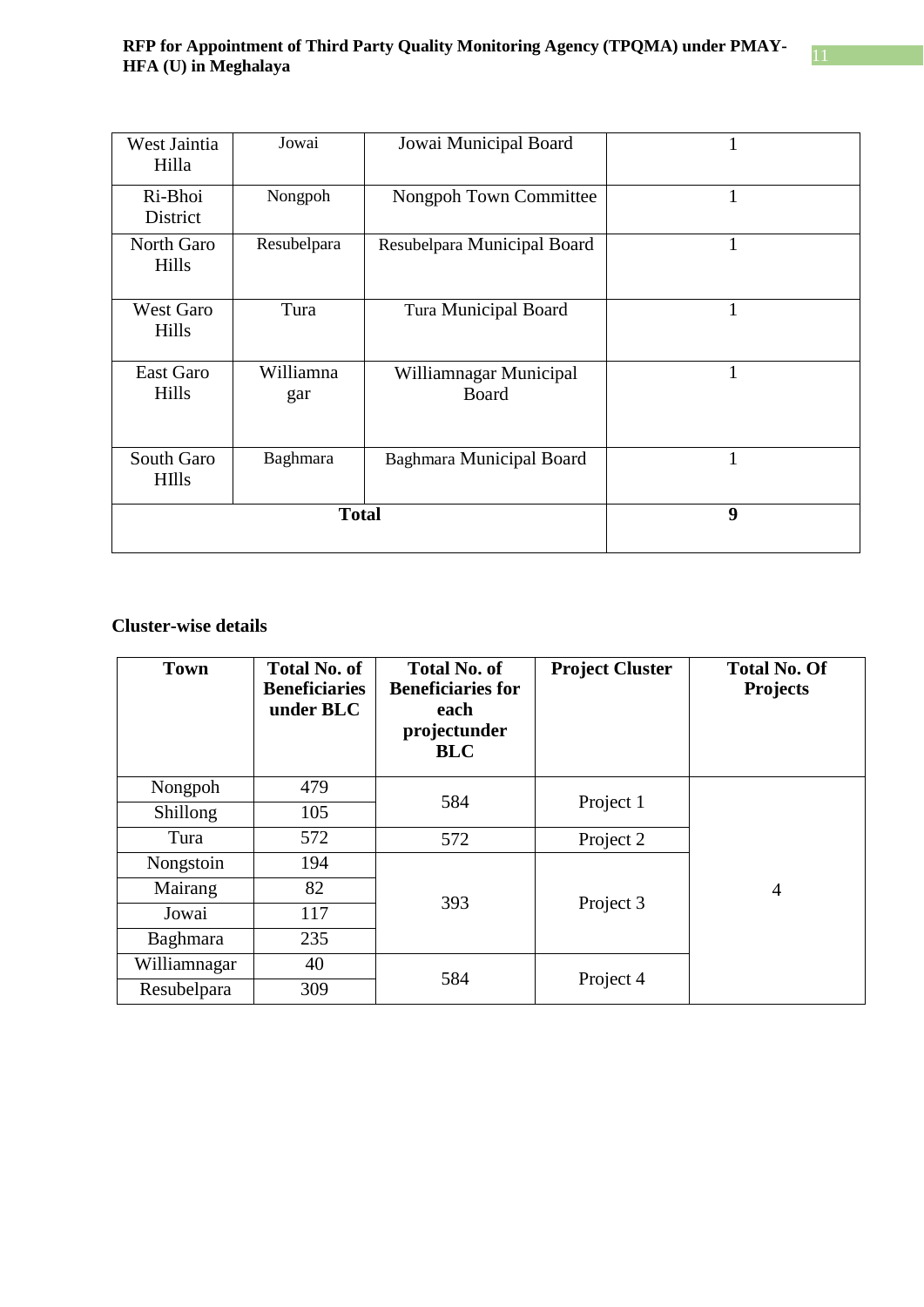### <span id="page-12-0"></span>**2.3 Roles & Responsibilities of SLTC and CLTC agencies in Third party quality monitoring(TPQM)**

### <span id="page-12-1"></span>**2.3.1 Role ofSLTC**

**State Level Technical Cell (SLTC) of PMAY** established in **MUDA, Shillong - State Level Nodal Agency (SLNA)** will provide strategic coordination and support for all PMAY related activities in the State. The SLTC within the SLNA will play the key role of coordination and oversee the TPQMA on behalf of the SLNA in following areas:

- i. Suitable agencies with the required experience and expertise will be appointed as the TPQMAensuringnomajordeviationinthescopeofservicesandnoconflictofinterest in the execution of services.
- ii. Communicate through SLNA to all Urban Local Bodies/Implementation Agencies for organizing field visits of TPQMA.
- iii. Ensure the performance of TPQMA as envisaged in the contract, and that the reports are submitted for the record and necessary action.
- iv. Review and scrutinize the reports submitted by TPQMA, examine the issues highlighted by the TPQMA and initiate corrective actions where necessary with concerned ULB/Implementing Agency.
- v. Make periodic payments to the TPQMA.

### <span id="page-12-2"></span>**2.3.2 Role of ULB a CLTC**

**City Level Technical Cell (CLTC)** established in the **ULB**s of the Mission Cities, shall be responsible for proper implementation of all PMAY projects including quality control. The CLTC will play the key role of coordination and oversee the TPQMA on behalf of the ULB in following areas

- i. Schedule the visits of the TPQMA across different projects in the city.
- ii. Ensure that TPQMAs have access to the required documents, project sites, and key officials for meetings and discussions and other support required.
- iii. Ensure that TPQMAs file their reports in a timely manner i.e. within a week time after the visit.
- iv. Examine the reports of the TPQMA and the issues highlighted therein.
- v. On the basis of TPQMA's reports, take corrective measures for improving quality
- vi. Bring the attention of ULB and beneficiary, of the defects noticed by the agency and take both preventive and curative measures to ensure the quality.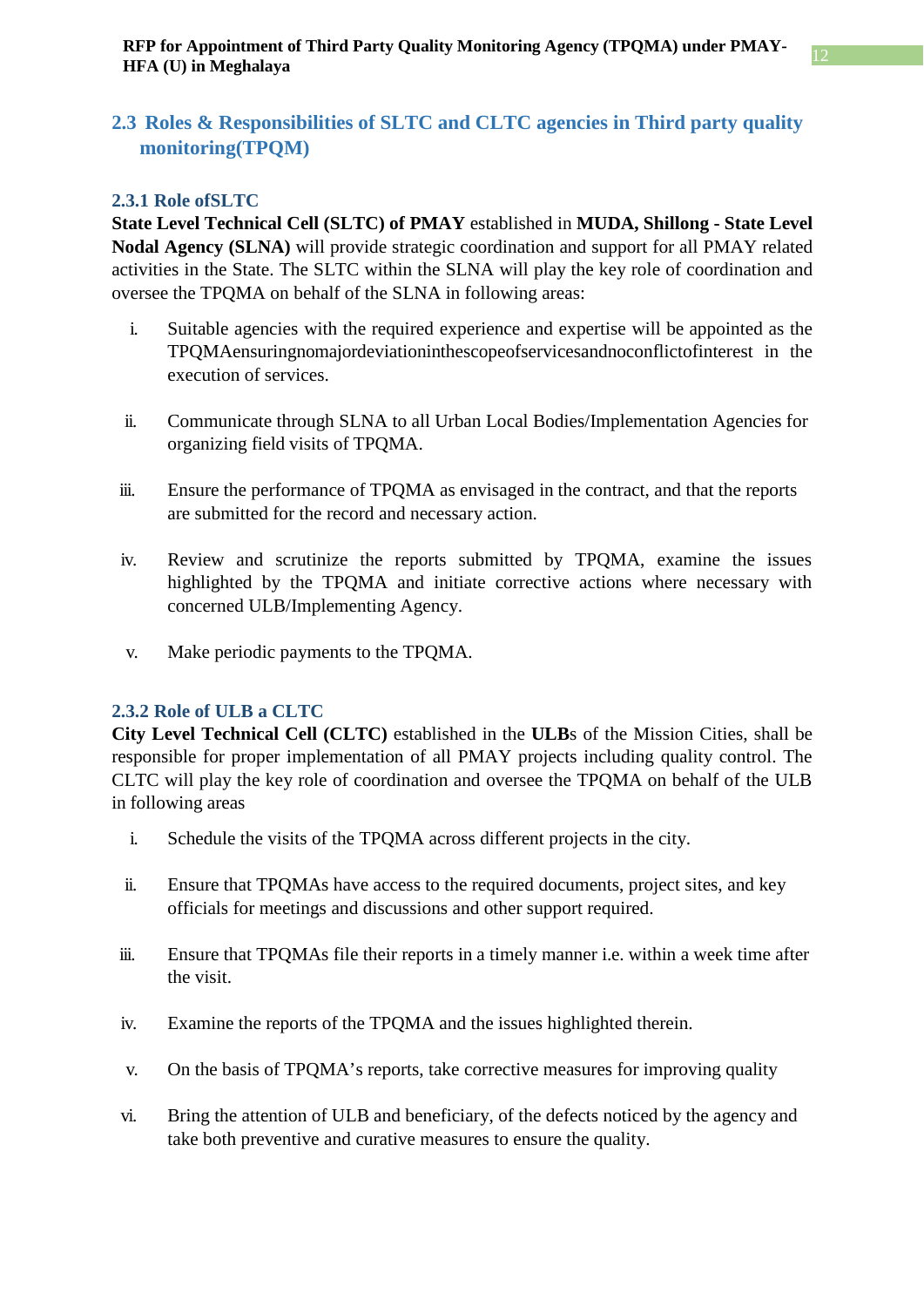## <span id="page-13-0"></span>**3. Scope of Work, Time frame and Deliverables of TPQM agencies**

Government of India has launched a comprehensive mission "Pradhan Mantri AwasYojana-Housingfor All(Urban)".Themissionwillsupporttheconstructionofhousesupto30square meter carpet area with basic civic infrastructure. The beneficiaries are permitted to dwelling units exceeding 30 square meters, provided that the beneficiary shall meet the additional expenditure incurred in this regard. The mission seeks to address the housing requirement of urban poor including slum dwellers. The houses under the mission should be designed and constructed to meet the requirements of structural safety against earthquake, flood, cyclone, landslides etc. conforming to the National Building Code and other relevant Bureau of Indian Standards (BIS)codes.

The specifications and testing requirements of materials/structural components/system for Quality Control/Quality Assurance may be accessed through a weblink**[http://www.](http://www/) iitk.ac.in/ce/test/mihupa.html** developed by IIT-Kanpur. For information on alternate materials and construction methodologies including disaster resistant construction, **[www.h](http://www/)ousingtechnologynetwork.in**may be referred.

### <span id="page-13-1"></span>**3.1 Description of tasks &Services**

The objective of appointing a third party quality monitoring agency is;

- i. **Schedulethefieldvisits**intheCitiesacrosstheStateafterpropercoordinationatState/ ULB level.
- ii. Examine **project documentation** with respect to sanctioned covenants.
- iii. **Review of land requirement/ availability**, Site preparation & other statutory clearances.
- iv. Review of **Project Implementation Plan** and procurement process.
- v. Review of **approved quality monitoring plan**.
- vi. Review of **Safety and Health aspects**.
- vii. Examine **Convergence** with the Central/ State scheme.
- viii. **Beneficiary participation**/ satisfaction in the project.
- ix. Report on **Quality Assurance**. (**indicative formats** are at Annexure 2 & 3)
- x. **Remedial measures** to improve the quality of the project.
- xi. **File report** in a timely manner.
- xii. **Follow-up action** on the report, which would be ascertained in the next report

### <span id="page-13-2"></span>**3.2 Scope of work, time frame, and Deliverables**

The TPQMA will undertake field visit for ascertaining quality of construction at various stages. "Visits "include examining/reviewing project documents and implementation and conducting any required tests/assessments and report writing.

- A. 0-15 % of progress At the beginning of construction
- B. 50-60 % of progress Mid of construction
- C. 85-100 % of progress Final Stage of construction

### <span id="page-13-3"></span>**3.2 Pre – Construction stage**

- o Examination of project documentation with respect to sanctioned covenants
- o Review of land requirement/availability & other clearances to begin construction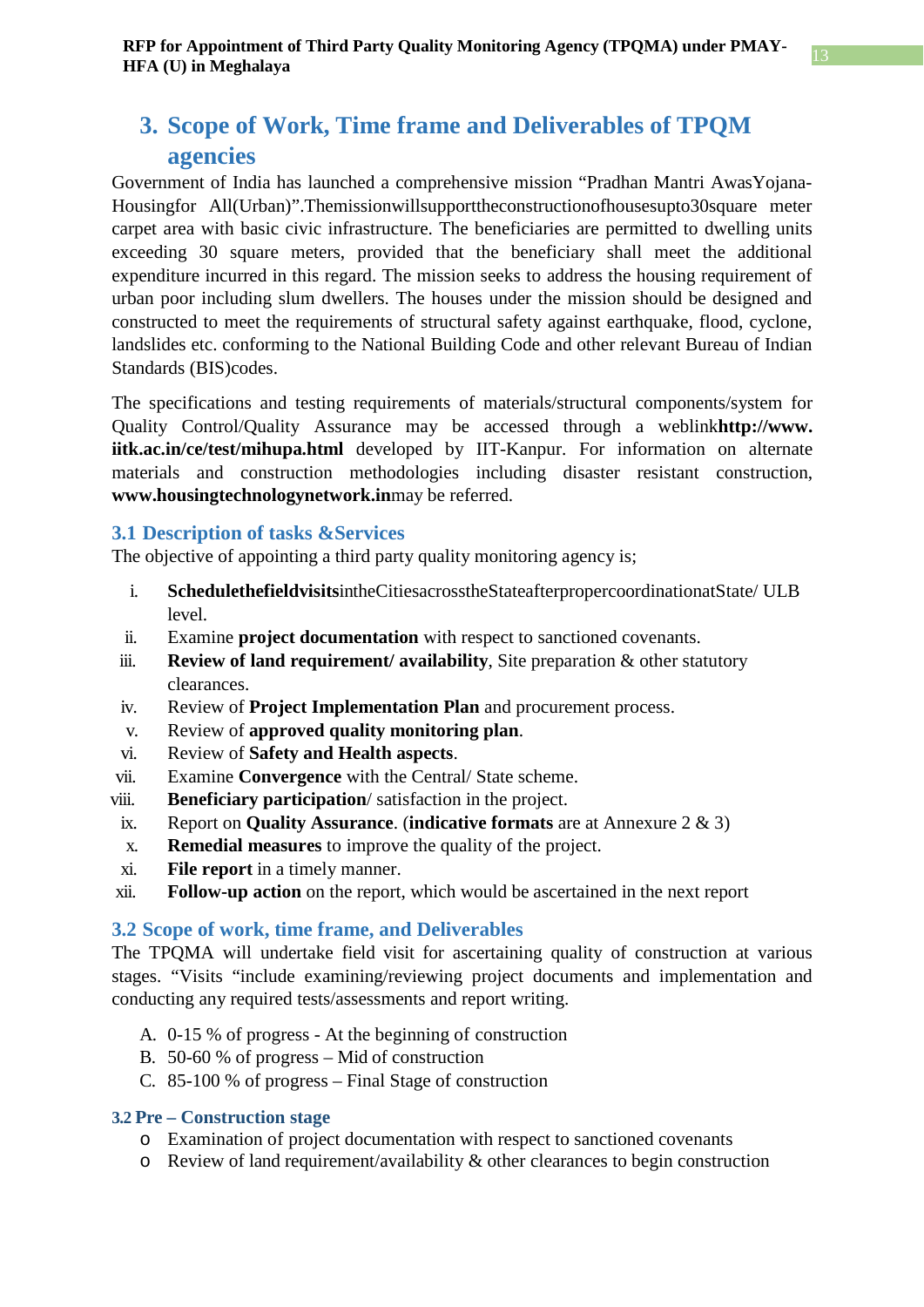- o Review of project implementation plan and procurement process
- o Review of site preparation
- o Review of project management mechanisms/structures (e.g.: PERT/CPM charts)
- $\circ$  Review of probability of cost & time overruns during pre construction stage
- o Report on targeted beneficiaries of the scheme (Beneficiary participation)

### <span id="page-14-0"></span>**3.2b Construction stage**

- o Report on the particulars of the project
- o Report on compliance with statutory requirements
- o Report on safety and health aspects
- o Report on Quality Assurance in the project As per the checklist for quality control
- o Report on convergence of the scheme (with central/state)
- o Report on beneficiary participation in the project
- o Report on physical progress of the project Housing components
- o Report on financial progress & Fund utilization
- o Report on social infrastructure and civic infrastructure components
- o Report on variations with respect to sanctioned covenants
- o Report on cost variations and time overruns
- o Report on remedial measures to improve physical & Financial progress and quality of the project
- o Report on progress of resettlement and rehabilitation, if any
- o Report on court cases/Litigations
- o Report on other issues (If any)

### <span id="page-14-1"></span>**3.2 c Commissioning, trial run, and testing stage**

- o Reports on assets created
- o Reports on completion of projects
- o Requirement of Operation and Maintenance (O &M)

#### <span id="page-14-2"></span>**3.2d Post construction stage**

- o Report on functionality and usage
- o Report on O&M of assets created including common amenities
- o Report on social and environmental impact analysis
- o Report on user/Beneficiary satisfaction
- o Report on Capacity created
- o Report on overall performance and sustainability of the assets created

### <span id="page-14-3"></span>**3.3 Timeframe**

ServicesforTPQMwouldbefortheentirelifecycleoftheprojectsandideally,TPQMshould be in place in the pre – construction stage and would function till one year from the filing of project completion report and give a final report on the overall performance of the report.

| <b>SI.No</b> | <b>Nature of review</b>                                    | <b>Frequency of report</b> | Format            |
|--------------|------------------------------------------------------------|----------------------------|-------------------|
|              | $0-15$ % of progress - At the beginning<br>of construction | Once                       | Annexure $-1 & 2$ |
|              | 50-60 % of progress $-$ Mid of<br>construction             | Once                       |                   |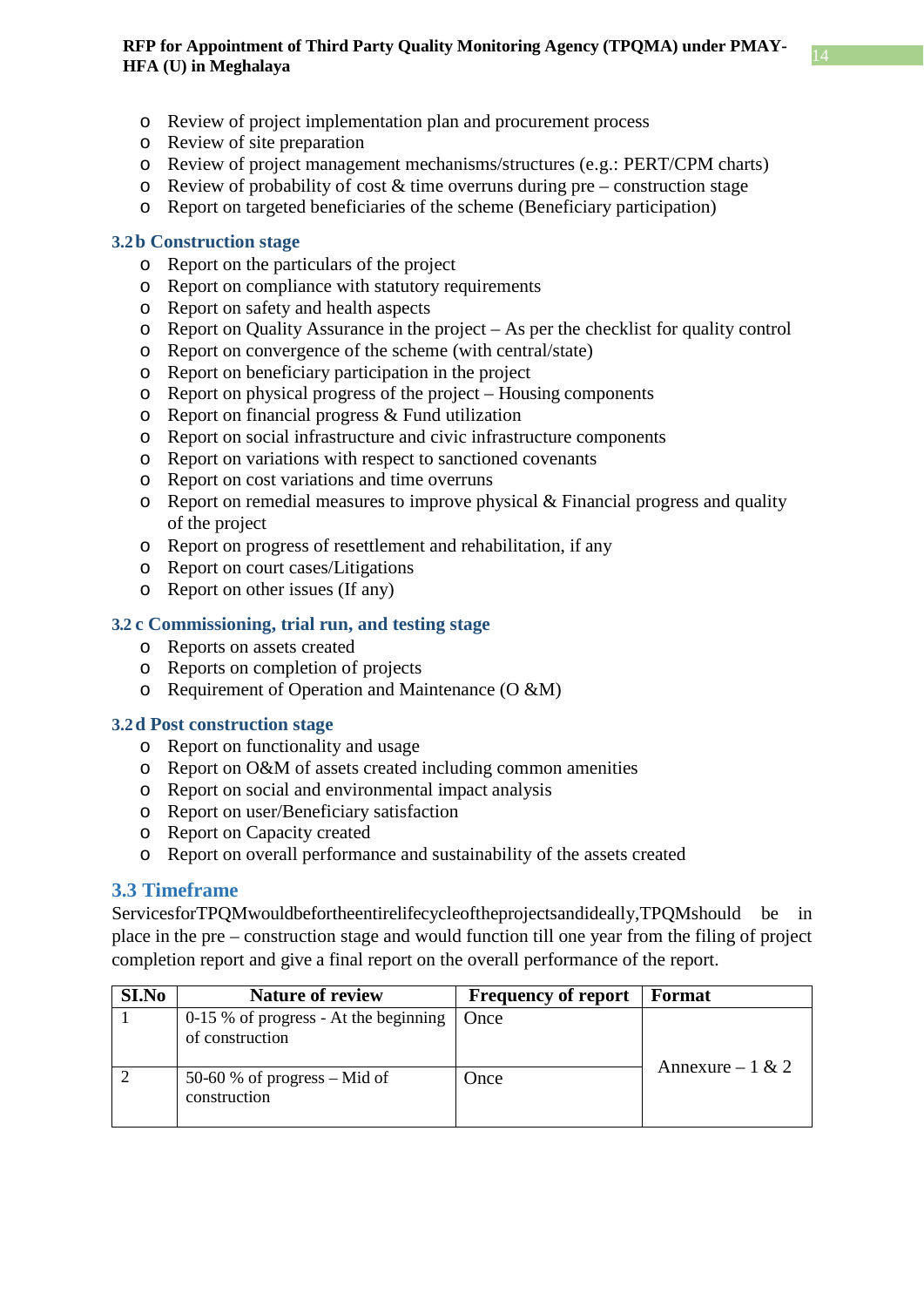| 85-100 % of progress – Final Stage of $\vert$ Once |  |
|----------------------------------------------------|--|
| construction                                       |  |
|                                                    |  |

### <span id="page-15-0"></span>**3.4 Deliverables**

Undertake TPQM agencies will undertake field visits for ascertaining quality of construction at various stages as per PMAY (U) TPQM Reference Guide. 'Visits' include examining/reviewing project documents and implementation and conducting any required tests/assessments and report writing

- a. Desk review of documents and periodical sitev isits:
	- i. Ensuringallprojectdocuments,estimatesofworkoutcomes,outputs,packages, project specifications, quantities, implementation plan – including milestones, periodic progress, indicators, oversights etc., On – site management systems, such as rerouting of transient services, temporary connections, worker accommodation, labour insurance, procurement & storage of materials, inventory management; delivery, handover, exit and financial closure plans are in place
	- ii. Sitevisitswillbeorganizedatdifferentstagesasindicatedbytheimplementing agencies as 'milestones' in their work plan, which may consist of intermediate stages of development of work or contracting packages. Indicative milestones, such as foundations, superstructure, fenestration, services, finishes, and commissioning may be taken as comparatives from the assessment side to help translate progress reports to non-technical personnel at reporting sites.
- b. Filing /uploading and submission of all inspection reports in the prescribed format to concerned SLTC of SLNA. The reports would be sent at periodic interval as prescribed
- c. To Capture, wherever possible, moderated, and structured perceptions of the beneficiaries on various aspects of project implementation including communicating project rationale, strategy, outcomes, results, rights, and responsibilities of all stakeholders
- d. Estimate the degree of beneficiary buy-in as regards the project(s)
- e. To capture qualitative feedback in narrative and in separate documents;
- f. To report the progress with respect to implementation as per the appropriate stage of the project underdevelopment;

An appointed TPQM agency would essentially report on the following:

i. Baselines of the project, including entire process trail - which would ensure that all necessary processes of clearance, approvals –administrative, technical and financial sanctions are in place. At the desk review report generated at the initiation milestone, this section of the report would document the process flows and benchmarks that are adopted by the concerned level of implementation.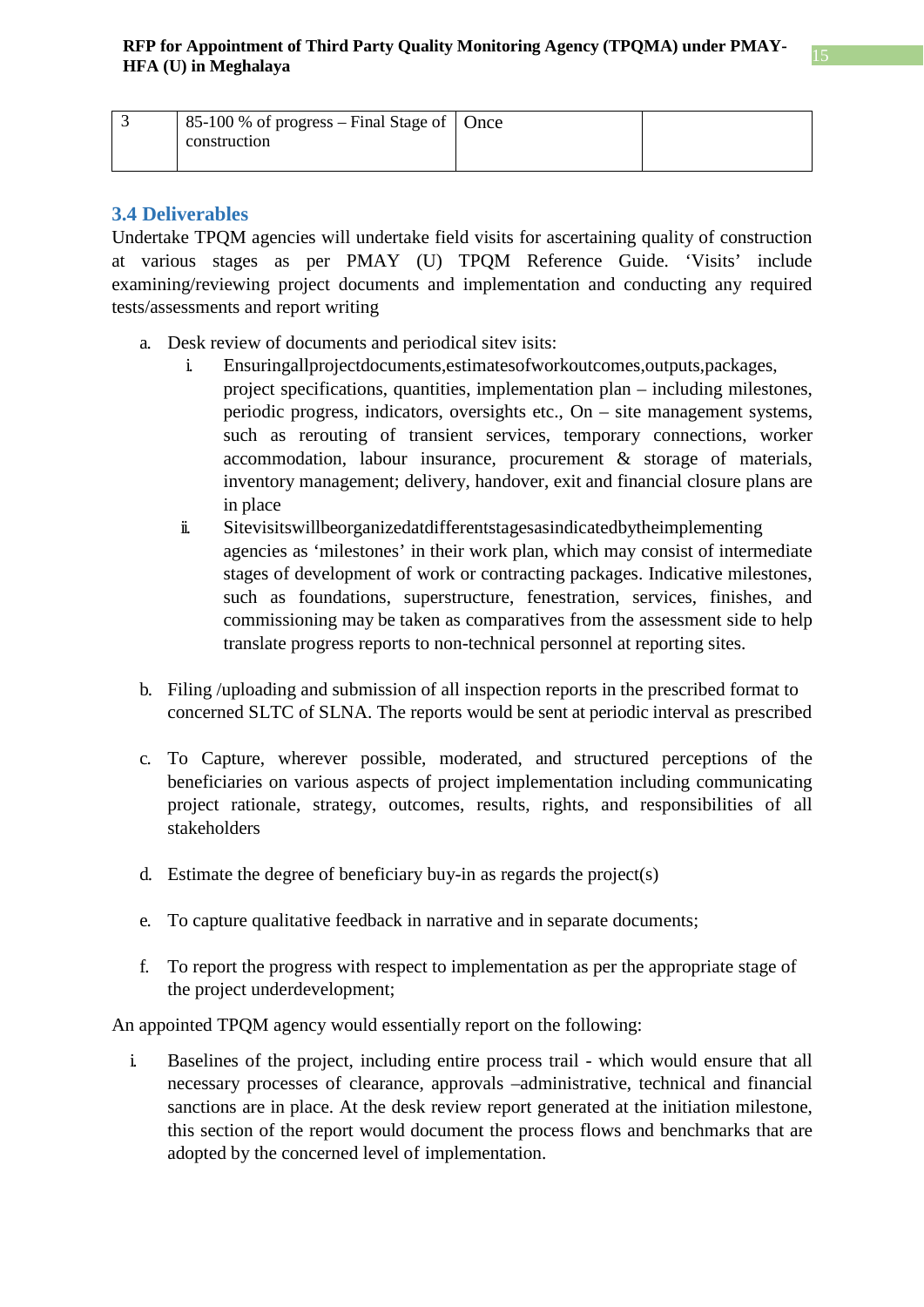- ii. Outcomes of the project at initiation milestone/the specific milestones expected state of physical and financial progress.
- iii. Observe physical and financial progress including execution process this will require being done from two ends (i) supply end, i.e. SLNA and (ii) level of implementing agency.
- iv. Compliance and exception report in process trail, technical and qualitative standards, financial propriety and integrity. In the case of any processes being certified, the monitoring report must clearly mention this in the case of the concerned implementing agency to the party to be reported to, i.e. Project Implementation Agency, SLNA, and Mission Directorate.
- v. Recommendations as to how to reduce exceptions, including if milestones need to be re-phased or any process that may need to be streamlined.
- vi. Follow-up action on the report, which would be ascertained in the next report.

### <span id="page-16-0"></span>**3.5 Sampling/Selection of dwelling units (DUs) for a TPQM project**

- A. TPQM will be done for all projects which are being constructed under ISSR and AHP components of PMAY (U).
- B. In case of Beneficiary Led Construction (BLC) projects, a systematically selected sample of houses may be monitored. The sampling should be done through a transparent and well-defined process to cover all the BLC Projects in the city in a holistic way, leading to selection of a representative sample.
	- i. The recommended sample size for monitoring BLC houses is 5-10% of DUs or 50 DUs, whichever is more.
	- ii. In cities where there are multiple 'BLC projects' with less than 500 DUs, the SLNA/TPQMA may consider forming of clusters of around 500 or more DUs which could then be considered as a single unit/project to draw bigger samples of more than 50 DUs which can be covered under one TPQM visit.
	- iii. In cities where less than 50 DUs are being constructed under the BLC vertical, all the DUs should be selected for TPQM.

### **4. Selection process for TPQM**

<span id="page-16-1"></span>Third Party Quality Monitoring Agencies (TPQMA)will be selected by the SLNA of the States through an open and transparent bidding process.

### <span id="page-16-2"></span>**4.1 Eligibility criteria**

- 1. TPQMA should have experience of similar kind of works and should have a minimum experience of 5 -10 years in this field.
- 2. TPQMA should not have incurred any loss for the last 3years.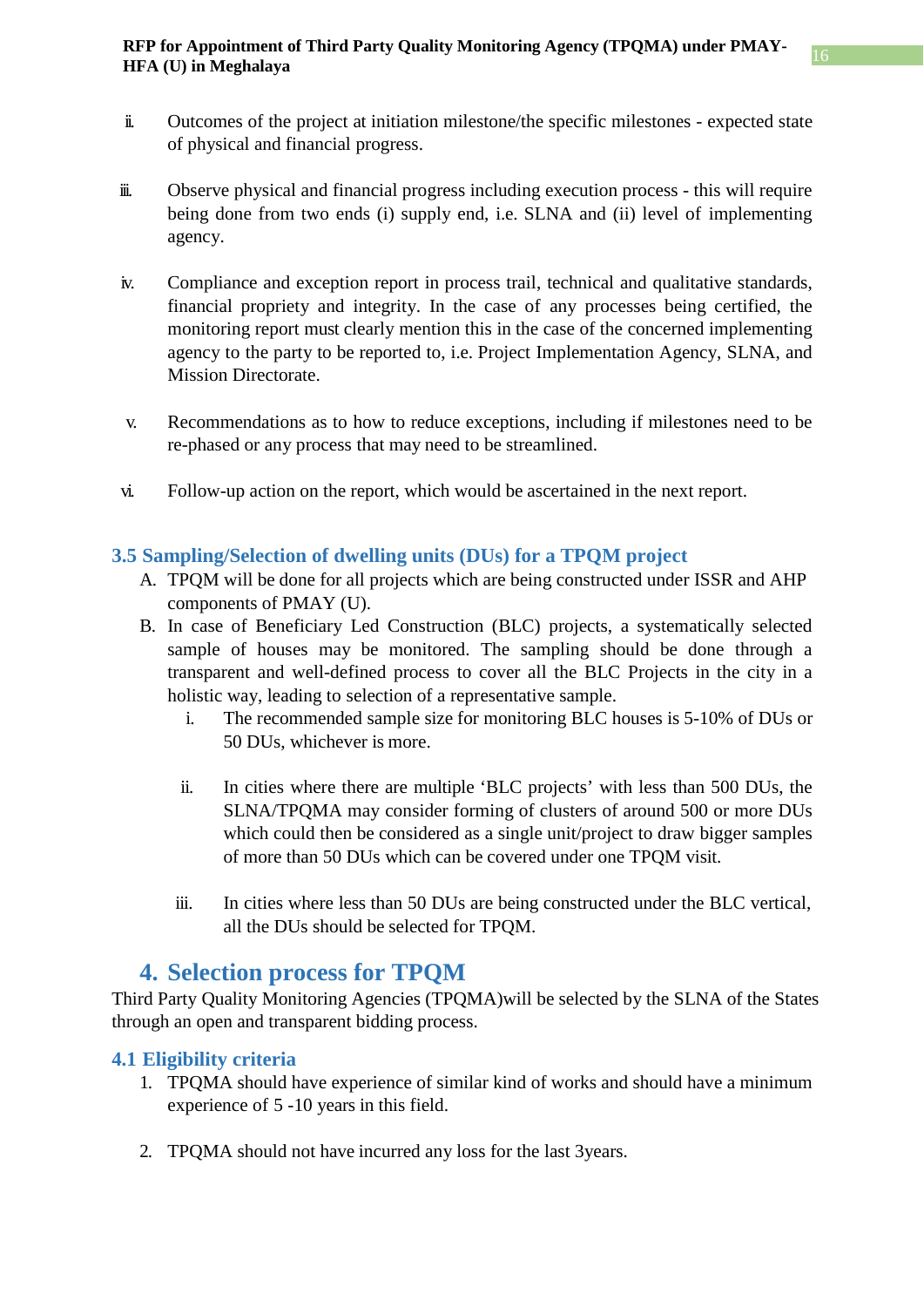- 3. TPQMA deploys an optimum number of experts as per the need of the projects.
- 4. Deployed experts have experience of similar kind of projects and expertise in the concerned sectors
- 5. Preferences will be given to the agency which has branches within the state of Kerala, with the office staffs belonging to the state.
- 6. The appointed staffs for this project must be proficient in the local language and be able to handle the local situation, when and where it arises.
- 7. No Conflict of interest prevails in the engagement.

### <span id="page-17-0"></span>**4.2 Conflict of Interest**

**Conflict of interest** for a TPQMA is defined as:

- i. Any agency involved as a consultant in project preparation, supervision or implementation work in any of the PMAY projects applying for TPQMA is a conflict of interest in the particular project/City/State (as the case maybe).
- ii. The team members of TPQMA should not have been an employee of any City or State level government agency in that particular State in preceding 2 years of this contract.
- iii. The agency black listed or debarred by the Government would not be eligible for TPQM.

### <span id="page-17-1"></span>**4.3 Suggested/Desirable Team Structure and Positions for TPQM**

It is envisaged that for quality monitoring of approved projects, there will be a team of one Senior Engineer (Civil) and one Junior Engineer (E/M) for site visits of minimum 6 projects of different cities in a month. The Senior Engineer will act as Team Leader.

For more site visits in a month (depending upon a number of approved projects), the Agency is expected to provide additional teams as envisaged above from time to time during the term of the contract.

Thejobdescriptionforeachpositionincludingqualification&experience is given below. The job description provided is indicative in nature and may undergo changes. *(Details in next page*)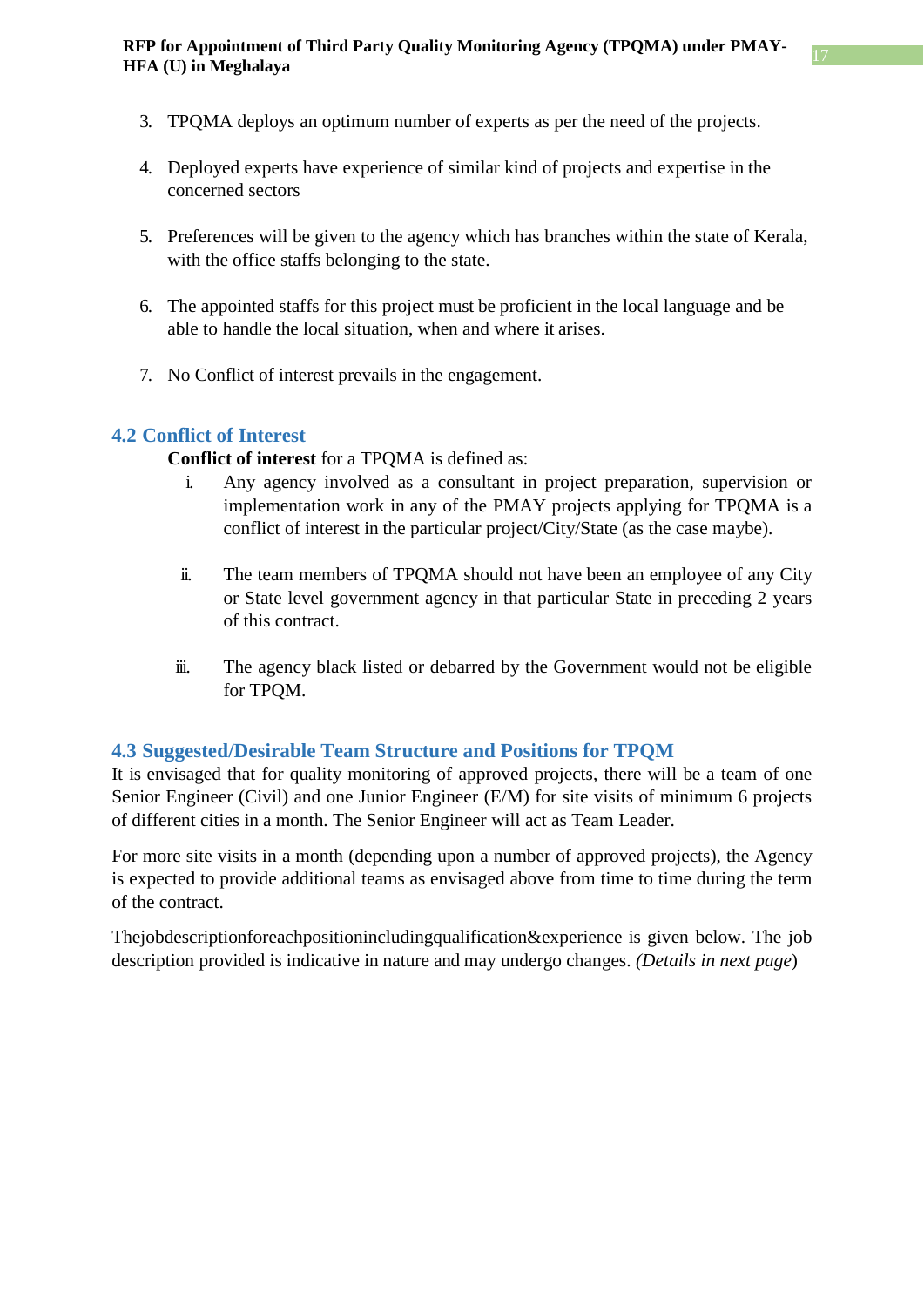| No           | Position    | <b>Job Description</b>                       |         | Qualification & experience         |
|--------------|-------------|----------------------------------------------|---------|------------------------------------|
| $\mathbf{1}$ | Team Leader | of<br>To lead<br>the<br>٠<br>team            | ٠       | Post Graduate in Civil             |
|              | (Senior     | professionals engaged to                     |         | Engineering with at least 15       |
|              | engineer,   | carry out<br>of<br>the job                   |         | years of experience.               |
|              | Civil)      | of<br>monitoring<br>housing                  |         |                                    |
|              |             | infrastructure<br>and                        |         | Experience in the urban sector,    |
|              |             | projects.                                    |         | of which at-least 3-4 years        |
|              |             |                                              |         | should have been on leading        |
|              |             | Responsible for ensuring                     |         | monitoring agencies                |
|              |             | the overall outcome and                      |         |                                    |
|              |             | activity based<br>support                    | п       | Shall have a thorough              |
|              |             | envisaged for the TPQMA                      |         | knowledge of:                      |
|              |             |                                              | $\circ$ | Latest specifications              |
|              |             | Coordinate<br>with<br>п<br>team              |         | pertaining to Building &           |
|              |             | member and report to the                     |         | infrastructure works               |
|              |             | SLNA on the progress of                      | $\circ$ | Related publications according     |
|              |             | outcomes.                                    |         | to which the works are required    |
|              |             |                                              |         | to be carried out and the tests to |
|              |             | Be responsible for<br>the                    |         | be conducted to ensure a good      |
|              |             | overall management<br>of                     |         | quality work.                      |
|              |             | the Agency and budget,                       |         |                                    |
|              |             | and for the timely and                       |         |                                    |
|              |             | efficient<br>delivery<br>of                  |         |                                    |
|              |             | outputs                                      |         |                                    |
|              |             |                                              |         |                                    |
|              |             | Closely<br>monitor<br>the<br>п               |         |                                    |
|              |             | performance<br>in                            |         |                                    |
|              |             | collaboration<br>with<br>the                 |         |                                    |
|              |             | <b>SLNA</b><br>that<br>to<br>ensure          |         |                                    |
|              |             | requirements<br>related<br>to<br><b>PMAY</b> |         |                                    |
|              |             | fully<br>are<br>addressed.                   |         |                                    |
|              |             |                                              |         |                                    |
|              |             | Liaise with<br>external                      |         |                                    |
|              |             | stakeholders as per the                      |         |                                    |
|              |             | the<br>requirements<br>of                    |         |                                    |
|              |             | scheme.                                      |         |                                    |
|              |             |                                              |         |                                    |
|              |             |                                              |         |                                    |
|              |             |                                              |         |                                    |
|              |             |                                              |         |                                    |
|              |             |                                              |         |                                    |
|              |             |                                              |         |                                    |
|              |             |                                              |         |                                    |
|              |             |                                              |         |                                    |
|              |             |                                              |         |                                    |

### **Suggested Team Structure for TPQM**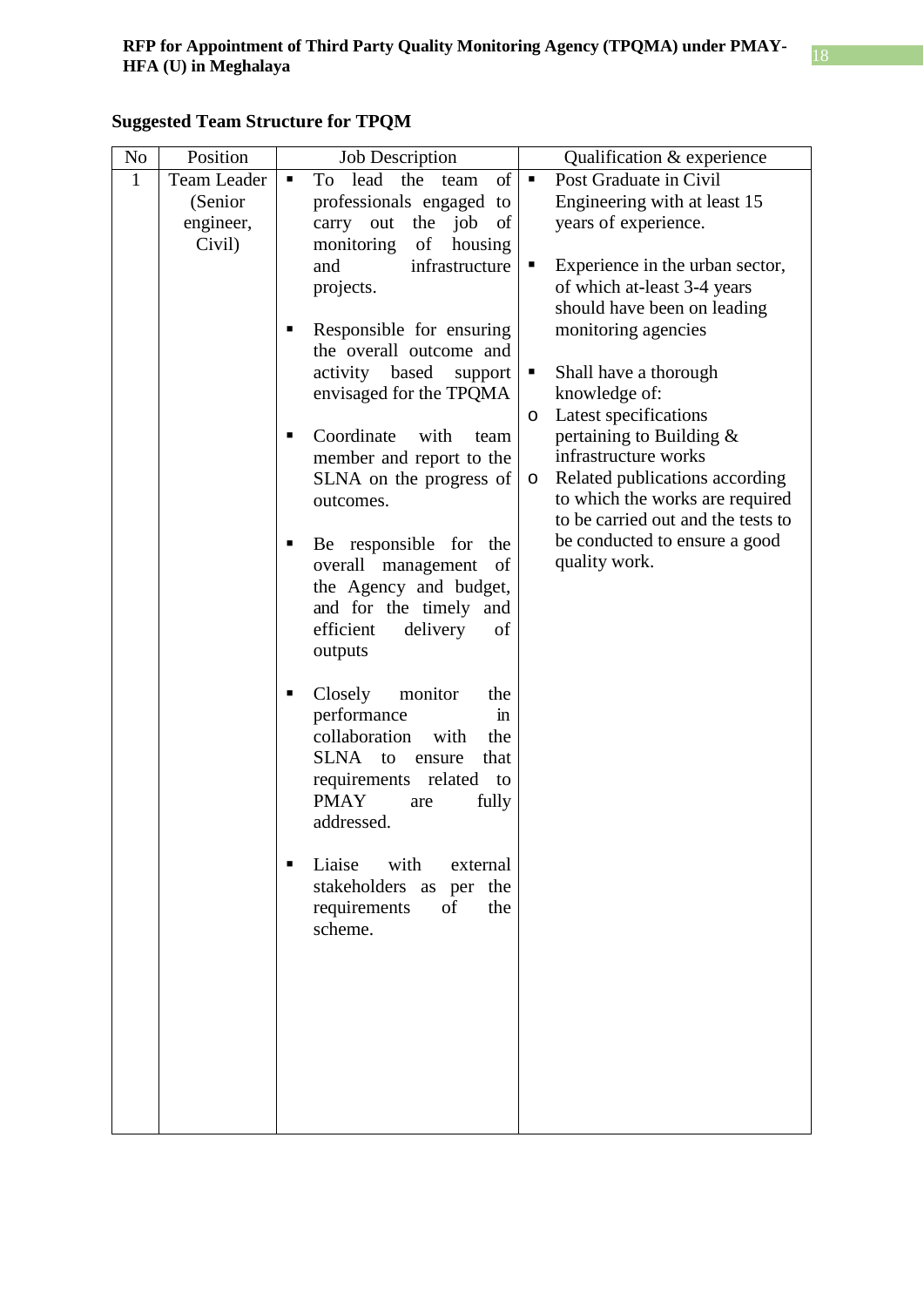| $\overline{2}$ | Engineer | Shall be required at the<br>٠ | Graduate in Civil Engineering<br>ш           |
|----------------|----------|-------------------------------|----------------------------------------------|
|                | (Civil)  | site as directed by the       | with at least 7 years<br>of                  |
|                |          | SLNA and shall inspect        | Diploma<br>experience<br><sub>or</sub><br>in |
|                |          | monitor<br>and                | Electrical<br>Mechanical                     |
|                |          | Implementation of the         | Engineering with at least 10                 |
|                |          | project, find deficiencies    | years of experience.                         |
|                |          | suitable<br>suggest<br>and    |                                              |
|                |          | remedial measures.            | 2-3 years' experience<br>$\mathbf{m}$        |
|                |          |                               | design/construction/                         |
|                |          | Support Team Leader /         | maintenance of light traffic                 |
|                |          | Senior<br>Engineer<br>to      | roads, water supply, sewerage                |
|                |          | document<br>and               | and drainage.                                |
|                |          | communicate reports to        |                                              |
|                |          | States and Cities and         | Shall have exposure to quality<br>ш          |
|                |          | follow-up<br>necessary        | assurance in new construction                |
|                |          | actions.                      | and subsequent Maintenance                   |
|                |          |                               | aspects.                                     |
|                |          |                               |                                              |
|                |          |                               | Must be familiar with:                       |
|                |          |                               | Modern<br>of<br>methods                      |
|                |          |                               | construction of building                     |
|                |          |                               | Design standards and technical               |
|                |          |                               | specification of civil works in              |
|                |          |                               | the building and infrastructure.             |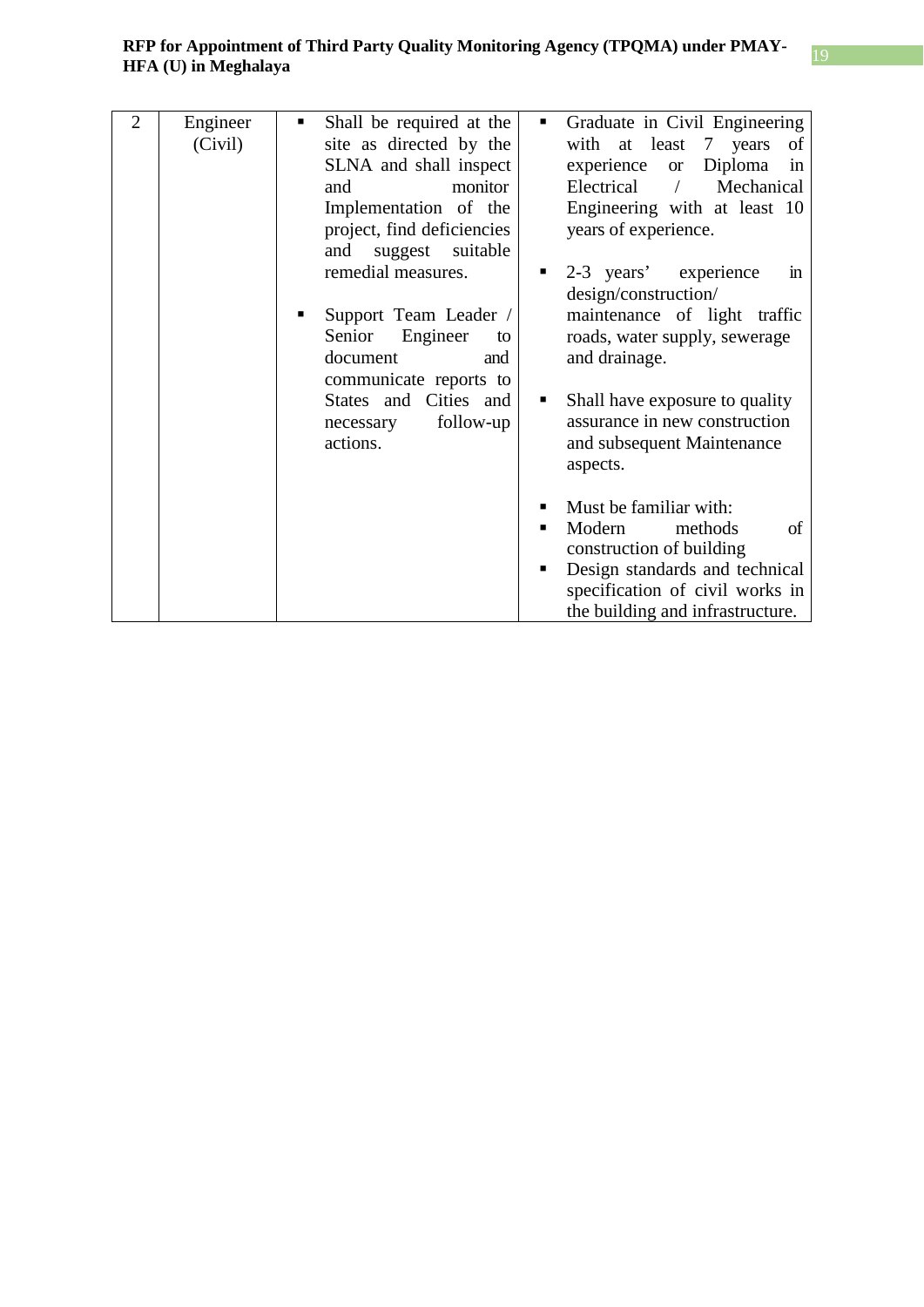### <span id="page-20-0"></span>**5. Mechanism**

SLNA shall communicate clear directions and guidance to ULBs and Implementing Agencies for extension of cooperation, sharing of information and all necessary assistance to TPQM Agencies. Mission Directorate will have close coordination with SLNA on this aspect.

### <span id="page-20-1"></span>**6. Bid- Submission and evaluation**

Separate Technical and Financial bids should be submitted to SLNA in two separate sealed envelopes super scribed in the envelope as "Envelope No.1 (Technical bid for Third Party Quality Monitoring Agency for PMAY Projects" and "Envelope No.2 (Financial bid for Third Party Quality Monitoring Agency for PMAY project)". A Pre-bid conference would be held by SLNA to provide clarifications as may be necessary. SLNA reserves the right to accept or reject any bid. Only valid technical and financial bids are eligible. The technical bids are to be evaluated as per criteria stipulated in Para 2.4 of Technical Bid format and financial bids provided as Annexures will be opened only for those Agencies which qualify the benchmark set for technical bids. Weightage of 60:40 would be given for Technical and Financial Bids.

### <span id="page-20-2"></span>**7. Proposals – Content and evaluation**

The technical proposal will comprise profile, credentials and experience of the firm, the proposed team and their detailed CVs, methodology and tasks assigned. Expression of Interest floated by the Government of Kerala in this respect would be guided in this respect. Financial proposal should mention fees for desk review and per site visit in the prescribed Financial Bid format. All applicable taxes should be indicated separately. Evaluation of proposals shall be carried in two stages. Technical bid will be evaluated first and the financial bid will be opened only for Agencies qualifying the technical TPQMA benchmark. The maximum charges as stipulated in Toolkit for TPQMA will be applicable. In case lower rates are obtained through RFPs, the same will apply as terms of payment.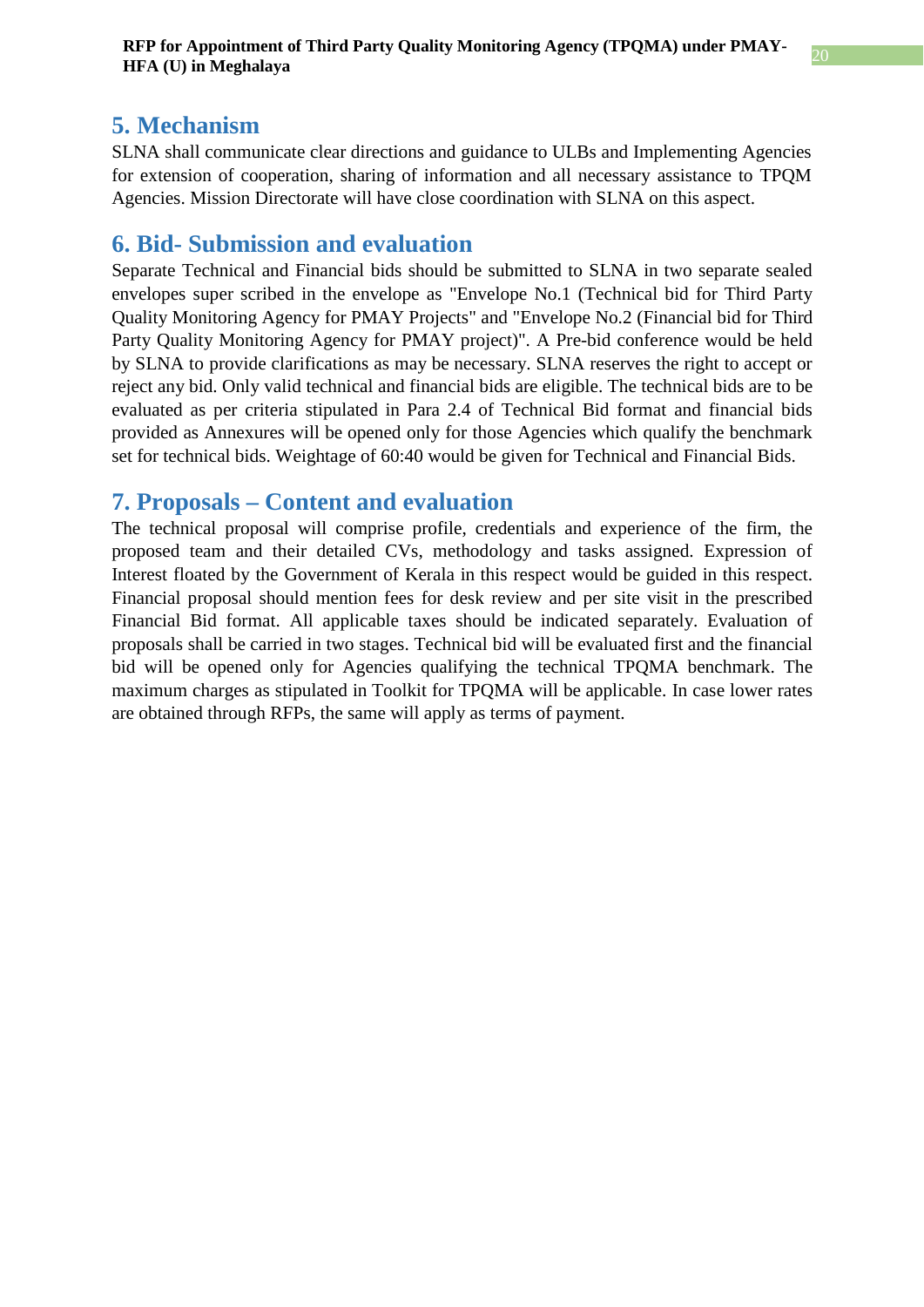## <span id="page-21-0"></span>**APPENDICES**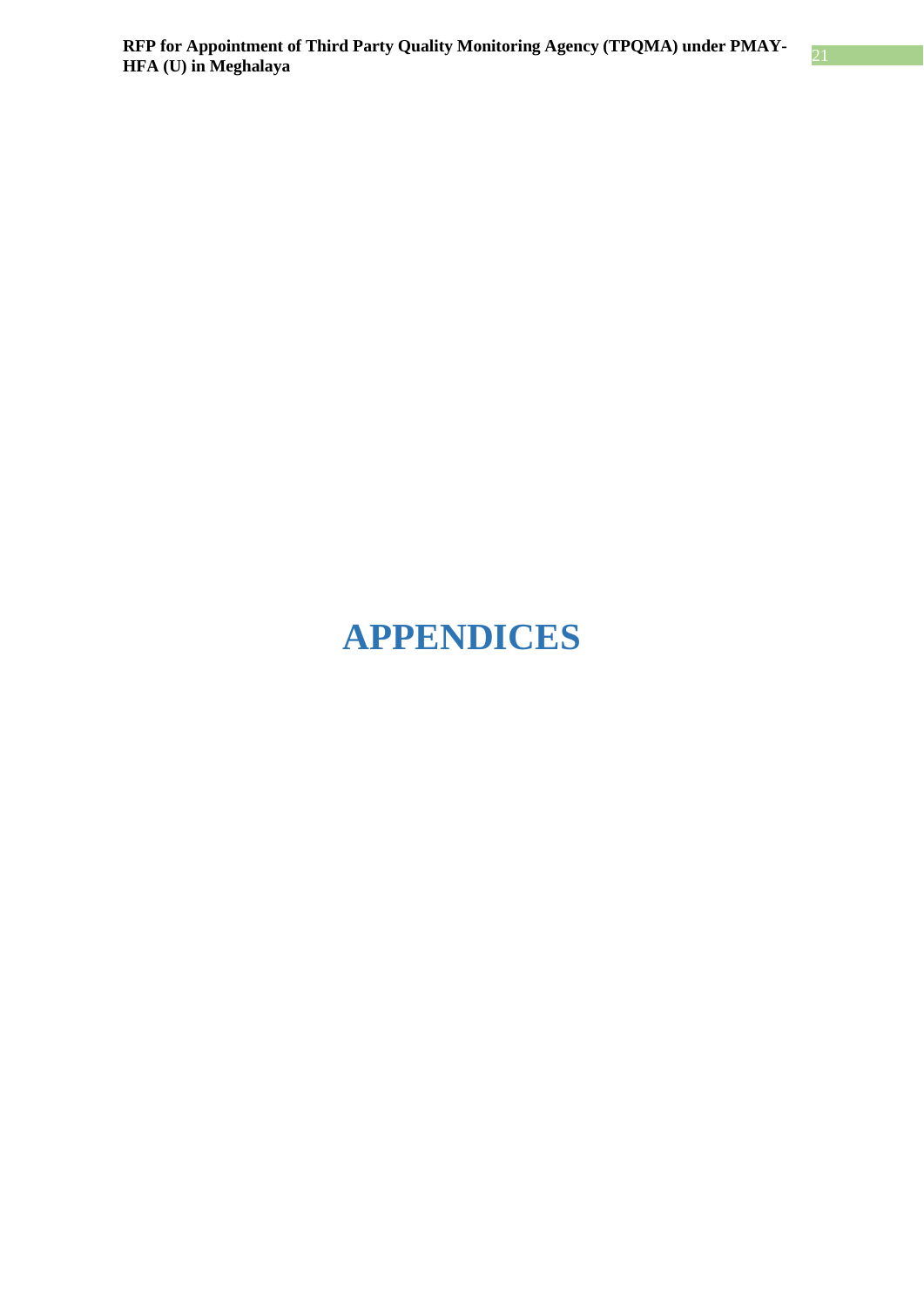### **Annexure – 1**

<span id="page-22-0"></span>List of Urban Local Bodies sanctioned by Ministry of Housing and Urban Affairs in the state of Meghalaya – PMAY (U)

| <b>District</b>            | <b>Town Name</b> | <b>Local Body</b>                      | No of<br><b>ULB's/Town</b><br>Committee |
|----------------------------|------------------|----------------------------------------|-----------------------------------------|
| East Khasi<br>Hills        | Shillong         | <b>Shillong Minicipal Board</b>        | 1                                       |
| West Khasi<br>Hills        | Nongstoin        | Nongstoin Town Committee               |                                         |
|                            | Mairang          | Mairang Town<br>Committee              | $\overline{2}$                          |
| West Jaintia<br>Hilla      | Jowai            | Jowai Municipal Board                  | $\mathbf{1}$                            |
| Ri-Bhoi<br>District        | Nongpoh          | Nongpoh Town Committee                 | $\mathbf{1}$                            |
| North Garo<br>Hills        | Resubelpara      | Resubelpara Municipal Board            | $\mathbf{1}$                            |
| <b>West Garo</b><br>Hills  | Tura             | <b>Tura Municipal Board</b>            | $\mathbf{1}$                            |
| East Garo<br>Hills         | Williamn<br>agar | Williamnagar Municipal<br><b>Board</b> | $\mathbf{1}$                            |
| South Garo<br><b>HIlls</b> | Baghmara         | <b>Baghmara Municipal Board</b>        | $\mathbf{1}$                            |
| <b>Total</b>               |                  |                                        | 9                                       |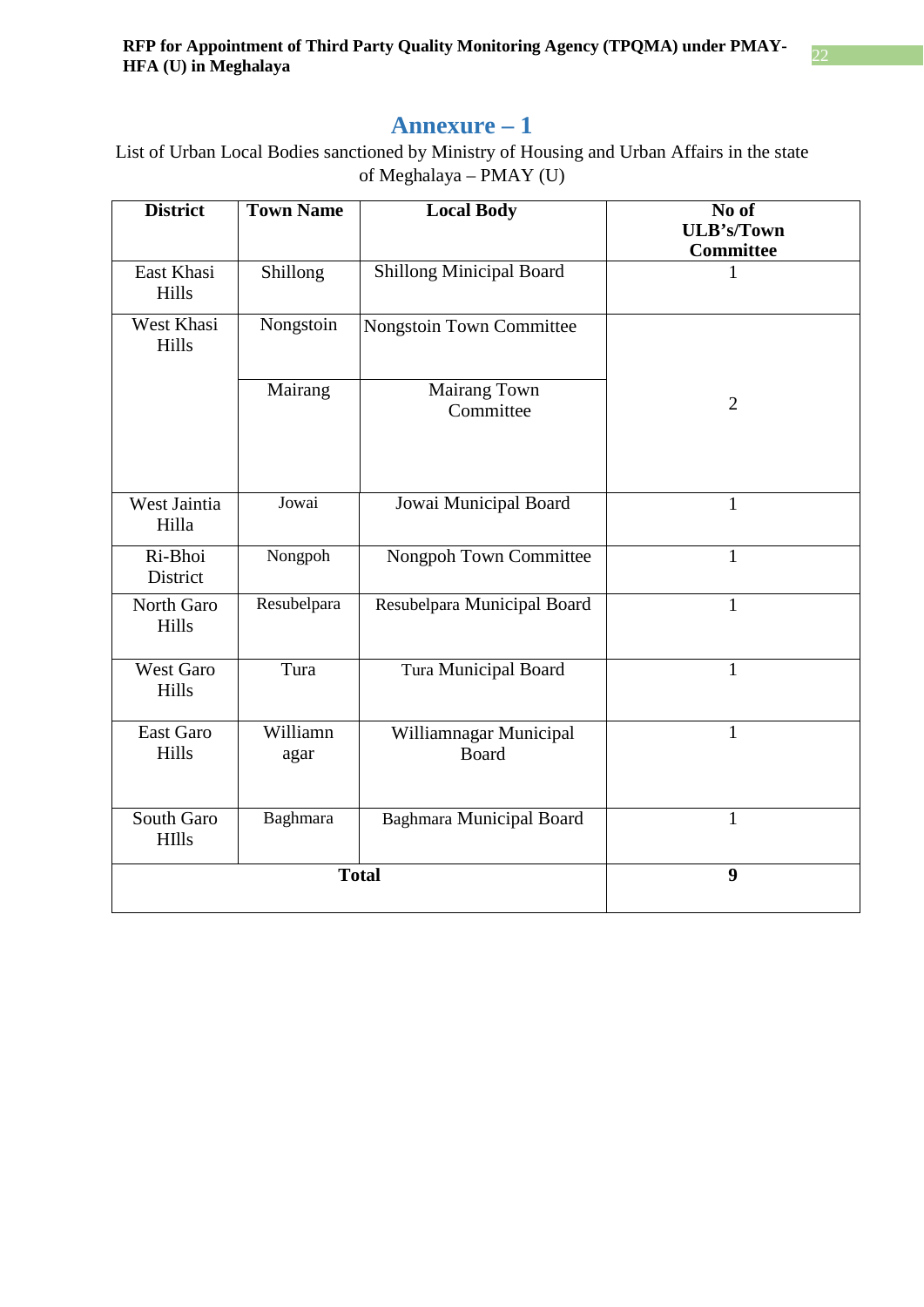### **Annexure – 2**

### <span id="page-23-0"></span>**List of project sanctioned by Ministry of Housing and Urban Affairs in the state of Meghalaya as on 31/08/2018 – PMAY (U)**

| PMAY project details as on 31/08/2018 |                 |                        |                          |                              |
|---------------------------------------|-----------------|------------------------|--------------------------|------------------------------|
| Sl.No                                 | Name of the ULB | <b>District</b>        | No of<br><b>Projects</b> | No. of<br>beneficiaries/DU's |
| 1                                     | Shillong        | East Khasi Hills       | $\overline{2}$           | 32                           |
| 2                                     | Jowai           | West Jaintia Hills     | 1                        | 8                            |
| 3                                     | Nongpoh         | Ri-Bhoi District       |                          | 434                          |
| 4                                     | Nongstoin       | West Khasi Hills       |                          | 158                          |
| 5                                     | Mairang         |                        |                          | 82                           |
| 6                                     | Tura            | <b>West Garo Hills</b> |                          | 3                            |
|                                       | Williamnagar    | East Garo Hills        |                          | 18                           |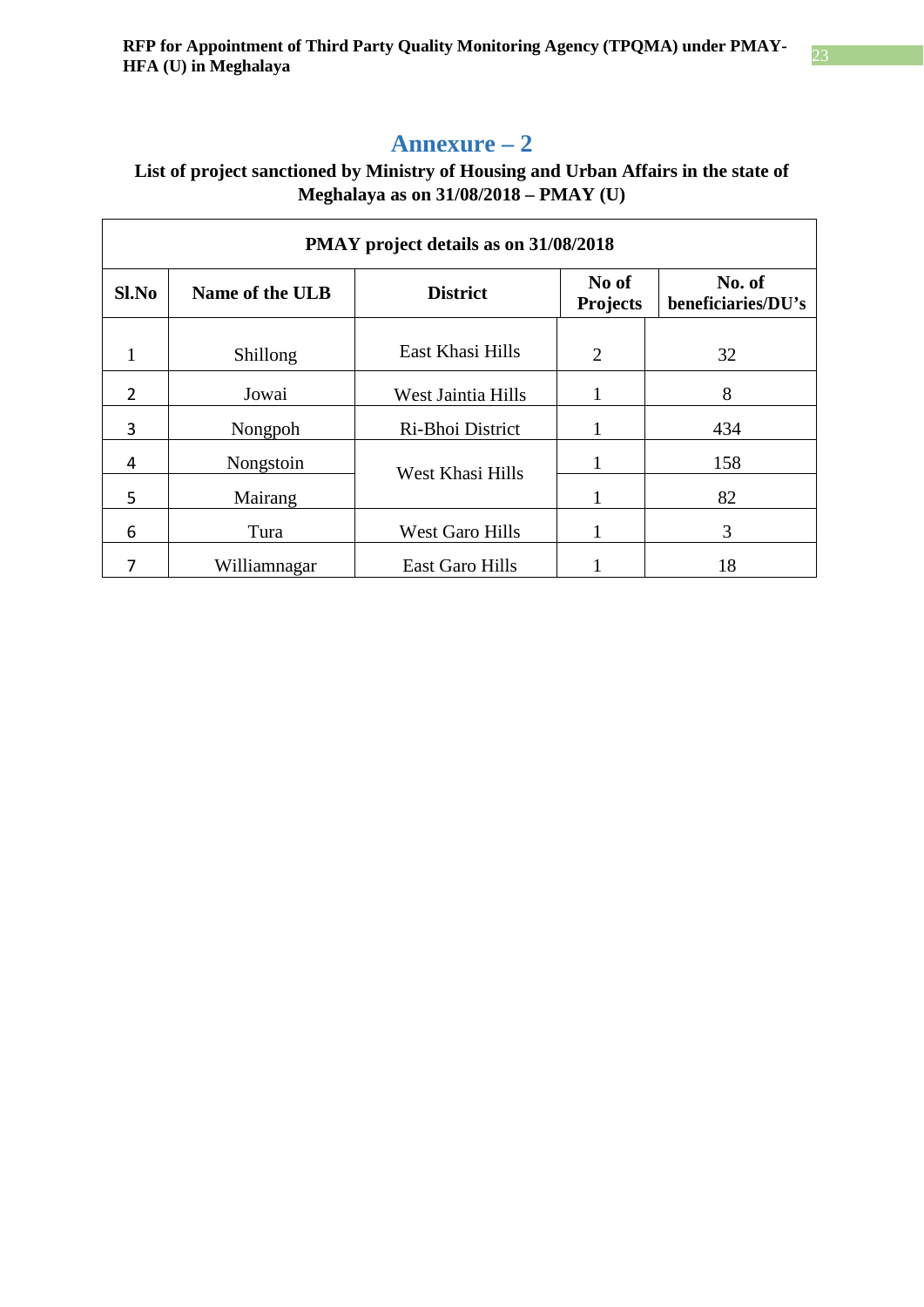## <span id="page-24-0"></span>**TECHNICAL BID FORMAT**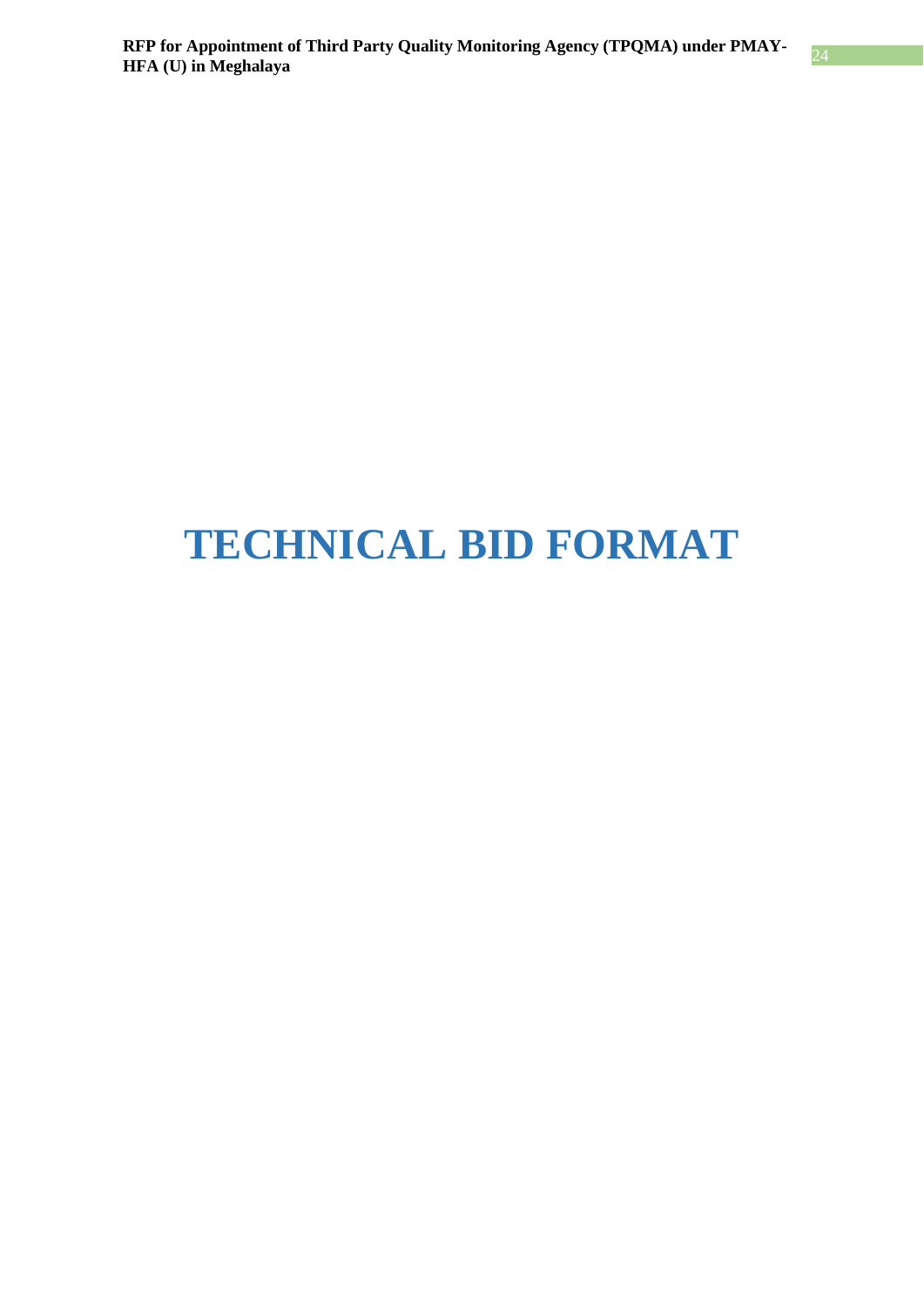### **Technical Bid for TPQM**

### <span id="page-25-0"></span>**1. Preparation of Technical Bid**

- <span id="page-25-1"></span>I. The bid as well as all related correspondence exchanged by the Consultants and the Employer shall be written in English language, unless specified otherwise.
- II. In preparing their bid, Consultants are expected to examine in detail the documents comprising the RFP. Material deficiencies in providing the information requested may result in rejection of a bid.
- III. While preparing the Technical bid, Consultants must give particular attention to the following:
	- a. If a Consultant considers that it may enhance its expertise for the Assignment/job by associating with other Consultants in sub- consultancy, it may associate, however the details may be provided at the time of bidding.
	- b. The estimated number of Professional staff-months for the Assignment/job is as shown in the RFP. However, the Bid shall be based on the number of Professional staff-months or budget estimated by the Consultants. While making the Bid, the consultant must ensure that he proposes the minimum number and type of experts as sought by the Employer, failing which the proposal shall be considered as nonresponsive.
	- c. Alternative professional staff shall not be proposed, and only one curriculum vitae (CV) may be submitted for each position mentioned. Depending on the nature of the Assignment/job, Consultants are required to submit a Technical Bid using the attached Standard Forms. Submission of the wrong type of Technical Proposal will result in the Proposal being deemed non-responsive. Form Tech - I is a sample letter of which is to be submitted along with the technical bid. The Technical bid shall not include any financial information. A Technical bid containing financial information may be declared nonresponsive.

### **2. Procedure for Detailed Evaluation of Technical Bid**

- <span id="page-25-2"></span>I. Being primarily technical work, final evaluation of the bids will be done on Combined Quality cum Cost based System wherein Technical Bid will be given a weightage of 60% and financial bid will be given a weightage of 40%.
- II. Bids securing 60% and above marks in technical evaluation will only be considered for openingofFinancialBids.TheBidswiththelowestcostmaybegivenafinancialscore of 100 and the other bids given financial score that are inversely proportionate to their prices.
- III. The total score, both technical and financial, shall be obtained by weighing the Technical and Financial scores and adding them up. On the basis of the combined weighted score for Technical and Financial, the consultant shall be ranked in terms of the total score obtained. The bid obtaining the highest total combined score in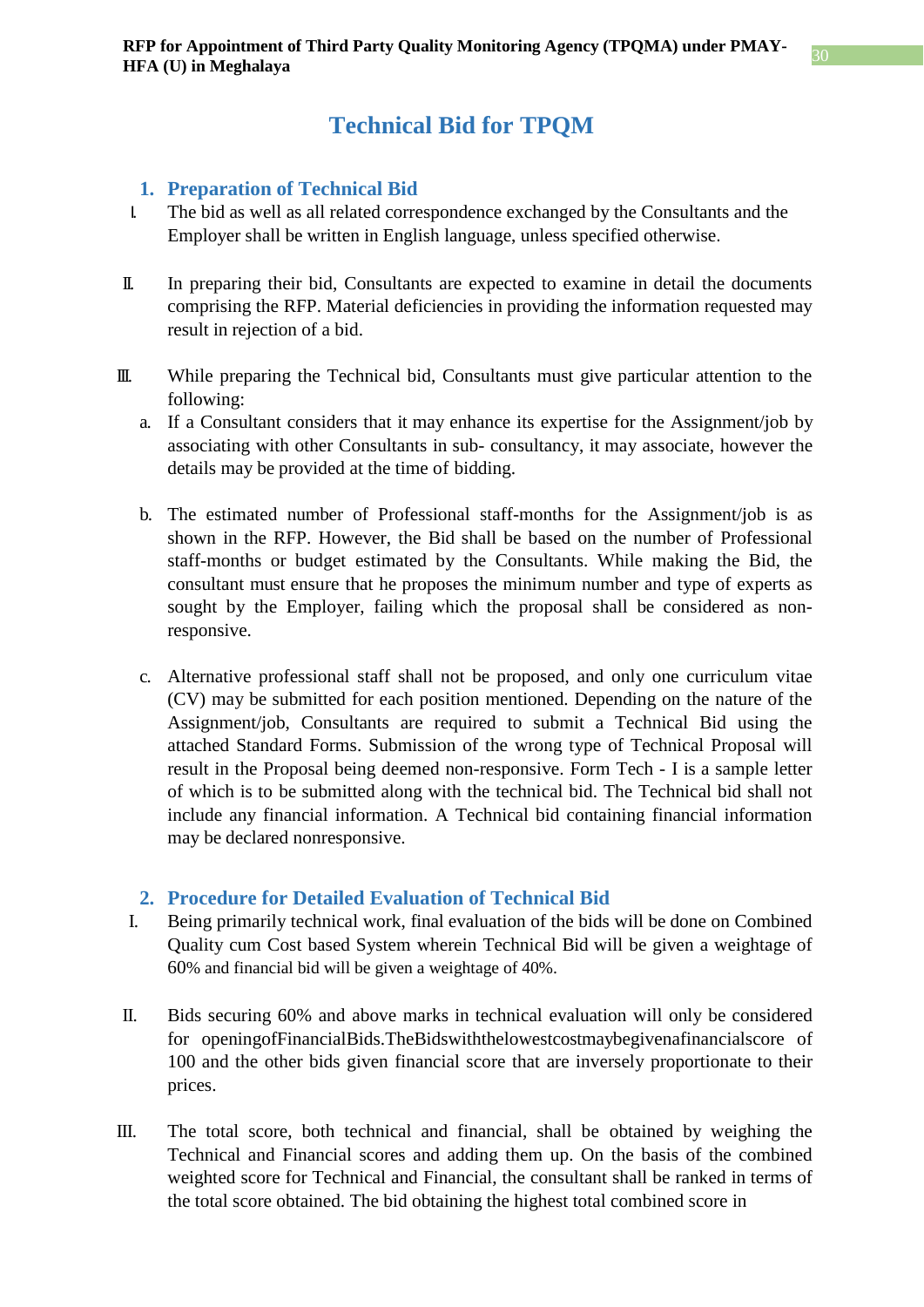Evaluation of quality and cost will be ranked as H-1followed by the bids securing lesser marks as H-2, H-3 etc. The bid securing the highest combined marks and ranked H-1 shall be recommended for award of contract. The bids will be ranked in terms of total points scored.

- IV. Criteria, sub-criteria and point system for evaluation to be followed under this procedure is asunder:
	- i. Specific experience of the consultant firm relevant to the assignment /job (30 marks)
	- ii. Adequacy of the proposed methodology and work plan in response to the terms of reference. (30 marks)

### **Sub-criteria:**

- a. Technical approach & methodology (20marks)
- b. Organization& staffing including office in Meghalaya (10marks)
- iii. Key professional staff: Qualification & competency for the assignment / job. (40 marks)Qualifications and competency of each of the key professionals will be evaluated separately.

The marks for key professionals will be further divided asunder:

- a. Team Leader (12marks)
- b. Other key professionals (20marks in total & equals core assigned to each professional staff proposed) (min. number of key professionals may be specified depending on the size of the project).
- c. Professionals, who are associated with any project in Meghalaya or professionals from Meghalaya (8marks)

For evaluation of each of the key professionals the following sub- criteria can be followed

- a. Educational qualifications (20%)
- b. Adequacy for the assignment / job (80%) (Experience in carrying out similar assignment/job).

### **The formats of the Technical Bid to be submitted are:**

Form Tech 1: Letter of Proposal submission

- Form Tech 2: Consultant's organization & experience
- Form Tech 3: Approach & methodology
- Form Tech 4: Team composition
- Form Tech 5: Curriculum vitae

### Form Tech 6: Information regarding any conflicting activities and declaration thereof.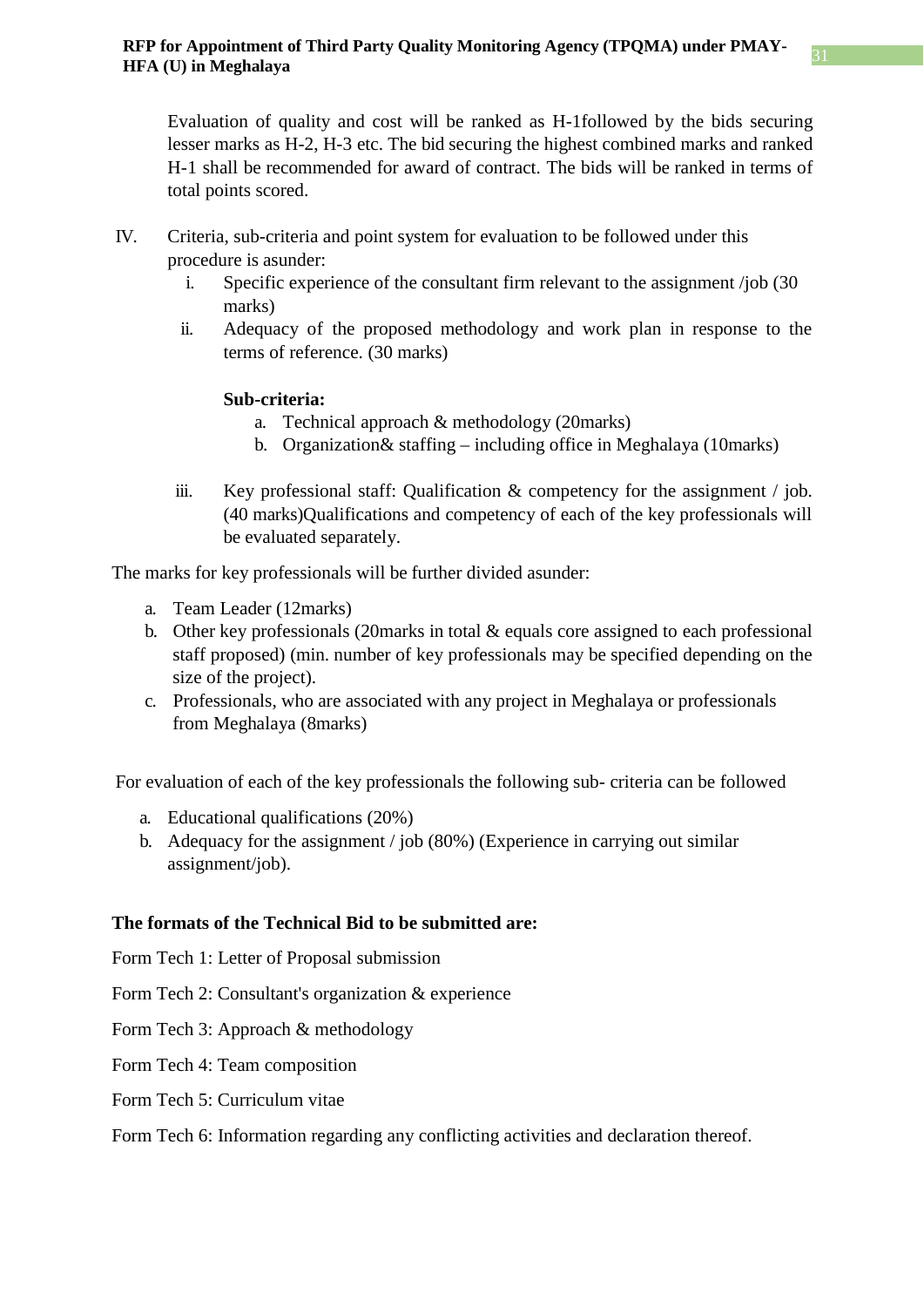#### **LETTER OF PROPOSAL SUBMISSION**

[Location, Date]

To:

[Name and address of Employer]

Dear Sirs:

We, the undersigned, offers to provide the consulting assignment/job for [Insert title of Assignment/job] in accordance with your Request for Proposal dated [Insert Date] and our Proposal. We are hereby submitting our Proposal, which includes this Technical Proposal, and a Financial Proposal sealed under a separate envelope and requisite EMD and bid processing fees vide A/c Payee Cheque /Bank Demand Draft drawn in favour of "Director, Urban Affairs, Raitong Building, Secretariat Hill, Shillong 'payable at "Shillong".

In the event of our Offer being accepted, we agree to execute the contract / agreements with SLNA within the stipulated deadline indicated in the award letter and also offer Performance Security of equivalent to 5% of the project cost in the form of bank guarantee. We hereby declare that all the information and statements made in this Proposal are true and correct that any misinterpretation contained in it may lead to our disqualification.

If negotiations are held during the period of validity of the Proposal, We undertake to negotiate on the basis of the proposed staff. Our Proposal is binding upon us and subject to the modifications resulting from Contract Negotiations.

We understand you are not bound to accept any Proposal you receive.

Yours sincerely,

Authorized Signature [In full and initials]:

Name and Title of Signatory:

Name of Firm:

Address: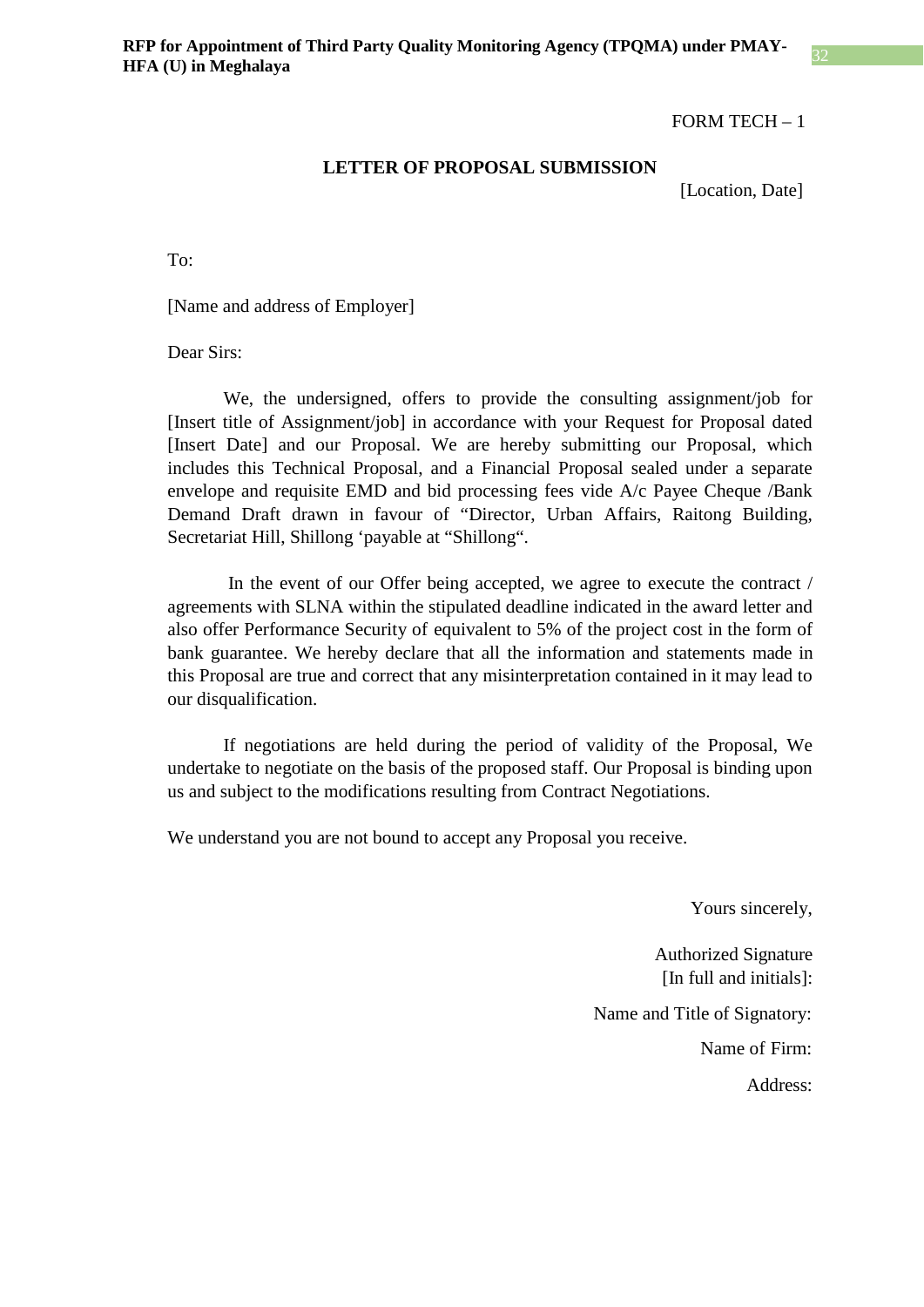#### FORM TECH $-2$

#### **TPQMA'S ORGANIZATION AND EXPERIENCE**

#### **A. Consultant's Organization**

[Provide here a brief description of the background and organization of your firm/entity and each associate for this Assignment/job. The brief description should include ownership details, date and place of incorporation of the firm, objectives of the firm etc. Also if the consultant has formed a consortium, details of each of the member of the consortium, name of lead members etc., shall be provided].

|                | Name of the Organisation                                                                    |  |
|----------------|---------------------------------------------------------------------------------------------|--|
| $\overline{2}$ | Year of Incorporation                                                                       |  |
| 3              | No: of Assignments carried out in<br>last 5 years                                           |  |
| 4              | Total Value of the Contract                                                                 |  |
| 5              | Type of legal authority<br>(Company/Individual/Trust/NGO<br>$etc.$ )                        |  |
| 6              | Main achievements/Honours                                                                   |  |
| 7              | <b>Association with JNNURM/Smart</b><br>City/Amrut/any other Centrally<br>sponsored Schemes |  |
| 8              | Turn over for the last 5 years                                                              |  |
| 9              | No: of Employees in the pay roll<br>and all other relevant details                          |  |

#### **B. Consultant's Experience**

[Using the format below, provide information on each Assignment/job for which your firm, and each partner in the case of consortium or joint venture, was legally contracted either individually or as a corporate entity or as one of the major partners within an association, for carrying out consulting Assignment/job similar to the ones requested under this Assignment/job (If possible, the employer shall specify exact assignment / job for which experience details may be submitted). In case of consortium, association of consultant, the consultant must furnish the following information for each of the consortium member separately].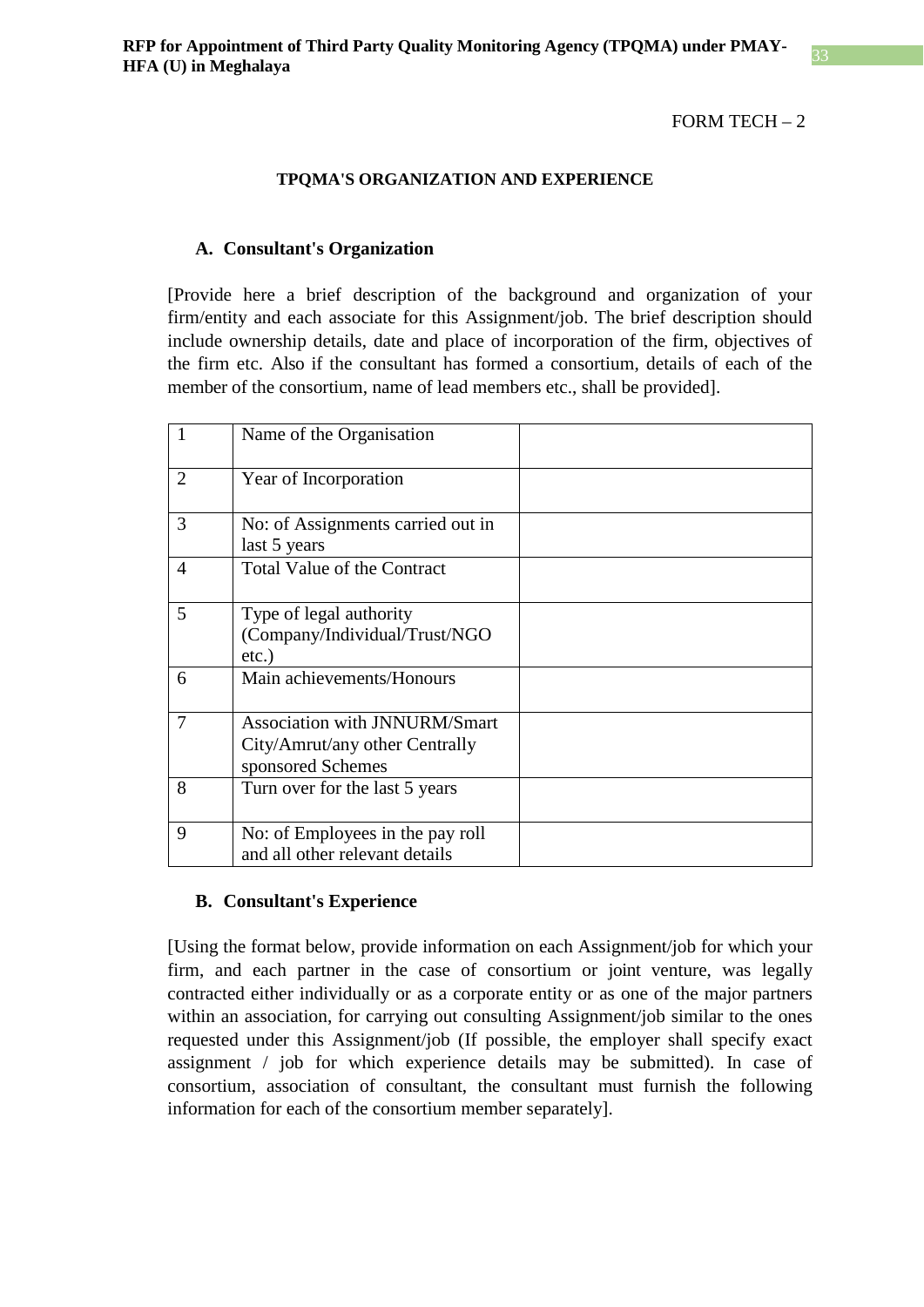| $\mathbf{1}$      | Assignment/Job Name                                                                                |  |
|-------------------|----------------------------------------------------------------------------------------------------|--|
| 1.1               | Description of project                                                                             |  |
| 1.2               | Approx. Value of the contract (in<br>Rupees)                                                       |  |
| 1.3               | Country                                                                                            |  |
| 1.4               | Location within country                                                                            |  |
| 1.5               | Duration of Assignment/job (in<br>months)                                                          |  |
| 1.6               | Name of the employer                                                                               |  |
| 1.7               | <b>Address</b>                                                                                     |  |
| 1.8               | Total No of staff-months of the<br>Assignment/job:                                                 |  |
| 1.9               | Approx. value of the<br>Assignment/job provided by your<br>firm under the contract (in<br>Rupees): |  |
| 1.10              | Start date (month/year):                                                                           |  |
| 1.11              | Completion date (month/year):                                                                      |  |
| $\overline{1.12}$ | Name of associated Consultants, if<br>any:                                                         |  |
| 1.13              | No. of professional staff-months<br>provided by associated Consultants                             |  |
| 1.14              | Name of senior professional staff of<br>your firm involved and functions<br>performed:             |  |
| 1.15              | Description of actual<br>Assignment/job provided by your<br>staff within the Assignment/job:       |  |

#### **Note:**

- 1. Please provide documentary evidence from the client i.e. copy of work order, contract for each of above mentioned assignment, completion certificate. The experience shall not be considered for evaluation if such requisite support documents are not provided with the proposal.
- 2. Separate sheets may be used for number of projects /assignments.
- 3. In case other consultants are proposed to be associated, their details may also be provided in the above format.
- 4. In case Sub Contracting agencies are used, these details also to be provided.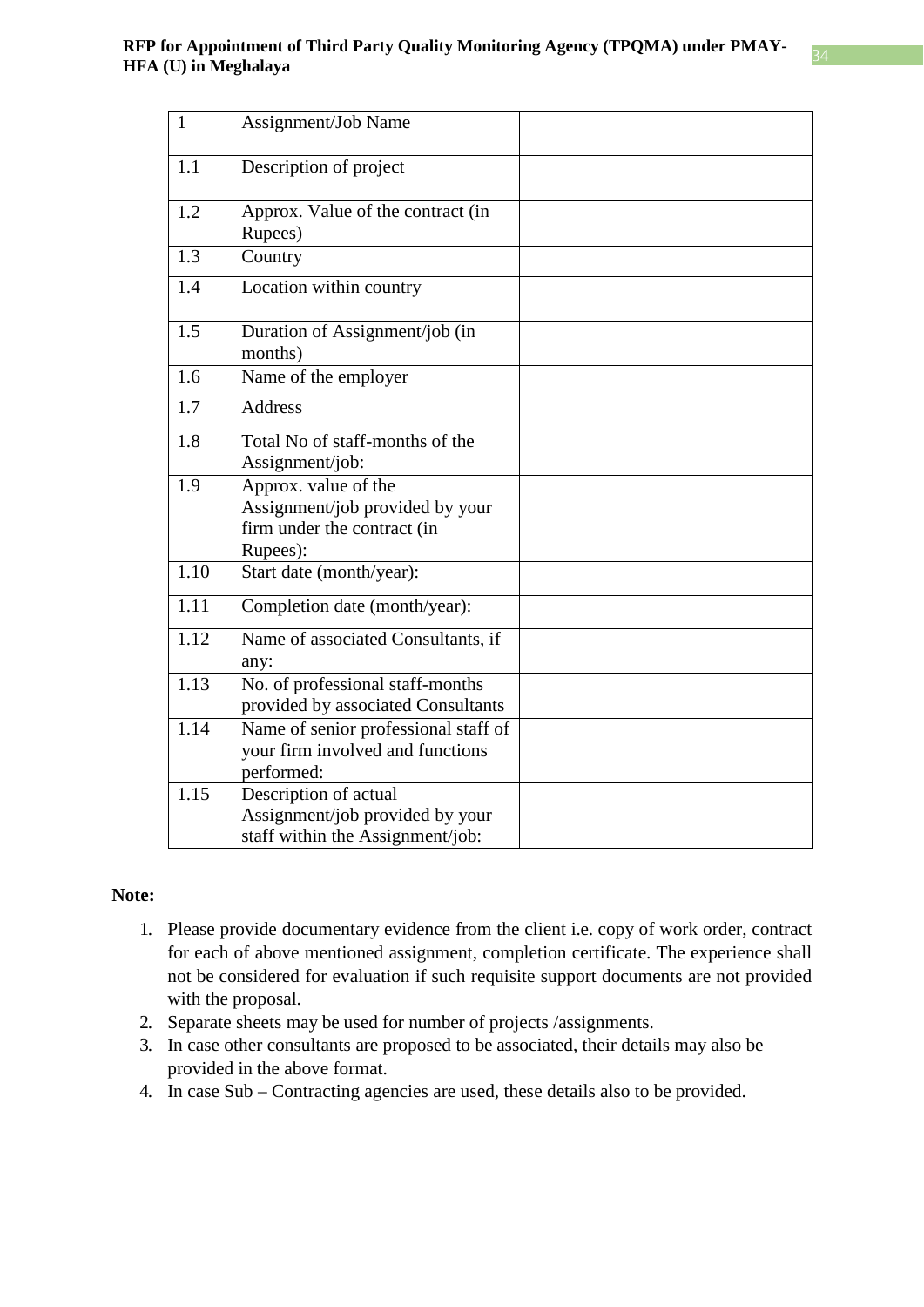### **DESCRIPTION OF APPROACH, METHODOLOGYAND WORK PLAN FOR PERFORMING THE ASSIGNMENT/JOB**

[Technical approach, methodology and work plan are key components of the Technical Proposal. You are suggested to present your Technical Proposal divided into the following three chapters:

- a. Technical Approach and Methodology,
- b. Work Plan, and
- c. Organization and Staffing,

### **a. Technical Approach and Methodology:**

In this chapter you should explain your understanding of the objectives of the Assignment/job, approach to the Assignment/job, methodology for carrying out the activities and obtaining the expected output, and the degree of detail of such output. You should highlight the problems being addressed and their importance, and explain the technical approach you would adopt to address them. You should also explain the methodologies you propose to adopt and highlight the compatibility of those methodologies with the proposed approach.

#### **b. WorkPlan**

The consultant should propose and justify the main activities of the Assignment/job, their content and duration, phasing and interrelations, milestones (including interim approvals by the Employer), and delivery dates of the reports. The proposed work plan should be consistent with the technical approach and methodology, showing understanding of the TOR and ability to translate them into a feasible working plan. A list of the final documents, including reports, drawings, and tables to be delivered as final output, should be included here. The work plan should be consistent with the Work Schedule of FormTECH-8.

#### **c. Organization and Staffing:**

The consultant should propose and justify the structure and composition of your team. [You should list the main disciplines of the Assignment/job, the key expert responsible, and proposed technical and support staff.]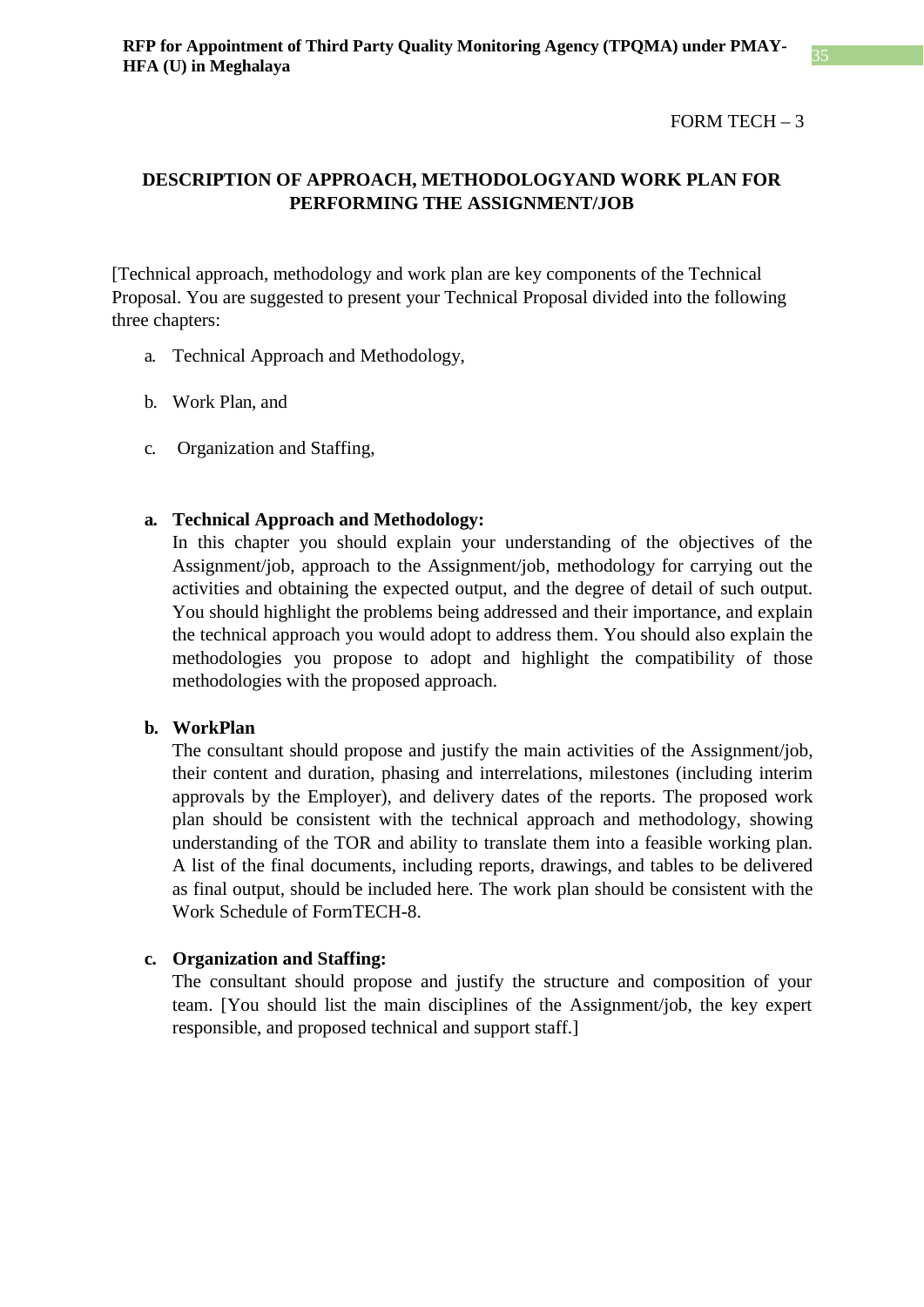### **TEAM COMPOSITION AND TASK ASSIGNMENT/JOBS**

### **Professional staff**

| S.No | Name of the | Qualification | Name of the      | Area of   | Position/task    |
|------|-------------|---------------|------------------|-----------|------------------|
|      | Staff       |               | $_\mathrm{firm}$ | expertise | assigned for job |
|      |             |               |                  |           |                  |
|      |             |               |                  |           |                  |
|      |             |               |                  |           |                  |
|      |             |               |                  |           |                  |
|      |             |               |                  |           |                  |
|      |             |               |                  |           |                  |
|      |             |               |                  |           |                  |
|      |             |               |                  |           |                  |
|      |             |               |                  |           |                  |
|      |             |               |                  |           |                  |
|      |             |               |                  |           |                  |
|      |             |               |                  |           |                  |
|      |             |               |                  |           |                  |
|      |             |               |                  |           |                  |
|      |             |               |                  |           |                  |
|      |             |               |                  |           |                  |
|      |             |               |                  |           |                  |
|      |             |               |                  |           |                  |
|      |             |               |                  |           |                  |
|      |             |               |                  |           |                  |
|      |             |               |                  |           |                  |
|      |             |               |                  |           |                  |
|      |             |               |                  |           |                  |
|      |             |               |                  |           |                  |
|      |             |               |                  |           |                  |
|      |             |               |                  |           |                  |
|      |             |               |                  |           |                  |
|      |             |               |                  |           |                  |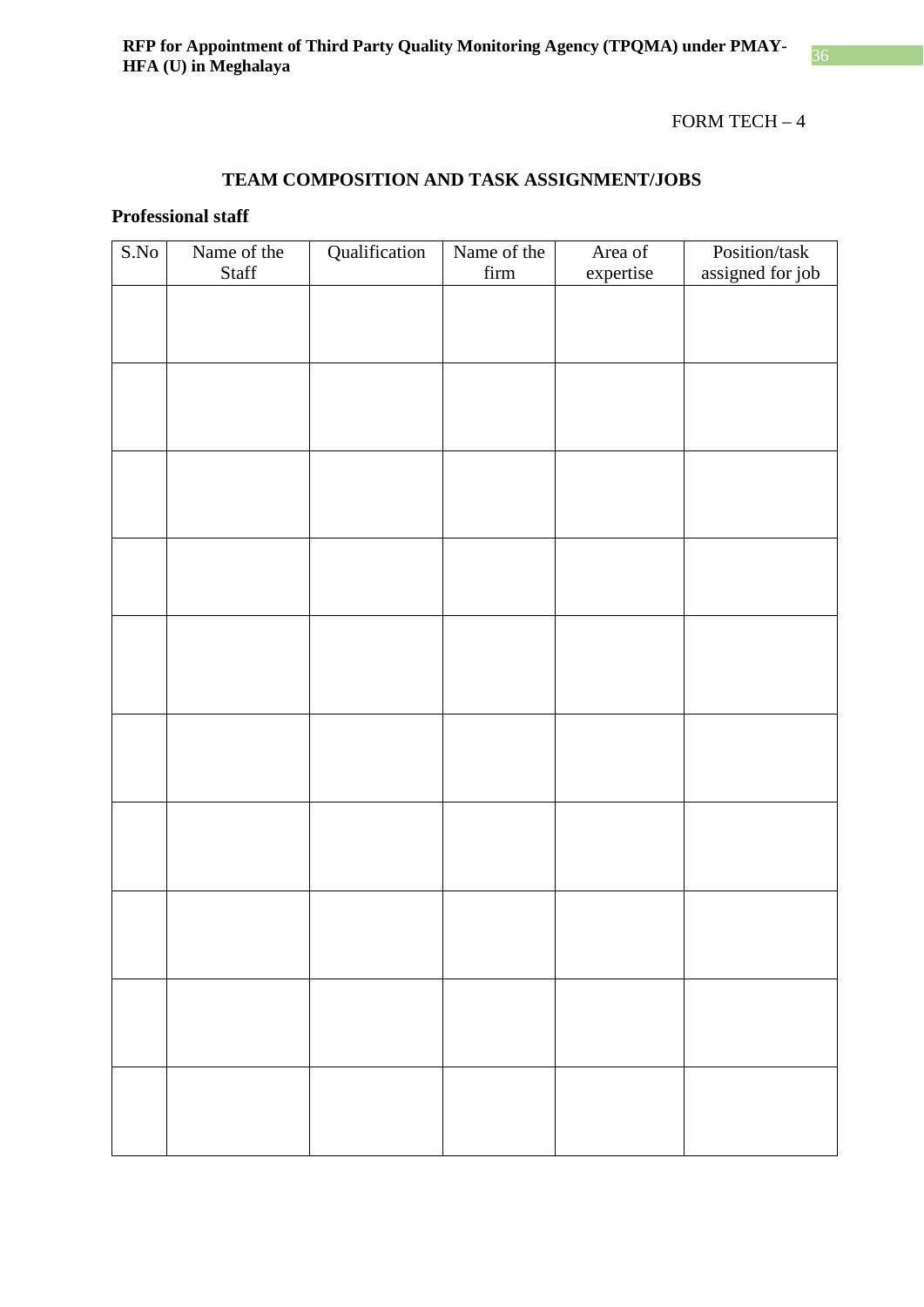### **CURRICULUM VITAE (CV) FOR PROPOSED PROFESSIONAL STAFF**

1. Proposed Position:

[For each position of key professional separate form Tech-6 will be prepared]:

2. Name of Firm:

[Insert name of firm proposing the staff]:

3. Name of the staff

[Insert full name]:

- 4. Date of Birth:
- 5. Nationality:
- 6. Education:

[Indicate college/university and other specialized education of staff member, giving names of institutions, degrees obtained, and dates of obtainment]:

- 7. Membership of Professional Associations:
- 8. Other Training:
- 9. Countries of Work Experience: [List countries where staff has worked in the last ten years]:
- 10. Languages [For each language indicate proficiency: good, fair, or poor in speaking, reading, and writing]:
- 11. Employment Record:

[Starting with present position, list in reverse order every employment held by staff member since graduation, giving for each employment (see format here below): dates of employment, name of employing organization, positions held.]:

From[Year]: To[Year]: To[Year]:

Employer:

Positions held: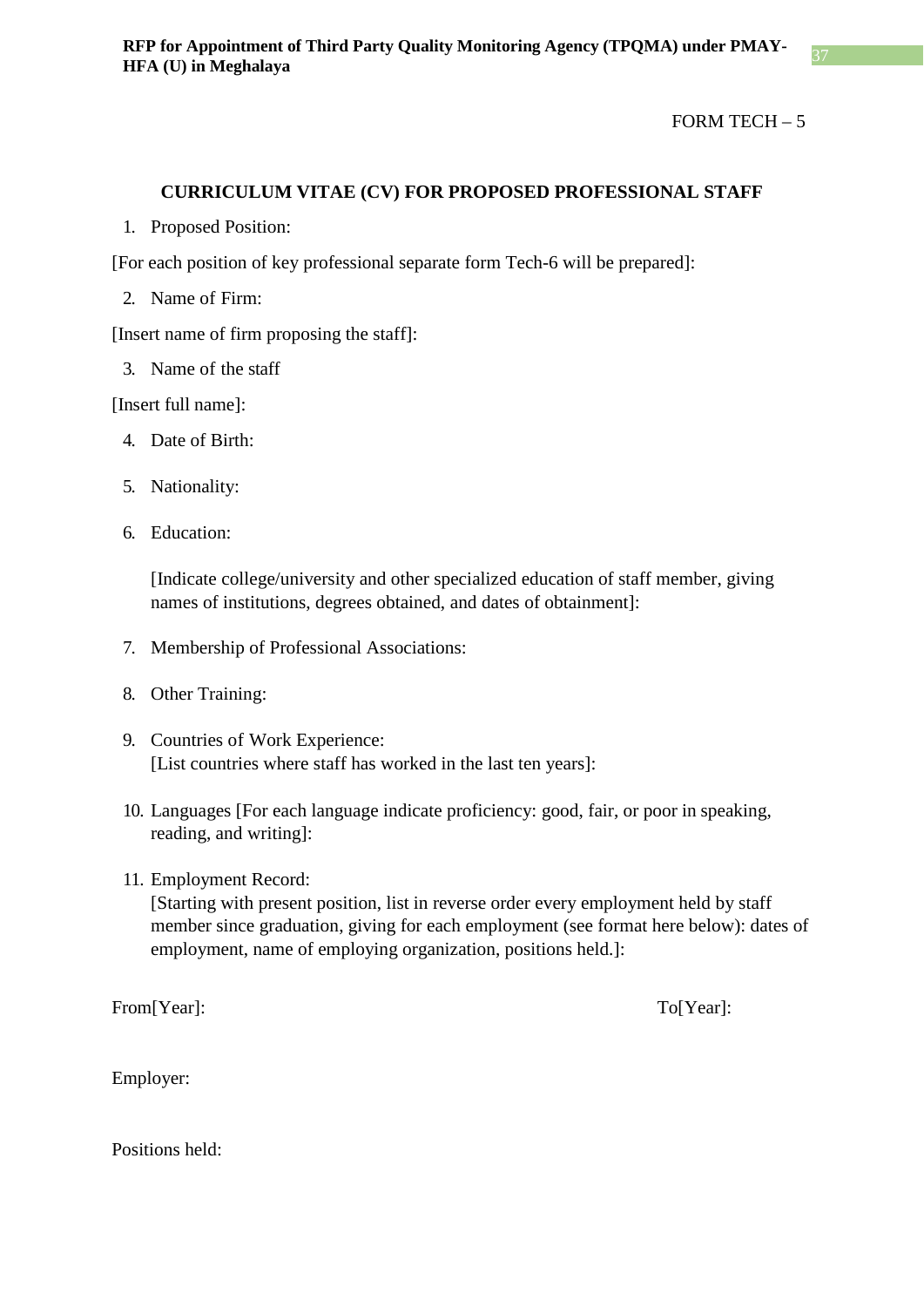### 12. Detailed Tasks Assigned

[List all tasks to be performed under this Assignment/job]

13. Work Undertaken that Best Illustrates Capability to Handle the Tasks Assigned [Among the Assignment/jobs in which the staff has been involved, indicate the following information for those Assignment/jobs that best illustrate staff capability to handle the tasks listed under point12.]

Name of Assignment/job or project:

Year:

Location:

Employer:

Main project features:

Positions held:

Activities performed:

### 14. Certification:

I, the undersigned, certify that to the best of my knowledge and belief, this CV correctly describes myself, my qualifications, and my experience. I understand that any wilful mis-statement described herein may lead to my disqualification or dismissal, if engaged.

Date: [Signature of staff member or authorized] Representative of the staff]

Place: [Full name of authorized representative]: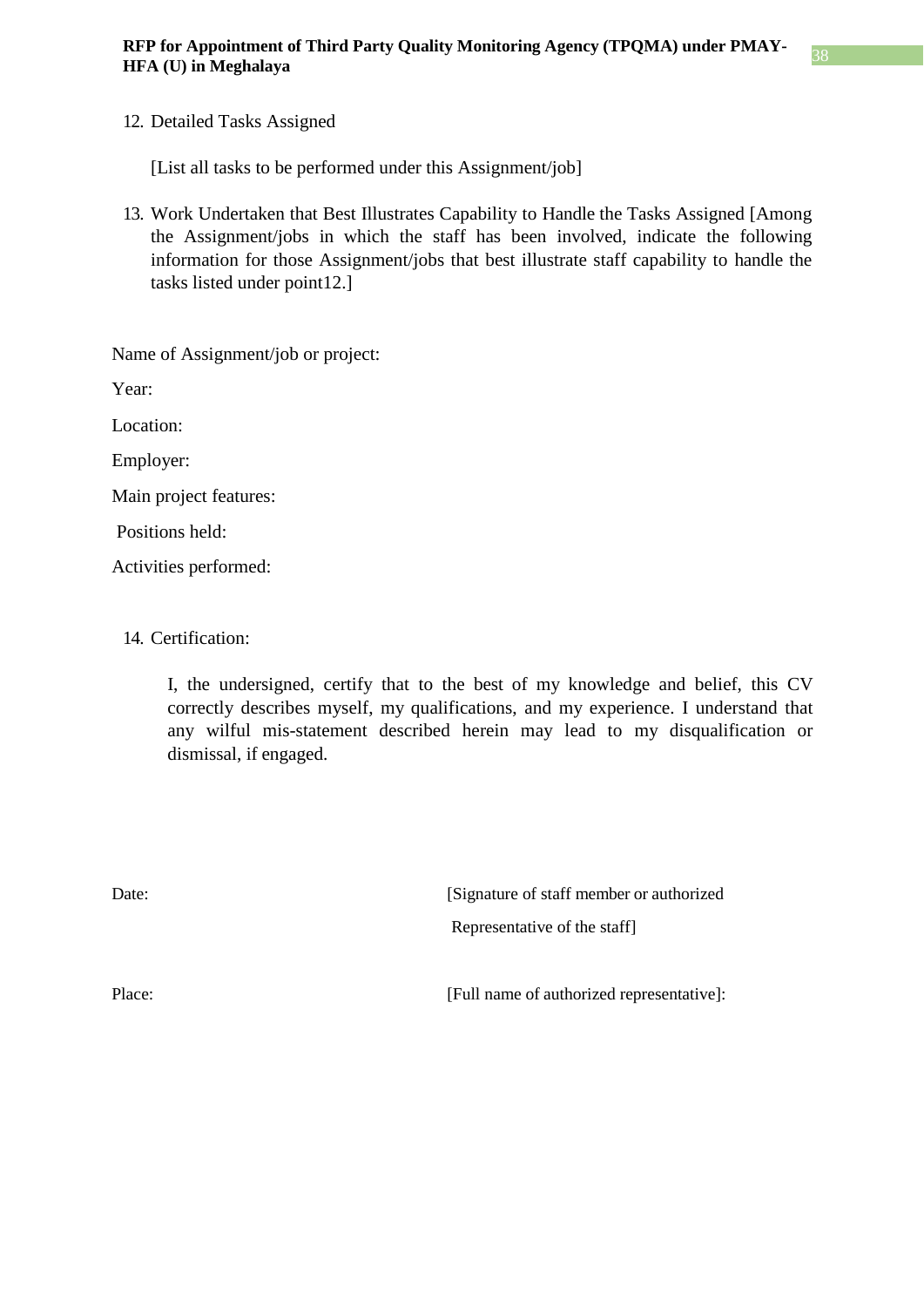FORM TECH $-6$ 

## **INFORMATION REGARDING ANY CONFLICTING ACTIVITIES AND DECLARATION THEREOF**

Are there any activities carried out by your firm or group company or any member of the consortium which are of conflicting nature as mentioned in para 5 of section 2.

If yes, please furnish details of any such activities.

If no, please certify,

We hereby declare that our firm, our associate / group firm or any of the member of the consortium are not indulged in any such activities which can be termed as the conflicting activities under para 5 of the section 2.

We also acknowledge that in case of misrepresentation of the information, our proposals / contract shall be rejected / terminated by the Employer which shall be binding on us.

> Authorized Signature [In full and initials]: Name and Title of Signatory Name of Firm: Address: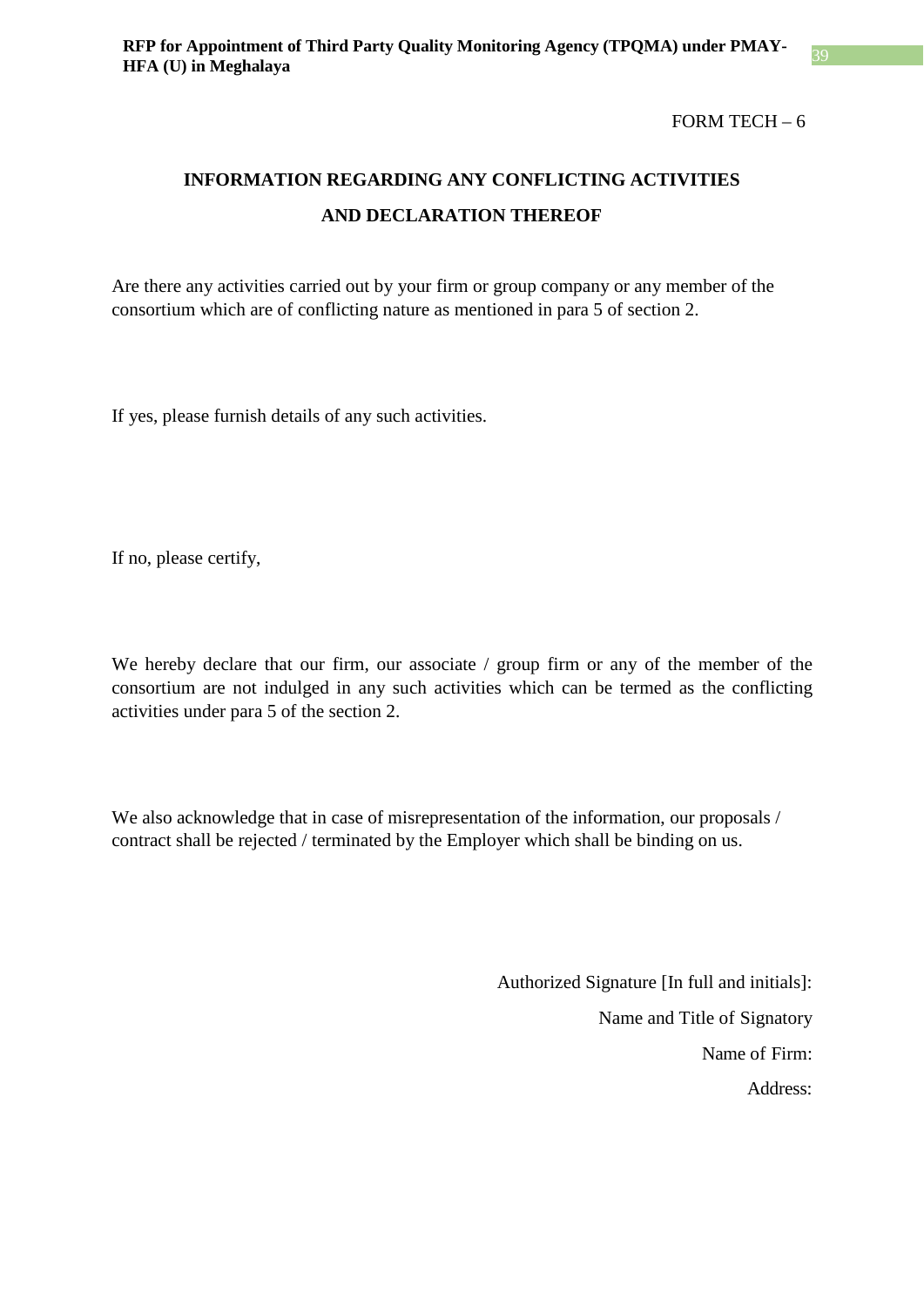# <span id="page-35-0"></span>**FINANCIAL BID FORMAT**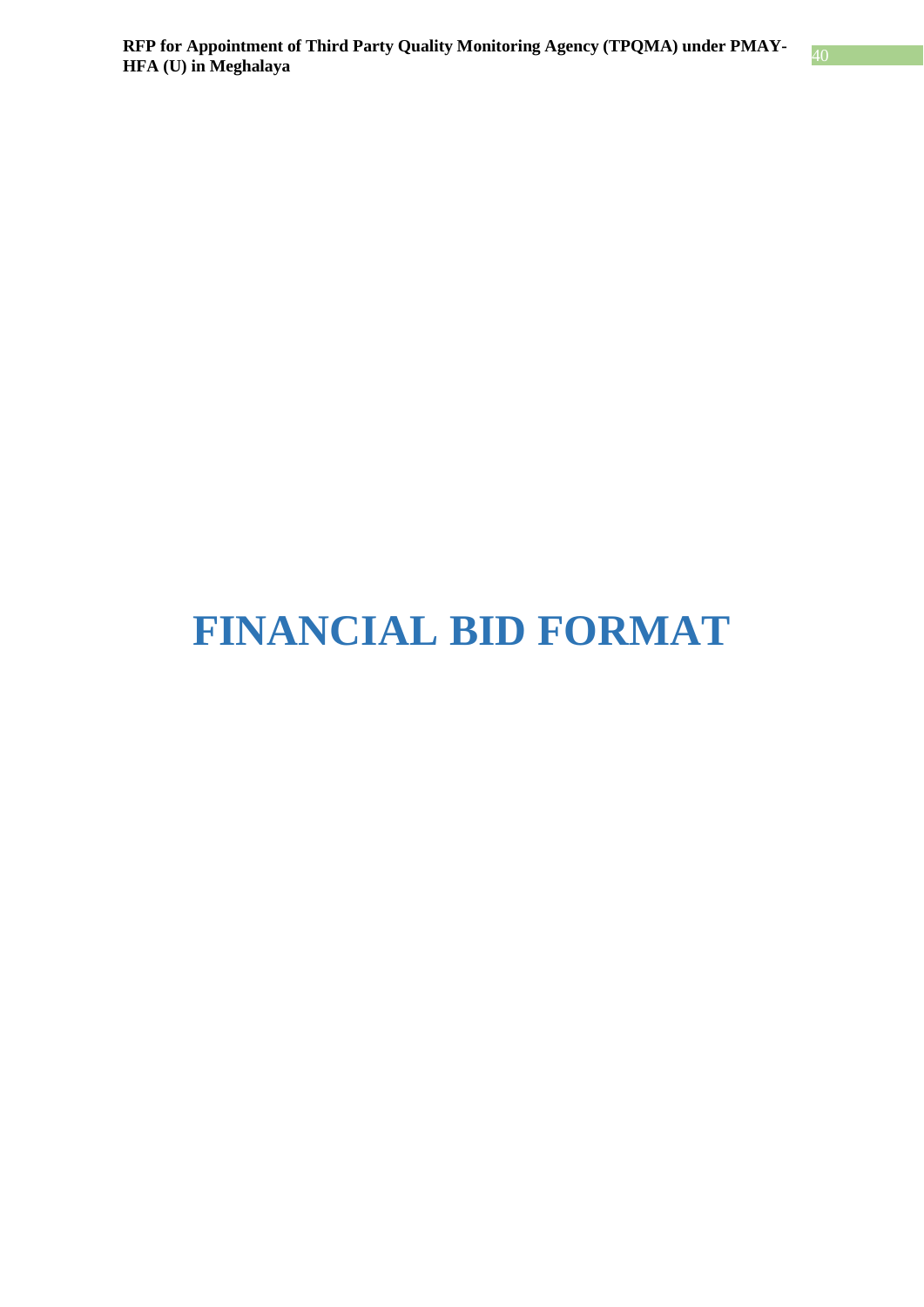### **Format 1: LEGAL CONSTITUTION & NUMBER OF YEARS OF EXISTENCE**

| <b>Organisation Name:</b>                   |  |
|---------------------------------------------|--|
| Status / Constitution of the Organization : |  |
| Name of Registering Authority:              |  |
| <b>Registration No.:</b>                    |  |
| Date of Registration:                       |  |
| Place of Registration:                      |  |

For and on behalf of: (Company Seal)

Signature:

Name:

Designation:

(Authorized Representative and Signatory)

Note: Please provide copy of the registration certificate from the appropriate Registering Authority.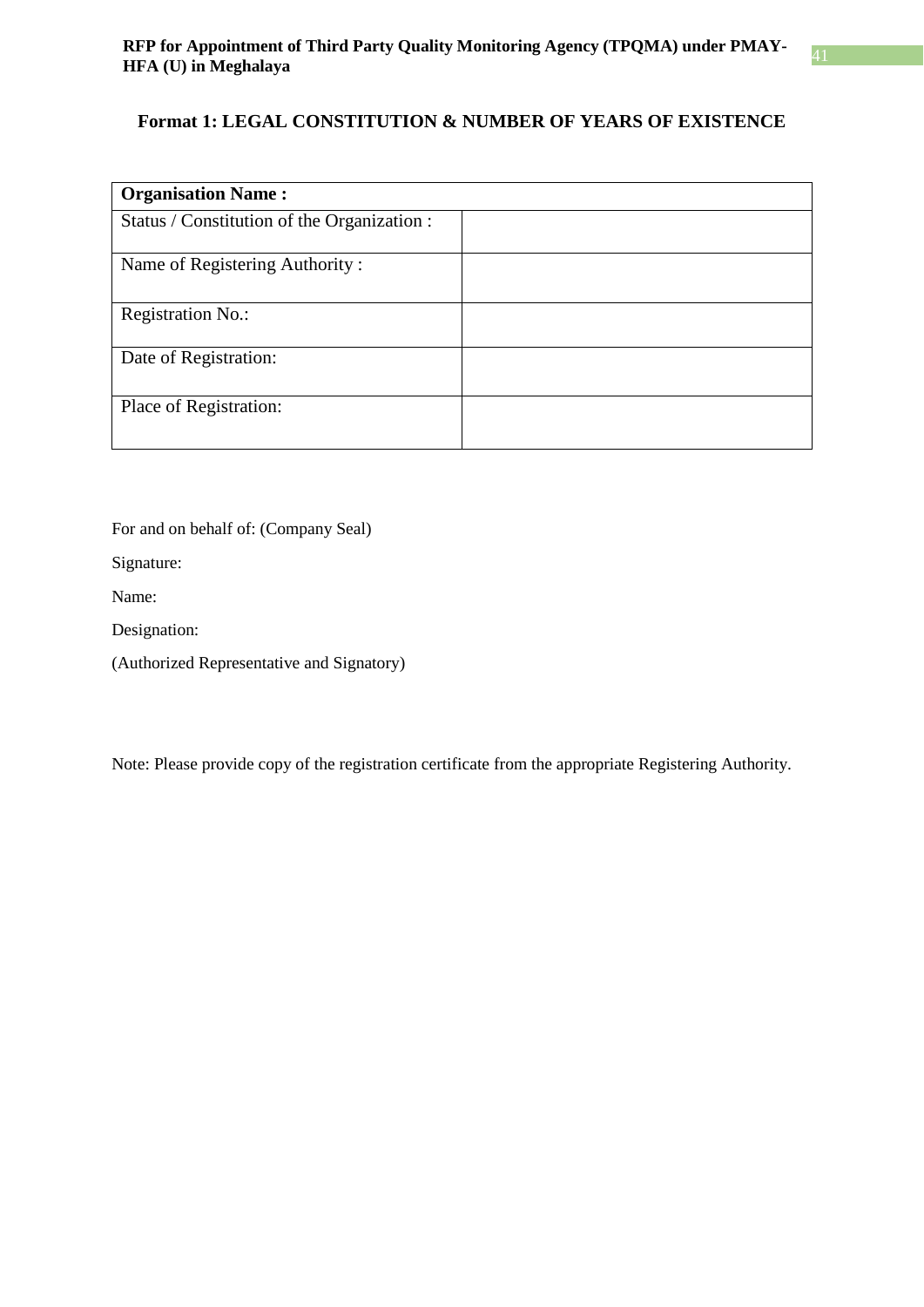### **Format 2: FINANCIAL STANDING (ANNUAL TURN OVER)**

Certificate from the Statutory Auditor regarding the Average annual turnover of the organizationisRs.10lakhforthelast3financialyearendingofmonth31stmarch2018.Based on its books of accounts and other published information authenticated by it, this is to certify that .............................................................................(Name of the Bidder) had, over the last three Financial Years, a Total turnover of the organization is Rs………..Lakhs as per year-wise details noted below:

| <b>Financial Year ending 31stMarch</b> | <b>Total Turnover (In Rs. Lakhs)</b> |
|----------------------------------------|--------------------------------------|
| $2015 - 16$                            |                                      |
| $2016 - 17$                            |                                      |
| $2017 - 18$                            |                                      |
| <b>Total</b>                           |                                      |
| <b>Average Annual Turnover</b>         |                                      |

Name of the audit firm/ Chartered Accountant:

Seal of the audit firm:

(Signature, name and designation and registration Number of the Chartered accountant)

Date:

Note: Please provide certified copies of Audited Financial Statements of the Organization/agency for over the last three Financial Years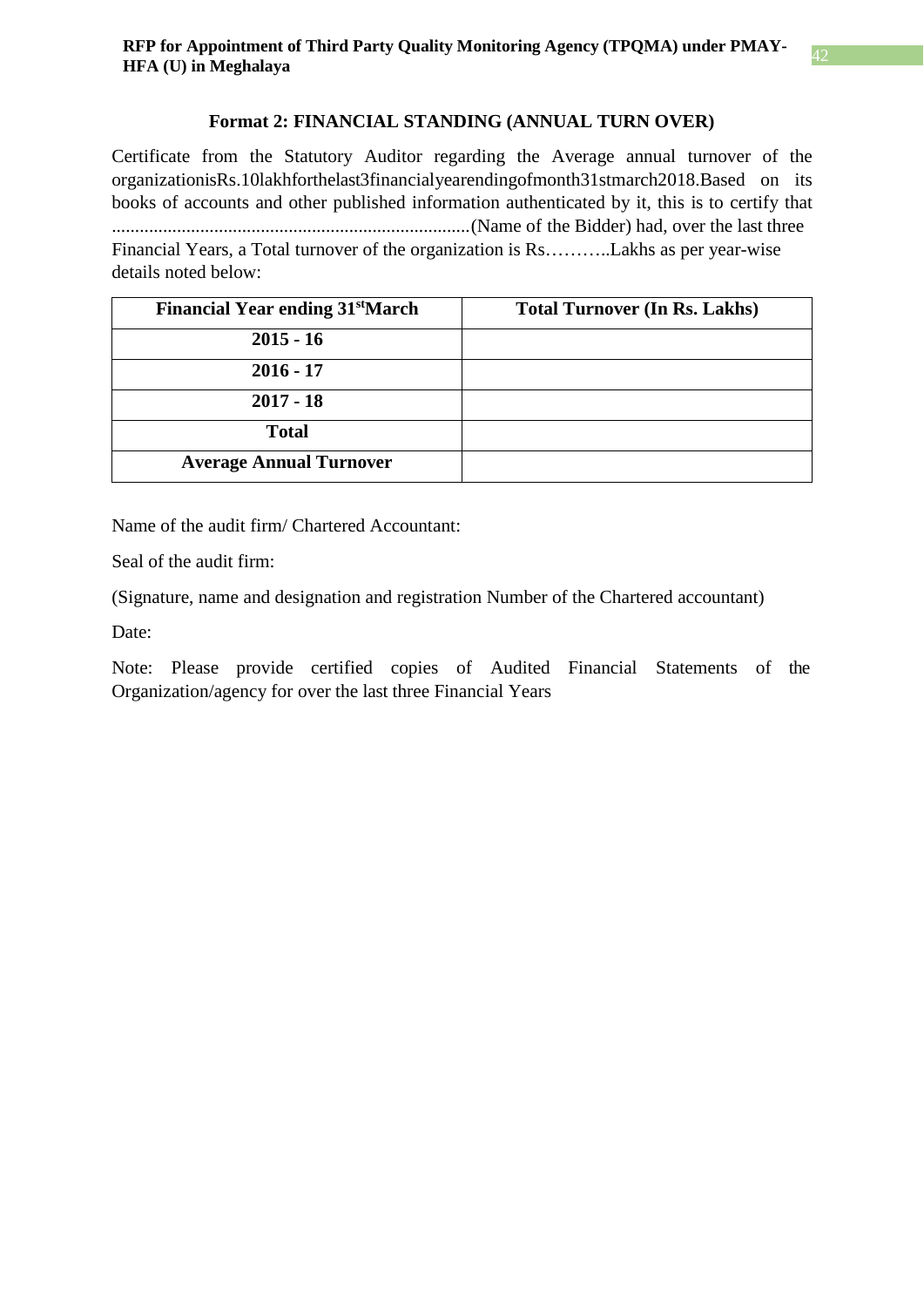### **Format 3: FINANCIAL BID FOR PMAY PROJECT (s)**

### **(**PER PROJECT**)**

**Project: ………………**

The following maximum charges\* are prescribed for being paid to the Third Party empanelled by the State Level Nodal Agency on a 'per project' basis:

| <b>Desk review</b> of all the related documents<br>of the project and $On - Site Visits$<br>(Up to 3 visits and payment up to                                                                                                                                   | Rs. 40,000/-(Forty thousand Rupees Only)<br>(per visit)    |
|-----------------------------------------------------------------------------------------------------------------------------------------------------------------------------------------------------------------------------------------------------------------|------------------------------------------------------------|
| Rs. 1, 20,000 per project will be<br>considered for Ministry funding during a<br>project implementation life cycle.)                                                                                                                                            | **Rs 1, 20,000/- (One Lakh twenty<br>thousand per project) |
| Additional visits will be allowed, if it is<br>inevitable.Notmorethan2additionalvisits<br>will be allowed per project. If additional<br>site visits are required, it should be brought<br>to the notice of SLTC and should be<br>carried out only, if approved. |                                                            |

\*In case lower rates are obtained through RFPs, the same will apply as terms of payment

**\*\* Inclusive of all taxes**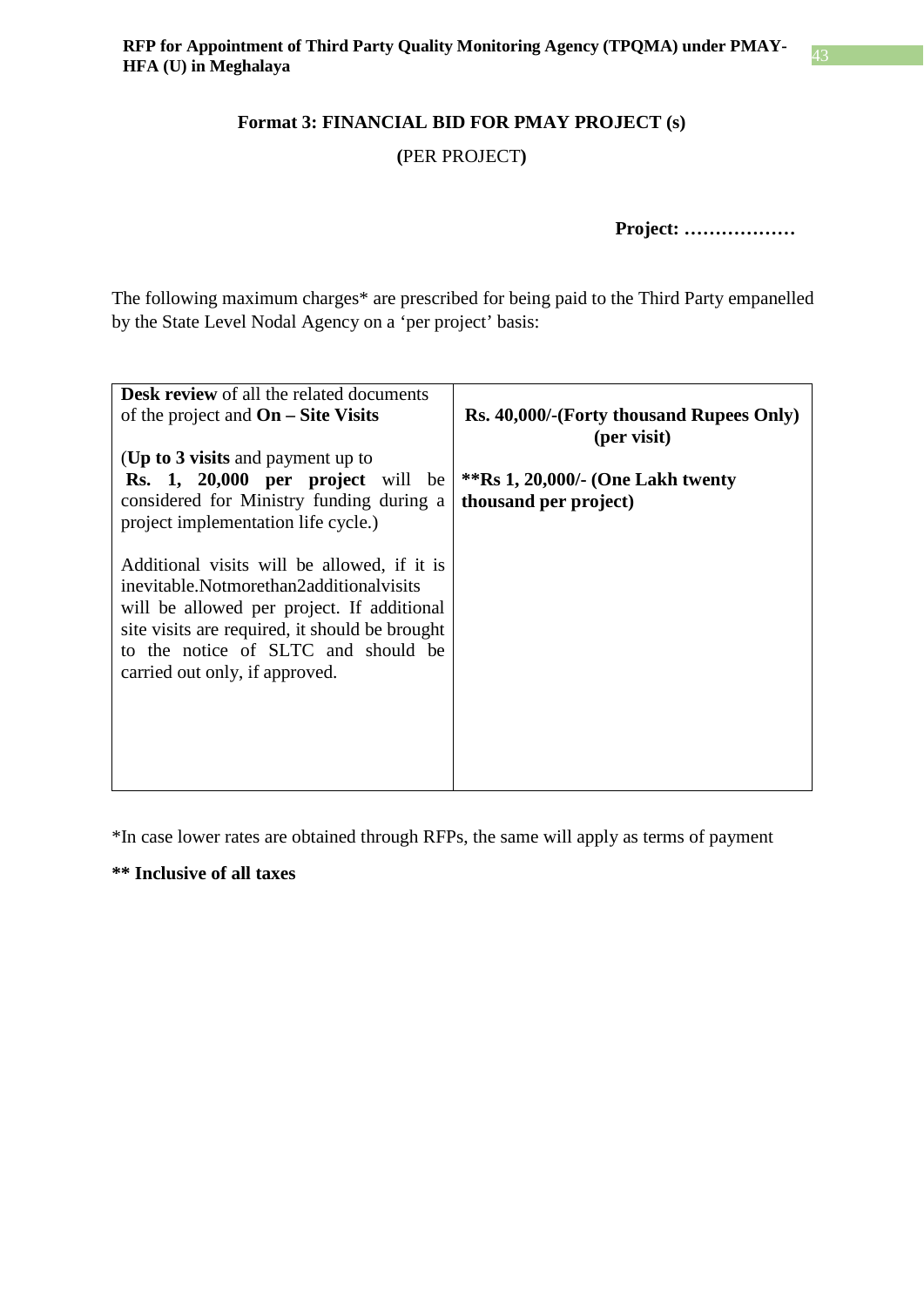### **Annexure – 1**

### **Format for Annual Quality Monitoring Plan for the year………**

<span id="page-39-1"></span><span id="page-39-0"></span>

| <b>A. PARTICULARS</b>                                                                                              |                                   |            |                  |                                           |              |  |
|--------------------------------------------------------------------------------------------------------------------|-----------------------------------|------------|------------------|-------------------------------------------|--------------|--|
| Name of State/UT                                                                                                   |                                   |            | <b>MEGHALAYA</b> |                                           |              |  |
| No. of projects proposed under PMAY*<br>(*As per HFAPoA/AIP)                                                       | <b>ISSR</b>                       | <b>AHP</b> | BLC(N)           | BLC(E)                                    | <b>TOTAL</b> |  |
|                                                                                                                    |                                   |            |                  |                                           |              |  |
| No. of projects approved under PMAY                                                                                |                                   |            |                  |                                           |              |  |
| <b>B. Desk Review/Field visits proposed</b>                                                                        |                                   |            |                  |                                           |              |  |
| <b>Category of project</b>                                                                                         | No. of visits for each<br>project |            |                  | No. of visits proposed during<br>the year |              |  |
| "In situ" Slum Redevelopment (ISSR)                                                                                |                                   |            |                  |                                           |              |  |
| Affordable Housing in Partnership (AHP)                                                                            |                                   |            |                  |                                           |              |  |
| Beneficiary Led Construction (BLC) (New)                                                                           |                                   |            |                  |                                           |              |  |
| Beneficiary Led<br>(BLC)<br>Construction<br>(Enhancement)                                                          |                                   |            |                  |                                           |              |  |
| C. Others                                                                                                          |                                   |            |                  |                                           |              |  |
| Fees proposed/ approved for each visit of<br>TPQMA under each category of projects.<br>(Rs.in Lakhs)               |                                   |            |                  |                                           |              |  |
| Total Fees proposed/ approved in the                                                                               |                                   |            |                  |                                           |              |  |
| Whether same or different agencies have<br>been proposed/selected for TPQM                                         |                                   |            |                  |                                           |              |  |
| Whether transparent competitive bidding<br>process has been adopted/ envisaged for<br>the selection of TPQM Agency |                                   |            |                  |                                           |              |  |

**(State Level Nodal Officer) (Secretary/Principal Secretary, Concerned Department)**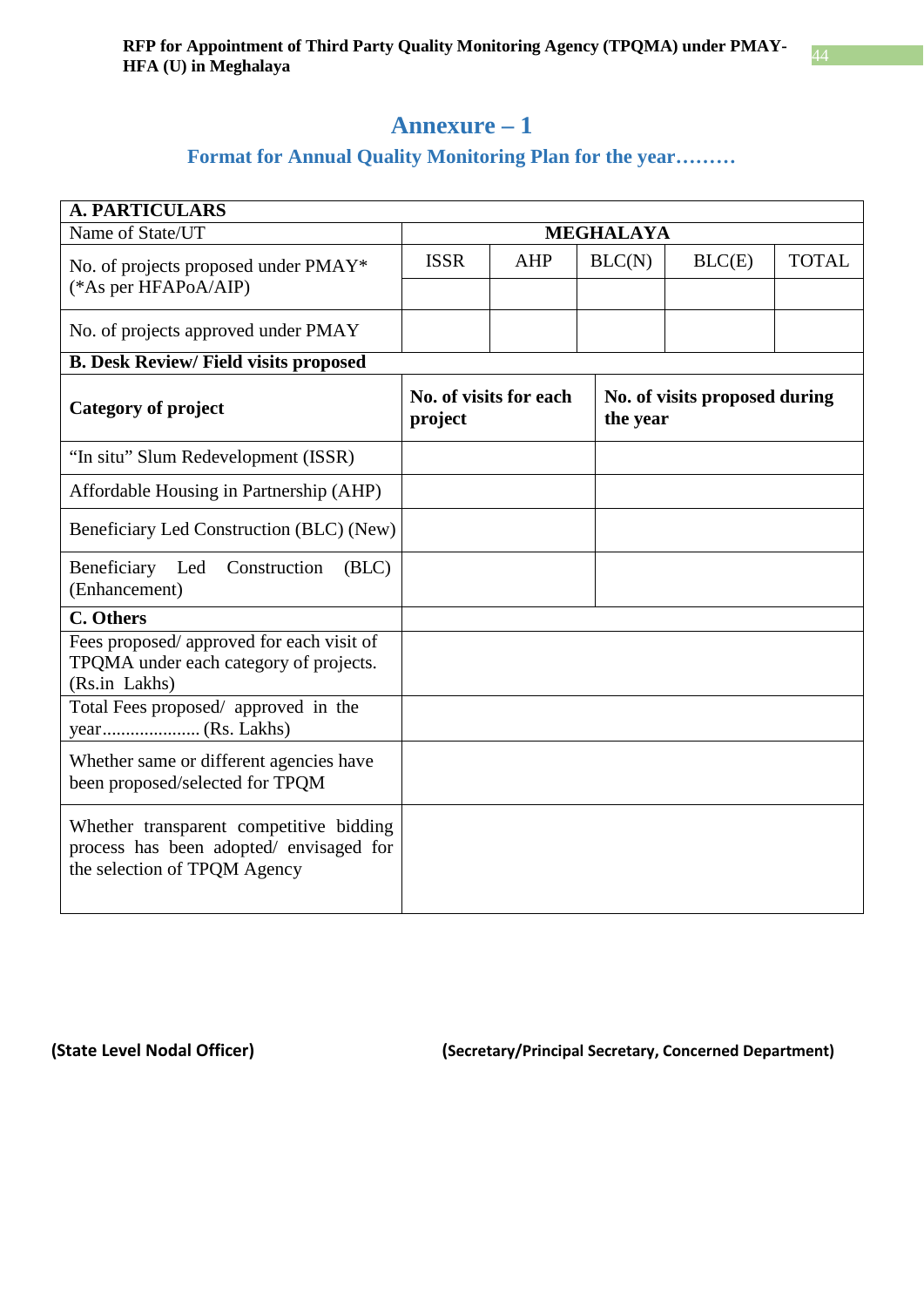### **Annexure – 2**

### <span id="page-40-0"></span>**Third Party Quality Monitoring Report of BLC projects under PMAY**

<span id="page-40-1"></span>

| Name of TPQM Agency    |  |
|------------------------|--|
| Date of Visit          |  |
| Current Visit No.      |  |
| Date of previous visit |  |

|                | <b>A. PARTICULARS OF PROJECT</b>                                                                         |           |                  |
|----------------|----------------------------------------------------------------------------------------------------------|-----------|------------------|
| 1              | Name of the state:                                                                                       |           | <b>MEGHALAYA</b> |
| $\overline{2}$ | Name of City                                                                                             |           |                  |
| 3              | Name of Project:                                                                                         |           |                  |
| $\overline{4}$ | Project Code                                                                                             |           |                  |
| $\overline{5}$ | Implementing Agency/ULB:                                                                                 |           |                  |
| 6              | Location of the project (Slum name, Ward etc. as<br>applicable                                           |           |                  |
| $\tau$         | Type of Project : (i) BLC (New Construction)<br>(ii) BLC (Enhancement) :                                 |           |                  |
| 8              | No: of EWS Houses in the project :                                                                       |           |                  |
| 9              | Date of Approval by SLSMC:                                                                               |           |                  |
| 10             | Approved Project Cost (Rs.in Lakhs):                                                                     |           |                  |
| 11             | Date of sanction of 1 <sup>st</sup> instalment of Central<br>Assistance by CSMC:                         |           |                  |
| 12             | Duration of the project :                                                                                |           |                  |
| 13             | Date of Commencement :                                                                                   | Scheduled | Actual           |
| 14             | Date of Completion:                                                                                      | Scheduled | Actual           |
| 15             | Inspection undertaken by (Name with Contact<br>Detail):                                                  |           |                  |
| 16             | Name of the State representative present during<br>visit                                                 |           |                  |
| 17             | Name of ULB representative present during the<br>visit                                                   |           |                  |
| 18             | Name of Community representative present<br>during visit                                                 |           |                  |
| 19             | Whether list of Beneficiaries finalized?                                                                 |           |                  |
| 20             | If finalized, whether uploaded in PMAY MIS?                                                              |           |                  |
| 21             | State any deviation from sanctioned DPR in<br>terms of number of houses or size or location or<br>Layout |           |                  |
| 22             | Any other comment                                                                                        |           |                  |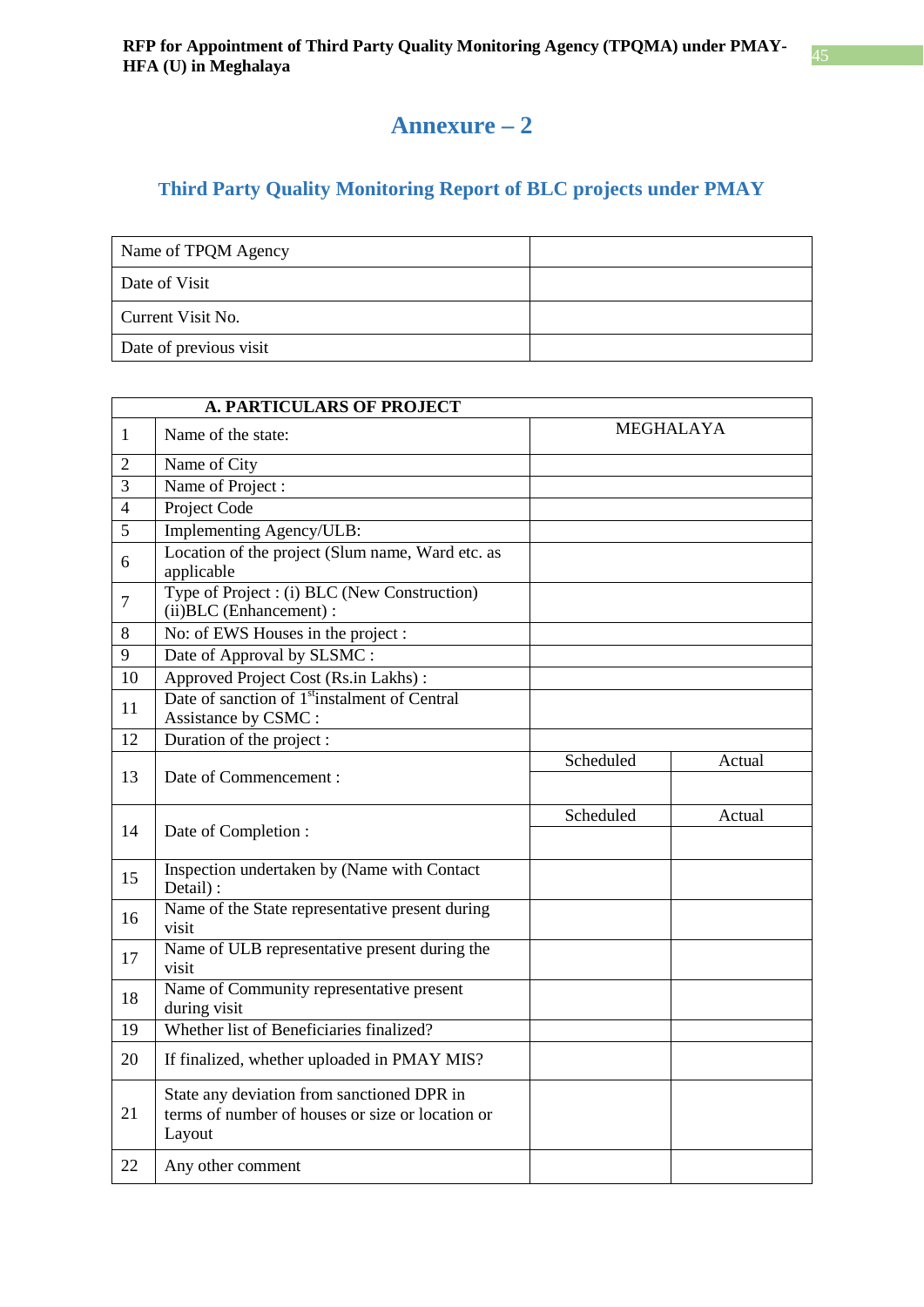|                | <b>B. QUALITY ASSURANCE IN THE PROJECT</b>                                                                                                                                                                                                                                                                                                                                                                                                                                                                   |  |  |  |
|----------------|--------------------------------------------------------------------------------------------------------------------------------------------------------------------------------------------------------------------------------------------------------------------------------------------------------------------------------------------------------------------------------------------------------------------------------------------------------------------------------------------------------------|--|--|--|
| 1              | Whether<br>ULB/<br><b>State</b><br>have<br>organized<br>workshop/training programmes to educate the<br>beneficiaries about quality, construction methods,<br>adherence to disaster resistant technologies etc?                                                                                                                                                                                                                                                                                               |  |  |  |
| $\mathbf{2}$   | Whether testing facilities to check quality of material<br>is available?                                                                                                                                                                                                                                                                                                                                                                                                                                     |  |  |  |
| 3              | Whether regular tests of materials and construction<br>products tests of materials are being done from<br>accredited labs also?                                                                                                                                                                                                                                                                                                                                                                              |  |  |  |
| $\overline{4}$ | i. Whether the structural Designs are approved /<br>Proof checked by competent Authority<br>ii. Name of the approving authority for structural<br>design<br>iii. Whether the statutory certificate for disaster<br>resistance design and compliance of codal provision<br>is endorsed by the structural designer on the<br>structural drawings fit for execution, Especially in<br>case of multi -storeyed construction.<br>iv. The work is being executed as per the approved<br>drawings fit for execution |  |  |  |
| 5              | Whether cement is free from lumps and is stacked<br>properly to prevent contact with moisture                                                                                                                                                                                                                                                                                                                                                                                                                |  |  |  |
| 6              | Whether soil investigations of the site proper have<br>been done before the structural design and soil<br>parameters have been accounted for in the structural<br>design/ drawings? If yes, attach copy of soil<br>investigation report.                                                                                                                                                                                                                                                                     |  |  |  |
| 7              | Whether centering /shuttering is checked for staging<br>& propping, line & level, dimensions, cleaning etc.<br>and its quality approved before each stage and<br>record maintained.:                                                                                                                                                                                                                                                                                                                         |  |  |  |
| 8              | Whether concrete mix is nominal or design mix?<br>(Nominal mix not permitted for quality concrete):                                                                                                                                                                                                                                                                                                                                                                                                          |  |  |  |
| 9              | What is the Mode of Concrete mixing (batch mix/<br>manual)? In case of manual mixing, whether<br>mixing is by weight or by volume of ingredients?<br>(Volumetric mixing not permitted). :                                                                                                                                                                                                                                                                                                                    |  |  |  |
| 10             | Whether Mixer/Vibrator as specified is available<br>at site with adequate means to run them during<br>Concreting?:                                                                                                                                                                                                                                                                                                                                                                                           |  |  |  |
| 11             | Whether Surface of reinforcement is clean and<br>free from rust:                                                                                                                                                                                                                                                                                                                                                                                                                                             |  |  |  |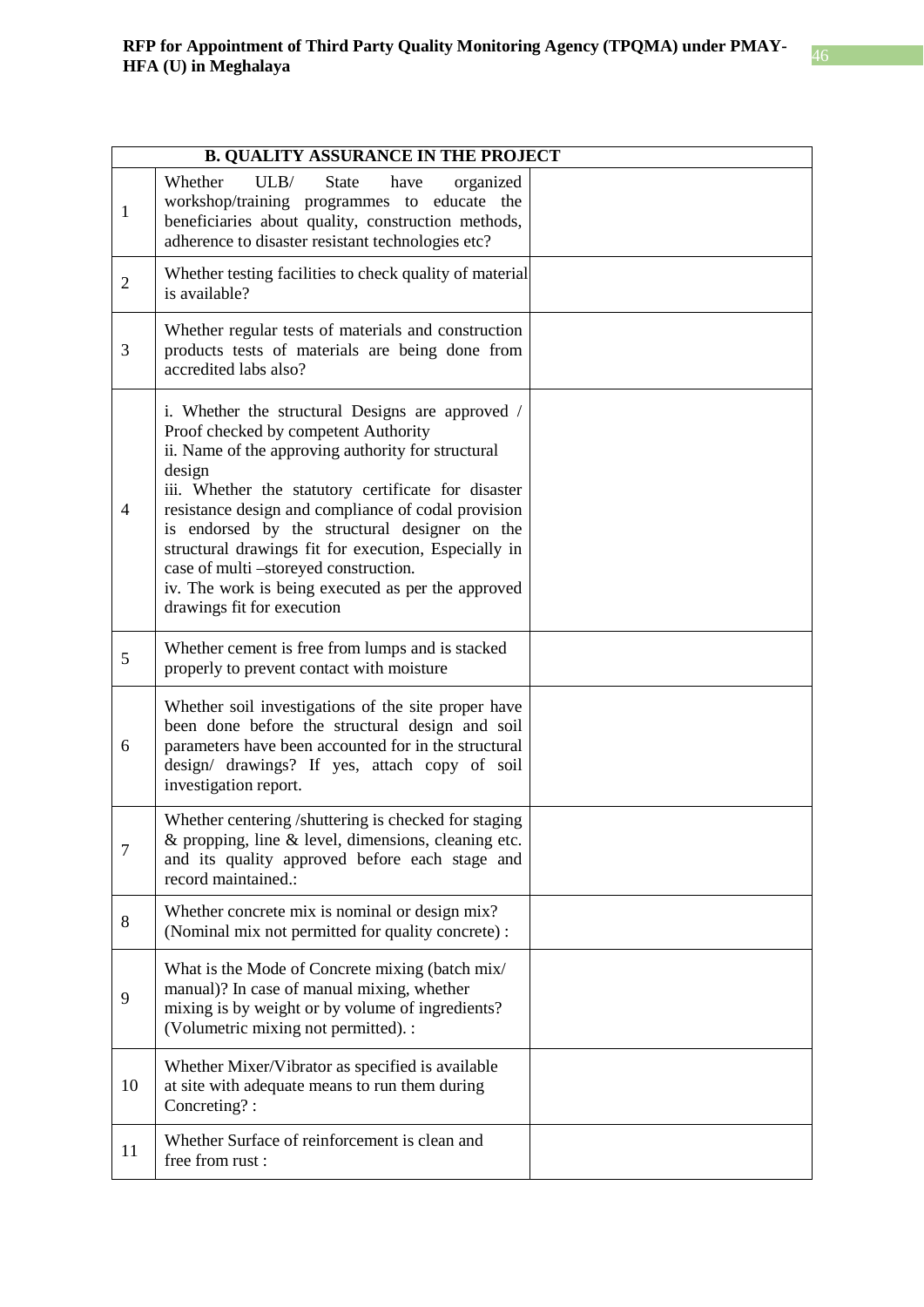| 12 | Whether potable water is used for construction?                                                                                                                                                                       |  |
|----|-----------------------------------------------------------------------------------------------------------------------------------------------------------------------------------------------------------------------|--|
| 13 | Whether proper water / cement ratio has been<br>ensured?                                                                                                                                                              |  |
| 14 | Whether the concrete being cured adequately as per<br>requirements?                                                                                                                                                   |  |
| 15 | Whether bricks are well burnt, of rectangular shape,<br>with sharp edges, free from cracks and of correct<br>size?                                                                                                    |  |
| 16 | Whether<br>i) Execution of Depth & width of Foundation is as<br>per drawing/adequate & bottom levelled<br>ii) Plinth height is as per drawing/adequate<br>iii) Horizontal bands (as applicable) have been<br>provided |  |
| 17 | Whether quality has been checked by TPQMA/<br>State agency? If yes, details thereof?                                                                                                                                  |  |
| 18 | Quality of work and workmanship, Comments on                                                                                                                                                                          |  |
|    | i. RCC work (concrete, Reinforcement detailing,<br>cover to reinforcement). Whether Columns are in<br>plumb (check for verticality)                                                                                   |  |
|    | ii. Masonry (Joint details, verticality). Check<br>adequate RCC bands are provided                                                                                                                                    |  |
|    | iii. Shuttering (Type of material -pucca/ katcha,<br>support spacing)                                                                                                                                                 |  |
|    | iv. Bar bending and stirrups bending, placement and<br>cover to reinforcement bars.                                                                                                                                   |  |
|    | v. Plastering                                                                                                                                                                                                         |  |
|    | vi. Doors and windows                                                                                                                                                                                                 |  |
|    | vii. Seepage, if any                                                                                                                                                                                                  |  |
|    | viii. Cracks, if any                                                                                                                                                                                                  |  |
|    | ix. Honey combing, if any                                                                                                                                                                                             |  |
|    | x. Any other                                                                                                                                                                                                          |  |
| 19 | Whether provision has been made for Service lines<br>(Electrical, Water Supply, Sanitation etc.)                                                                                                                      |  |
| 20 | Whether floor slope (especially) in bath, WC,<br>kitchen, terrace and balcony etc. are proper?                                                                                                                        |  |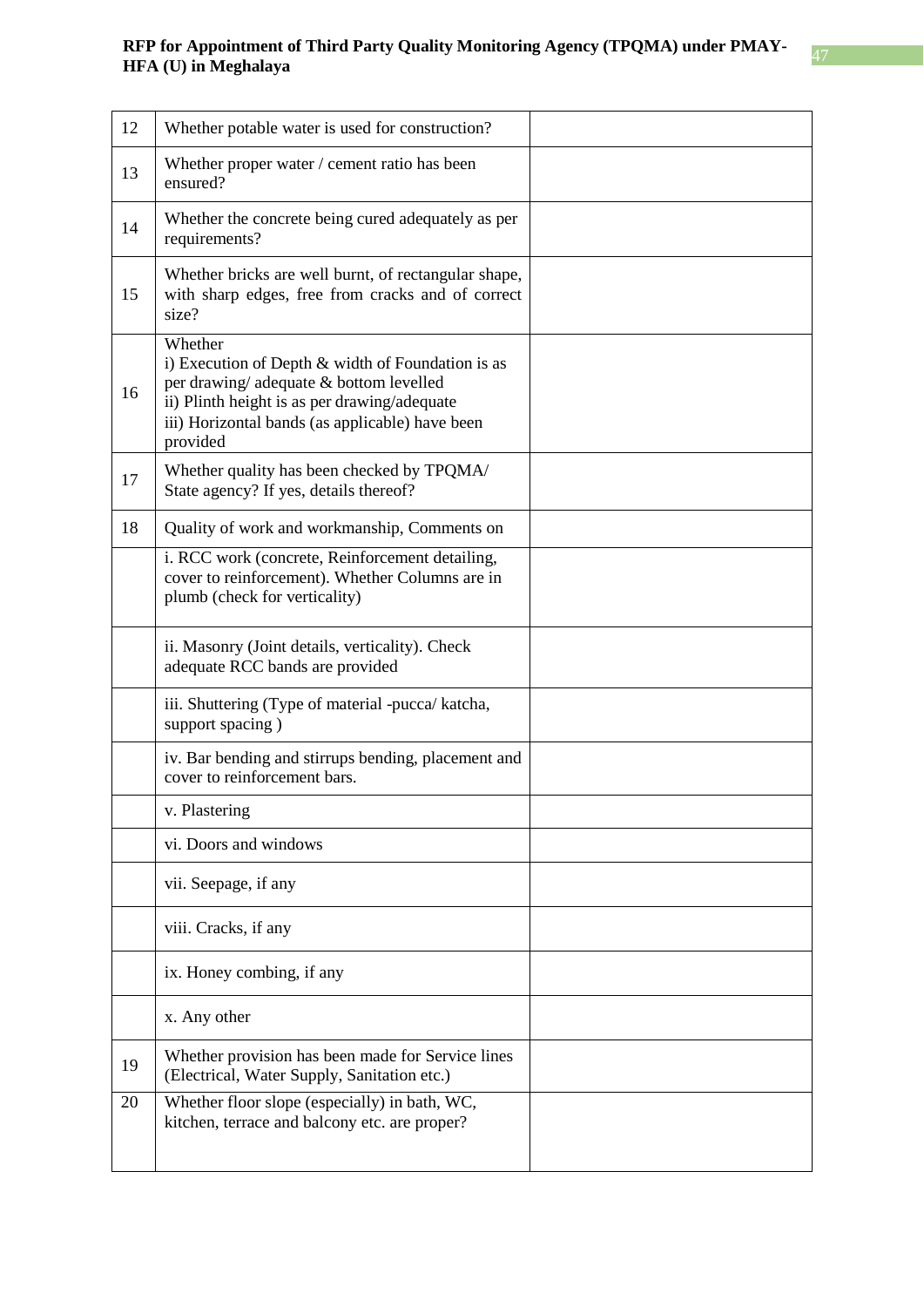| 21                                      | Whether adequate plinth height (above the general<br>ground level) is provided to the ground floor of the<br>building to avoid possibility of rainwater and<br>reptiles in the building. |            |                                                  |
|-----------------------------------------|------------------------------------------------------------------------------------------------------------------------------------------------------------------------------------------|------------|--------------------------------------------------|
| 22                                      | Whether remedial measures are undertaken by IA/<br>ULB to stop Dampness & Leakages if any?                                                                                               |            |                                                  |
| 23                                      | Whether disaster<br>resistant features have been<br>incorporated?                                                                                                                        |            |                                                  |
| 24                                      | Any other comments                                                                                                                                                                       |            |                                                  |
| 25                                      | Report on Overall assessment of quality                                                                                                                                                  |            | Minimum 500 words<br>(To be enclosed separately) |
| <b>C. PROGRESS - HOUSING COMPONENTS</b> |                                                                                                                                                                                          |            |                                                  |
| 1.                                      | Numbers of houses sanctioned in the project                                                                                                                                              |            |                                                  |
| 2.                                      | Numbers of houses Completed                                                                                                                                                              |            |                                                  |
| 3.                                      | Numbers of houses in progress                                                                                                                                                            |            |                                                  |
| 4.                                      | <b>Stages of Progress:</b><br>i) Foundation/Plinth level(Nos.)<br>ii) Lintel level(Nos.)<br>iii) Roof level(Nos.)<br>iv) Finishing level(Nos.)<br>v) Total units completed(Nos.)         |            |                                                  |
| 5.                                      | Numbers of houses not started                                                                                                                                                            |            |                                                  |
| 6.                                      | Reason for non-starter of houses, if any                                                                                                                                                 |            |                                                  |
| 7.                                      | Numbers of houses occupied by the Beneficiaries                                                                                                                                          |            |                                                  |
| 8.                                      | Reasons for Non-occupation of houses (If any)-<br>specific reasons to be given                                                                                                           |            |                                                  |
| 9.                                      | Size of Unit (Carpet Area)                                                                                                                                                               | Sanctioned | As per Implementation                            |
| 10.                                     | Overall physical progress of Housing (in %)                                                                                                                                              |            |                                                  |
| 11.                                     | Whether the progress of houses has been ensured<br>through<br>geo-tagged<br>photographs<br>various<br>at<br>construction level?                                                          |            |                                                  |
| 12.                                     | Whether DBT of fund to individual beneficiary is<br>ensured in the project?                                                                                                              |            |                                                  |
| 13.                                     | Whether the building plan(s) conform to NBC<br>norms?                                                                                                                                    |            |                                                  |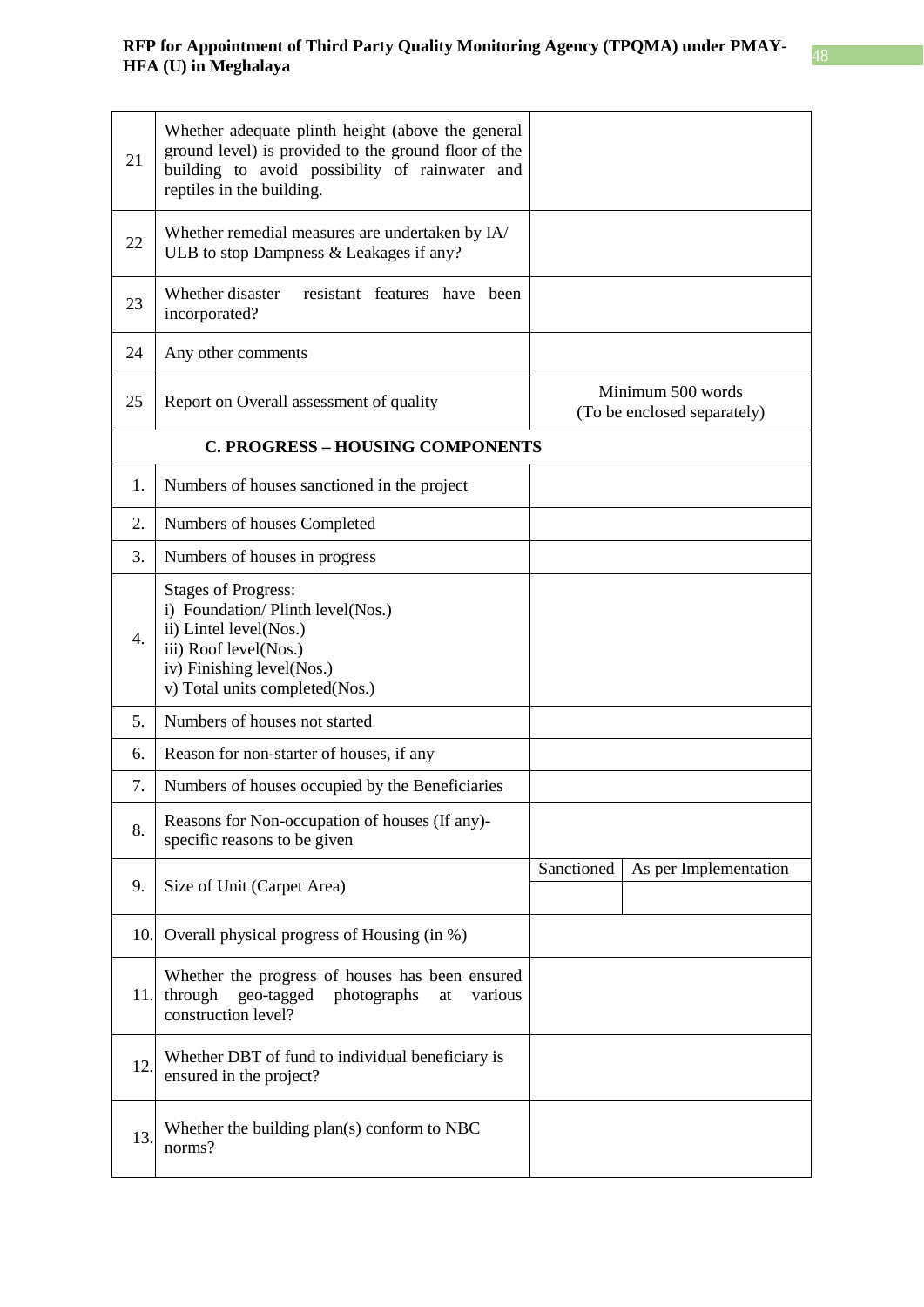| 14.                                                                | Whether authenticated building plans and revisions<br>if any, are available?                                                                      |  |  |  |  |
|--------------------------------------------------------------------|---------------------------------------------------------------------------------------------------------------------------------------------------|--|--|--|--|
| 15.                                                                | Deviation, if any                                                                                                                                 |  |  |  |  |
| 16.                                                                | Any other comment                                                                                                                                 |  |  |  |  |
| <b>D. CIVIC INFRASTRUCTURE</b>                                     |                                                                                                                                                   |  |  |  |  |
| 1.                                                                 | Whether<br>infrastructure<br>provision<br>of<br>Civic<br>components (i.e. water supply, Sewerage, Drainage,<br>Roads, SWM etc.) has been ensured? |  |  |  |  |
| 2.                                                                 | Whether the Existing/proposed infrastructure<br>components are independent and/or integrated with<br>city level infrastructure?                   |  |  |  |  |
| 3.                                                                 | Any other comments?                                                                                                                               |  |  |  |  |
| <b>E. SOCIAL INFRASTRUCTURE</b>                                    |                                                                                                                                                   |  |  |  |  |
| 1.                                                                 | Whether provision of Social Amenities (i.e. School,<br>Anganwadi, Health centre, Community centre,<br>Livelihood centre etc.) has been ensured?   |  |  |  |  |
| 2.                                                                 | Any other comments?                                                                                                                               |  |  |  |  |
| <b>F. FINANCIAL PROGRESS &amp; FUND UTILIZATION (Rs. in Lakhs)</b> |                                                                                                                                                   |  |  |  |  |
| 1.                                                                 | Sanctioned fund for entire project.                                                                                                               |  |  |  |  |
| 2.                                                                 | Amount of funds received up to date                                                                                                               |  |  |  |  |
| 3.                                                                 | Up-to date Expenditure                                                                                                                            |  |  |  |  |
| 4.                                                                 | Amount of funds Utilized (out of received)                                                                                                        |  |  |  |  |
| 5.                                                                 | Amount of Expenditure by ULB                                                                                                                      |  |  |  |  |
| 6.                                                                 | Amount of Expenditure by Beneficiaries                                                                                                            |  |  |  |  |
| 7.                                                                 | Balance funds Expected/due from stakeholders                                                                                                      |  |  |  |  |
|                                                                    | <b>G. COST VARIATION and TIME-OVERRUNS</b>                                                                                                        |  |  |  |  |
| <b>Cost variation:</b>                                             |                                                                                                                                                   |  |  |  |  |
| 1.                                                                 | Whether there is cost variation? If yes, what are the<br>reasons?                                                                                 |  |  |  |  |
| <b>Time Overruns:</b>                                              |                                                                                                                                                   |  |  |  |  |
| 1.                                                                 | Whether there is time overrun? If yes, what are the<br>reasons?                                                                                   |  |  |  |  |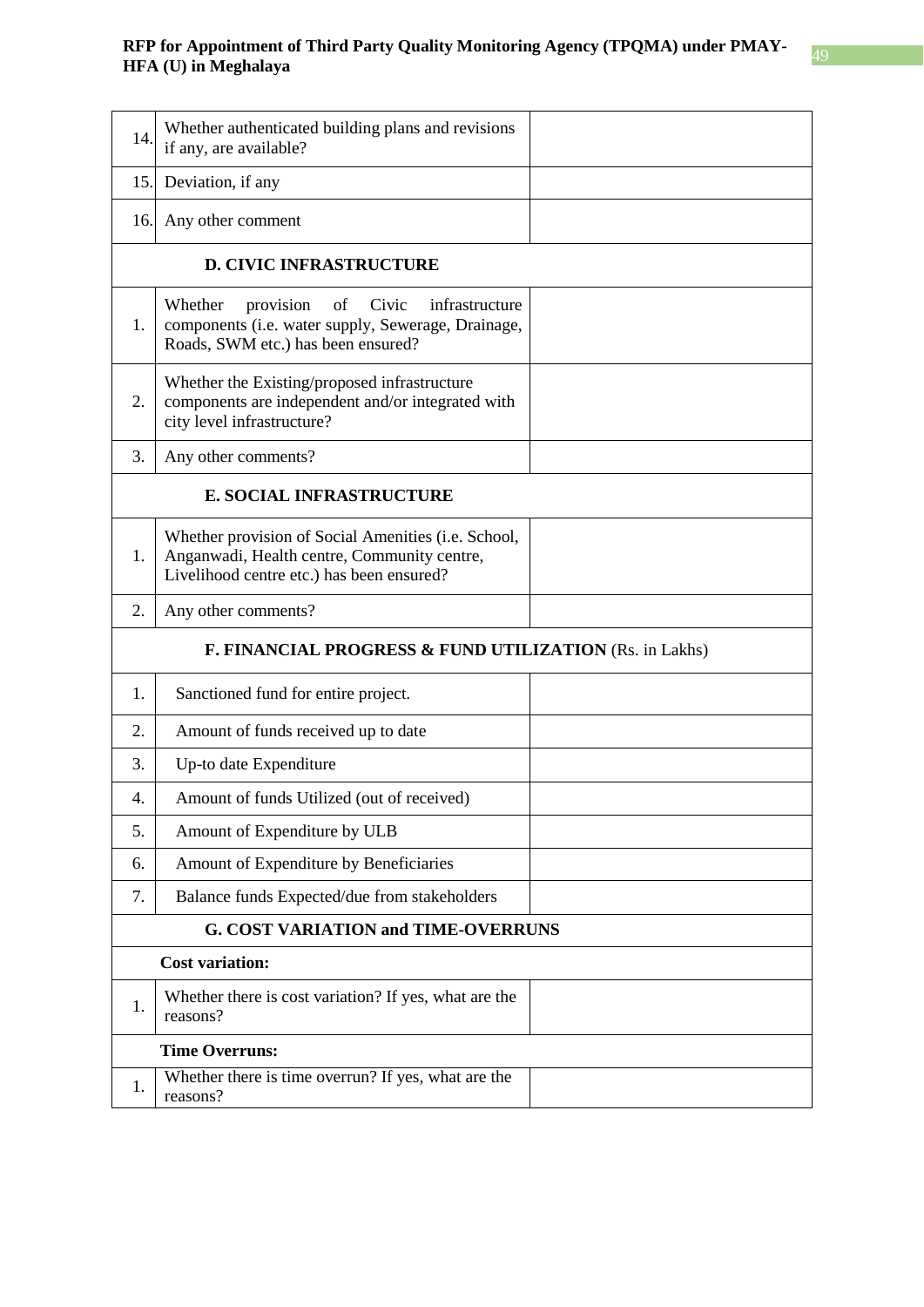### **RFP for Appointment of Third Party Quality Monitoring Agency (TPQMA) under PMAY-HFA (U) in Meghalaya Herain Strategy Construction Construction** CLPQMA and CHP MAY-<br>**HFA (U) in Meghalaya**

| H. REMEDIAL MEASURES TO IMPROVE PROGRESS AND QUALITY |                                                                                                                                                                                                                                     |  |  |  |
|------------------------------------------------------|-------------------------------------------------------------------------------------------------------------------------------------------------------------------------------------------------------------------------------------|--|--|--|
| Undertaken by Implementation agency to improve the : |                                                                                                                                                                                                                                     |  |  |  |
| 1.                                                   | <b>Physical Progress</b>                                                                                                                                                                                                            |  |  |  |
| 2.                                                   | <b>Financial Progress</b>                                                                                                                                                                                                           |  |  |  |
| 3.                                                   | Quality management                                                                                                                                                                                                                  |  |  |  |
| 4.                                                   | Comments and suggestions of TPQMA on above                                                                                                                                                                                          |  |  |  |
| I.<br><b>COURT CASES ANDLITIGATIONS</b>              |                                                                                                                                                                                                                                     |  |  |  |
| 1.                                                   | (To be specified)                                                                                                                                                                                                                   |  |  |  |
|                                                      | <b>J. OTHERS</b>                                                                                                                                                                                                                    |  |  |  |
| 1.                                                   | Any innovative/ cost effective/ green technology<br>has been used                                                                                                                                                                   |  |  |  |
| 2.                                                   | Feedback of beneficiaries regarding provision of<br>Physical & Social infrastructure:                                                                                                                                               |  |  |  |
| 3.                                                   | Reasons for delay in completion of housing and<br>Infrastructure, if any:                                                                                                                                                           |  |  |  |
| 4.                                                   | Any specific observation by the beneficiary                                                                                                                                                                                         |  |  |  |
| 5.                                                   | 1. Overall observation on the project (with<br>adequate photographs covering project to a large<br>extent including<br>quality issues as applicable)<br>2. Critical observations<br>3. Action suggested by TPQMA to SLNA and ULB    |  |  |  |
| 6.                                                   | Action taken report on previous report:<br>i. Observations of TPQMA<br>ii. Action suggested by TPQMA<br>iii .Action taken by<br>Beneficiaries/ULB(Implementation Agency)<br>iv. Whether TPQMA is satisfied with the action<br>taken |  |  |  |
| 7.                                                   | TPQMA's Overview of the Project (in 400-500<br>words) in a separate sheet                                                                                                                                                           |  |  |  |

(**Signature) Name Designation Date**

**(Signature) Name Designation Date**